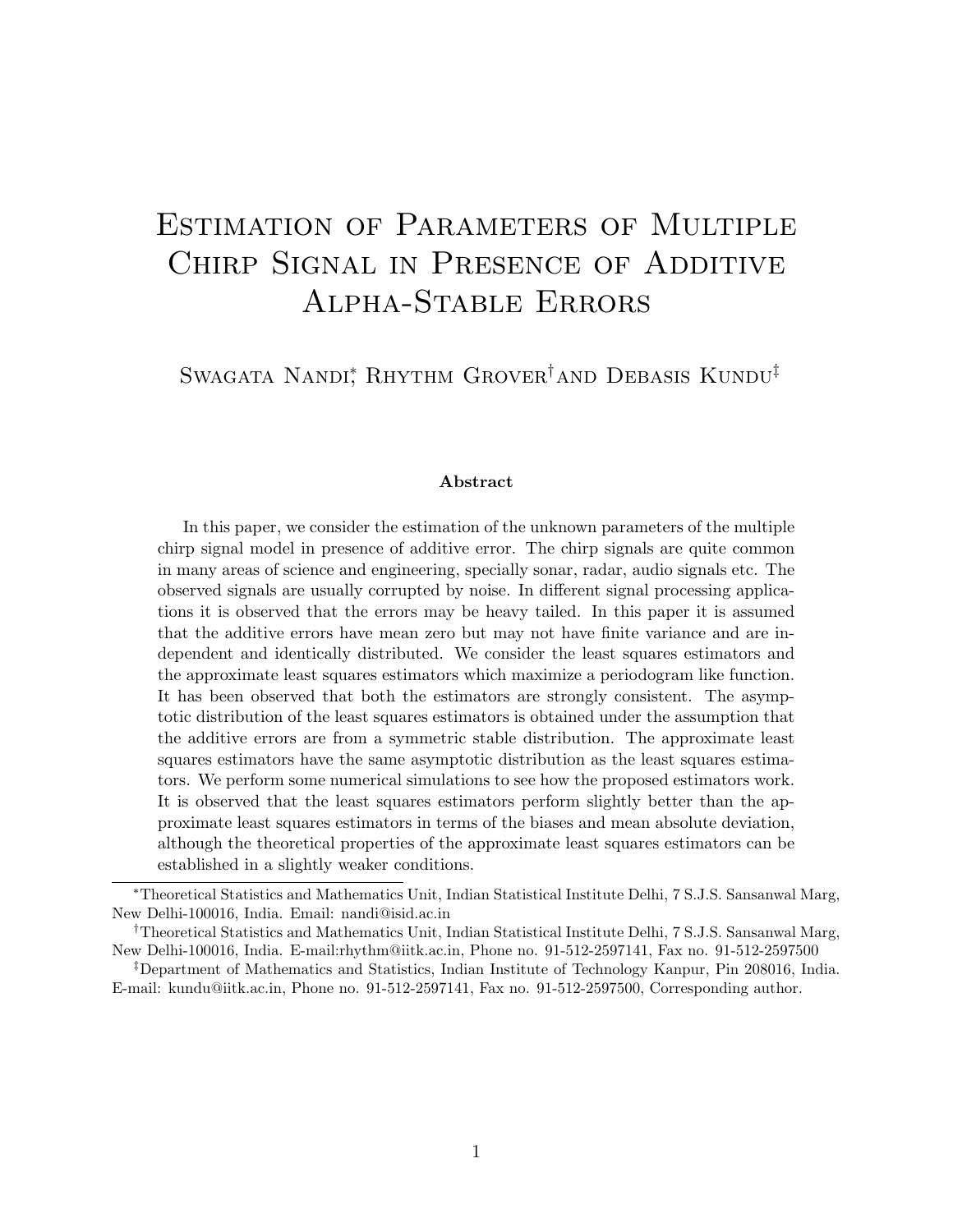#### 1 Introduction

This paper is concerned with the estimation of the unknown parameters of the following multicomponent chirp signal model;

<span id="page-1-0"></span>
$$
y(t) = \sum_{k=1}^{p} \left( A_k^0 \cos(\theta_{1k}^0 t + \theta_{2k}^0 t^2) + B_k^0 \sin(\theta_{1k}^0 t + \theta_{2k}^0 t^2) \right) + e(t); \quad t = 1, \dots, n.
$$
 (1)

Here  $y(t)$  is a real-valued signal observed at n equi-distant points,  $t = 1, \ldots, n$ . For  $k =$  $1, \ldots, p$ ,  $A_k^0$  and  $B_k^0$  are real-valued amplitudes and  $\theta_{1k}^0$  and  $\theta_{2k}^0$  are frequency and frequency rate, respectively. The number of chirp components,  $p \geq 1$ , is assumed to be known in advance. The additive error  $\{e(t)\}\$ is a sequence of independent and identically distributed (i.i.d.) random variables with mean zero but the variance may not exist. This includes the case when the variance is not finite. The specific structure of  $\{e(t)\}\$  will be stated in Assumptions [1](#page-2-0) and [2.](#page-2-1)

In several signal processing applications it is observed that the errors are heavy tailed, see for example Zoubir and Brcich [\[10\]](#page-37-0) and Barkat and Stankovic [\[1\]](#page-37-1). The main aim of this paper is to consider the case when the error random variables have a heavy tailed distribution. In a heavy tailed distribution, extreme probabilities approach zero relatively slowly. An important criterion for heavy tailedness, as noted by Mandelbrot [\[4\]](#page-37-2), is the non-existence of the variance. We are using the same definition as of Mandelbrot [\[4\]](#page-37-2) that a distribution is heavy tailed if and only if the variance is not finite. It is assumed that  $E|e(t)|^{1+\delta} < \infty$ , for  $0 < \delta < 1$ . It may be mentioned that the least squares (LS) method is a reasonable choice for estimating the unknown parameters in any linear and nonlinear models in presence of additive errors. But when the second moment of the error random variable does not exist, the LS method may not be the ideal estimation procedure. The natural choice in this case should be any robust estimators like absolute norm or M-estimators. But establishing theoretical properties of these robust estimators and implementing them in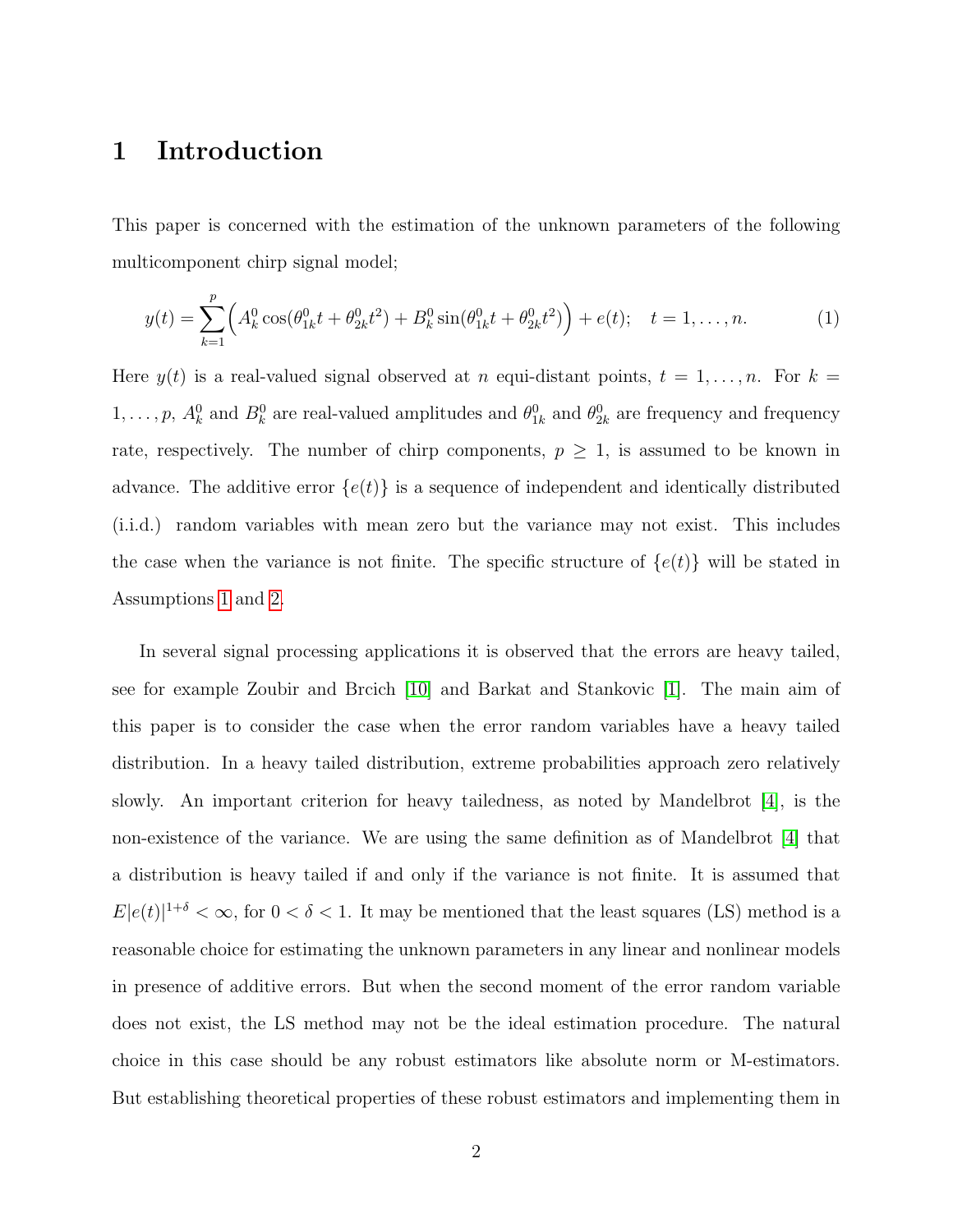practice are quite challenging. In this paper, quite counter intuitively, it is observed that both the LS and approximate LS methods provide consistent estimators of the unknown parameters of the model [\(1\)](#page-1-0). Moreover, if the errors are from a symmetric stable distribution, then asymptotically, i.e. as the sample size tends to infinity, LS estimators (LSEs) and approximate LS estimators (ALSEs) follow a multivariate symmetric stable distribution. Further it has been shown that implementing both the LS and approximate LS estimators are significantly easier than any robust estimators particularly for multicomponent chirp model. That can be considered as the major contributions of this manuscript.

Let us recall that a symmetric (around 0) random variable X, i.e. X and -X have the same distribution, is said to have a symmetric  $\alpha$ -stable ( $S\alpha S$ ) distribution with the scale parameter  $\sigma$  and the stability index  $\alpha$ , if the characteristic function of the random variable X is  $E[e^{itX}] = e^{-\sigma^{\alpha}|t|^{\alpha}}$ . The  $S\alpha S$  distribution is a special case of the general Stable distribution with a non-zero shift and a skewness parameters. For different properties of the Stable and  $S\alpha S$  distributions, see Samorodnitsky and Taqqu [\[6\]](#page-37-3). We need the following assumptions on the error process and the true values of the unknown parameters.

<span id="page-2-0"></span>**Assumption 1.** The error random variables  $\{e(t)\}\$ is a sequence of i.i.d. random variables with mean zero and  $E|e(t)|^{1+\delta} < 0$  for some  $0 < \delta < 1$ .

<span id="page-2-1"></span>**Assumption 2.** The error random variables  $\{e(t)\}\$ is a sequence of i.i.d. random variables with mean zero and distributed as symmetric  $\alpha$ -stable distribution with scale parameter  $\sigma$ where  $1 + \delta < \alpha < 2, 0 < \delta < 1$ .

<span id="page-2-3"></span>**Assumption 3.** The frequencies  $\theta_{1k}^0$ 's and the chirp rate  $\theta_{2k}^0$ 's are distinct and  $(A_k^0, B_k^0, \theta_{1k}^0, \theta_{2k}^0)$ is an interior point of the parameter space  $\Theta$ ,  $k = 1, \ldots, p$ .

<span id="page-2-2"></span>**Assumption 4.** The amplitudes  $A_k^0$  and  $B_k^0$ ,  $k = 1, ..., p$  satisfy the following order restrictions;

$$
\infty > M^2 \ge A_1^0 + B_1^0 > \dots > A_p^0 + B_p^0 > 0.
$$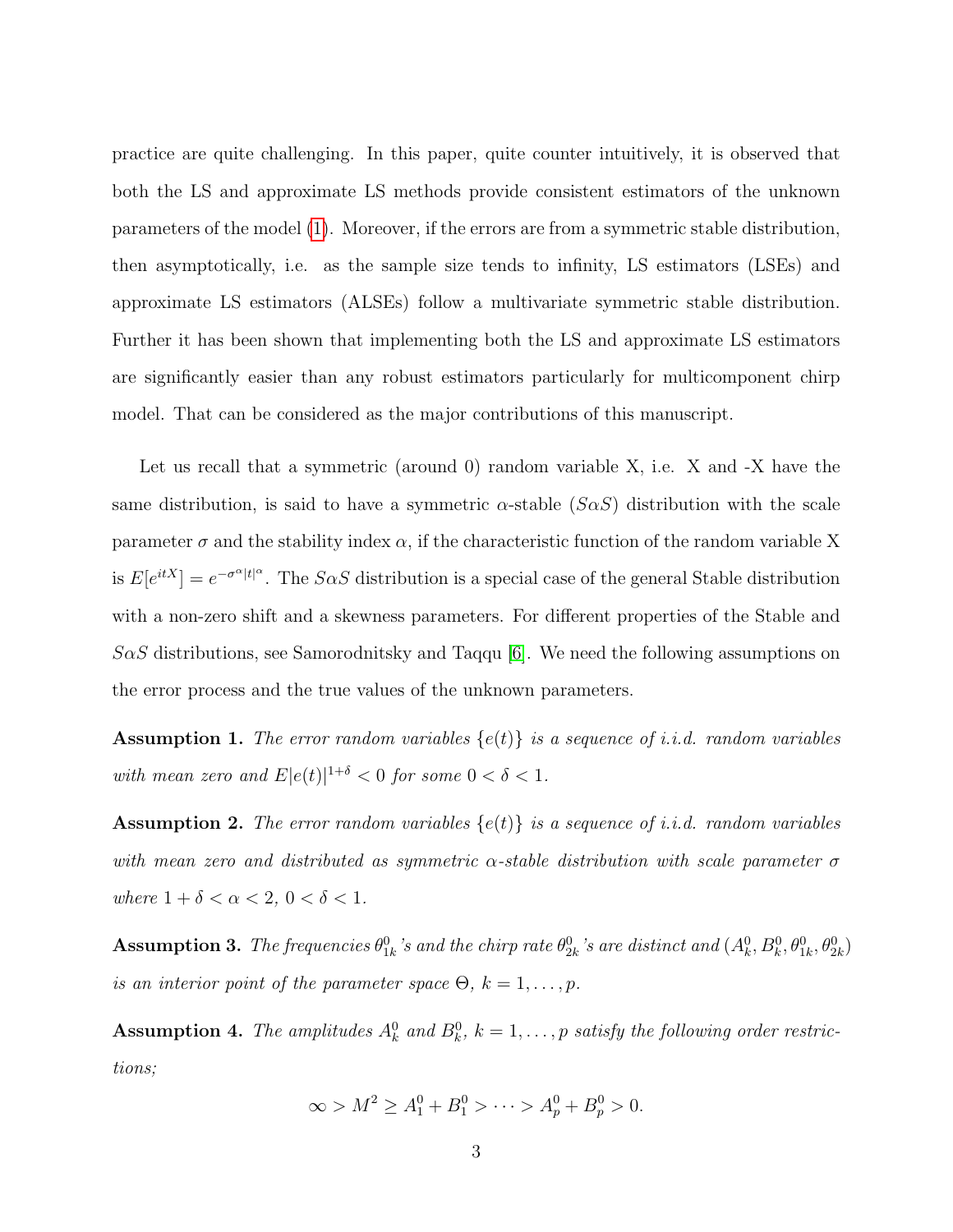When  $\delta \geq 1$  in Assumption [1,](#page-2-0) the second moment exists. That is  $\{e(t)\}\$ is a sequence of i.i.d. random variables with mean zero and finite variance. Under Assumption [2,](#page-2-1)  $\{e(t)\}\$ is distributed as symmetric  $\alpha$ -stable so that  $\alpha$ -th moment does not exist and under Assumption [1,](#page-2-0)  $(1 + \delta)$ -th moment of  $\{e(t)\}$  exists. Therefore, the condition  $1 + \delta < \alpha < 2$ ,  $0 < \delta < 1$  is required.

The rest of the paper is organized as follows. In section [2,](#page-3-0) we discuss the consistency properties of the LSEs and ALSEs for single chirp signal. Asymptotic distribution of LSEs for single chirp model is established in section [3.](#page-6-0) Theoretical properties for LSEs for multiple chirp signal model is derived in section [4.](#page-10-0) Numerical experiments are presented in section [5](#page-14-0) and the paper is concluded in section [6.](#page-17-0)

#### <span id="page-3-0"></span>2 Estimation of Parameters for Single Chirp Model

In this section, we study the asymptotic properties of LSEs and approximate LSEs for unknown parameters for chirp signal model. We consider model [\(1\)](#page-1-0) with  $p = 1$  and for notational simplicity, we write the model as

<span id="page-3-2"></span>
$$
y(t) = A^0 \cos(\theta_1^0 t + \theta_2^0 t^2) + B^0 \sin(\theta_1^0 t + \theta_2^0 t^2) + e(t); \quad t = 1, \dots, n.
$$
 (2)

Write  $\boldsymbol{\xi} = (A, B, \theta_1, \theta_2)$  and  $\boldsymbol{\xi}^0 = (A^0, B^0, \theta_1^0, \theta_2^0)$  as the true value of  $\boldsymbol{\xi}$ , then the LSE of  $\boldsymbol{\xi}^0$ , say  $\widehat{\xi}$  is obtained by minimizing the following residual sum of squares;

<span id="page-3-1"></span>
$$
Q(\xi) = \sum_{t=1}^{n} \left( y(t) - A\cos(\theta_1 t + \theta_2 t^2) - B\sin(\theta_1 t + \theta_2 t^2) \right)^2
$$
 (3)

with respect to A, B,  $\theta_1$  and  $\theta_2$ . We assume that the true parameter vector  $\boldsymbol{\xi}^0$  is an interior point of the parameter space  $\Theta$ . Minimizing [\(3\)](#page-3-1) with respect to  $\xi$  requires a four dimensional optimization, but using separable regression technique it can be obtained by solving a two dimensional minimization problem in the following way.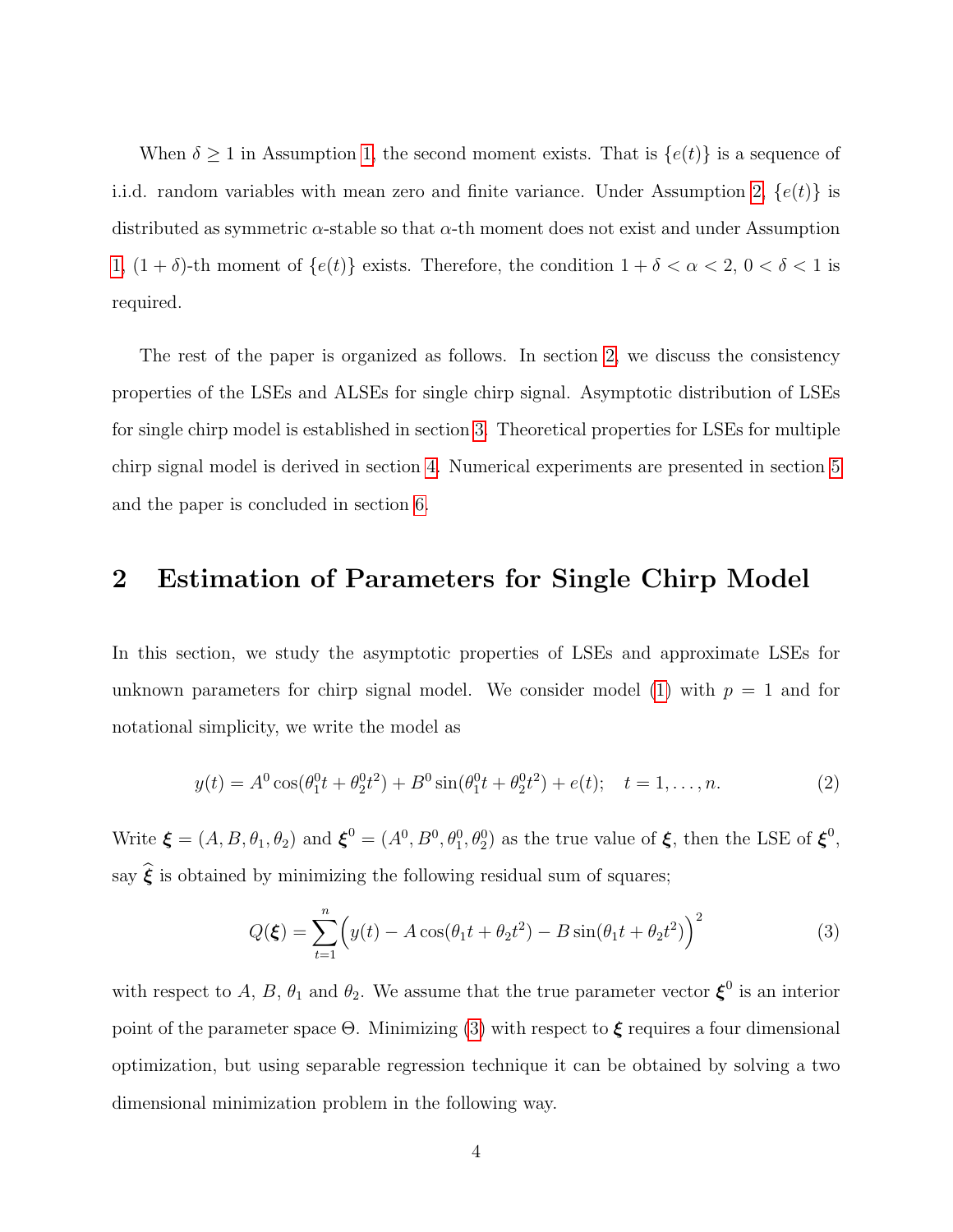Consider the following  $n \times 2$  matrix

$$
X(\boldsymbol{\theta}) = \begin{bmatrix} \cos(\theta_1 + \theta_2) & \sin(\theta_1 + \theta_2) \\ \cos(2\theta_1 + 4\theta_2) & \sin(2\theta_1 + 4\theta_2) \\ \vdots & \vdots \\ \cos(n\theta_1 + n^2\theta_2) & \sin(n\theta_1 + n^2\theta_2) \end{bmatrix}
$$

and use  $\mathbf{a} = (A, B)^T$  and  $\mathbf{Y} = (y(1), y(2), \dots, y(n))^T$ . Then,

$$
Q(\boldsymbol{\xi}) = (\mathbf{Y} - X(\boldsymbol{\theta})\mathbf{a})^T (\mathbf{Y} - X(\boldsymbol{\theta})\mathbf{a}),
$$

and for a given  $\pmb{\theta} = (\theta_1, \theta_2),$   $Q(\pmb{\xi})$  is minimized at

$$
\widehat{\mathbf{a}}(\boldsymbol{\theta}) = (X^T(\boldsymbol{\theta})X(\boldsymbol{\theta}))^{-1}X^T(\boldsymbol{\theta})\mathbf{Y}.
$$

Therefore, replacing a by  $\hat{\mathbf{a}}(\theta)$  in  $Q(\xi)$  and minimizing  $Q(\xi)$  with respect to  $\xi$  boils down to minimizing

$$
Q(\widehat{\mathbf{a}}(\boldsymbol{\theta}), \boldsymbol{\theta}) = \mathbf{Y}^T (\mathbf{I} - P_{X(\boldsymbol{\theta})}) \mathbf{Y},
$$
\n(4)

with respect to  $\theta$ , where

$$
P_{X(\boldsymbol{\theta})} = X(\boldsymbol{\theta}) (X^T(\boldsymbol{\theta}) X(\boldsymbol{\theta}))^{-1} X^T(\boldsymbol{\theta}).
$$

Thus, a two step method can be implemented to obtain the LSE of  $\xi$ . First minimize  $Q(\widehat{\mathbf{a}}(\boldsymbol{\theta}), \boldsymbol{\theta})$  with respect to  $\boldsymbol{\theta}$ , denote it as  $\widehat{\boldsymbol{\theta}}$  and then estimate the linear parameters A and *B* using  $\widehat{\mathbf{a}}(\widehat{\boldsymbol{\theta}})$ .

We propose the approximate LSE (ALSE) of  $(\theta_1, \theta_2)$  in the same line as in case of sinusoidal model, by maximizing the following periodogram like function

<span id="page-4-0"></span>
$$
I(\boldsymbol{\theta}) = \frac{2}{n} \left| \sum_{t=1}^{n} y(t) e^{-i(\theta_1 t + \theta_2 t^2)} \right|^2
$$
\n
$$
(5)
$$

with respect to  $\theta_1$  and  $\theta_2$ . If  $\widetilde{\boldsymbol{\theta}} = (\widetilde{\theta}_1, \widetilde{\theta}_2)$  maximizes  $I(\boldsymbol{\theta})$ , then we call  $\widetilde{\boldsymbol{\theta}}$  as ALSE of  $\boldsymbol{\theta}$ . Following the approach of sinusoidal model, we propose the ALSEs of  $A$  and  $B,$  say  $\widetilde{A}$  and  $\widetilde{B}$  as

<span id="page-4-1"></span>
$$
\widetilde{A} = \frac{2}{n} \sum_{t=1}^{n} y(t) \cos(\widetilde{\theta}_1 t + \widetilde{\theta}_2 t^2), \quad \widetilde{B} = \frac{2}{n} \sum_{t=1}^{n} y(t) \sin(\widetilde{\theta}_1 t + \widetilde{\theta}_2 t^2).
$$
\n(6)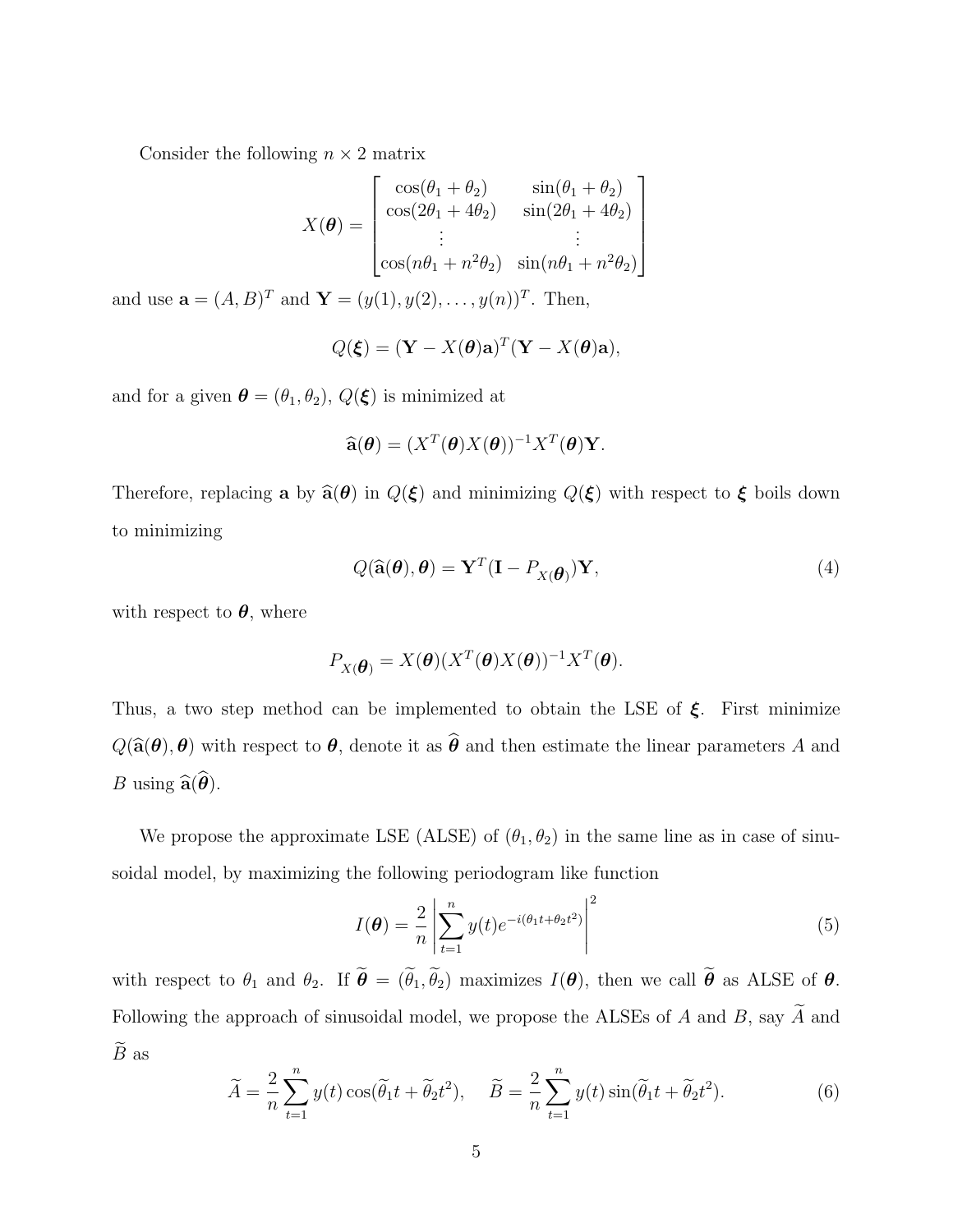Then  $\tilde{\xi} = (\tilde{A}, \tilde{B}, \tilde{\theta}_1, \tilde{\theta}_2)$  is the ALSE  $\xi^0$ . In case of single chirp, the equivalent assumption of Assumption [4](#page-2-2) is the following.

<span id="page-5-2"></span>**Assumption 5.**  $A^0$  and  $B^0$  are not identically equal to zero and  $A^{0^2} + B^{0^2} < M^2 < \infty$ 

Under Assumption [1](#page-2-0) on the error process  $\{e(t)\}\$ , we prove the strong consistency of the LSEs and ALSEs and the results are stated in the following theorems. The proofs of theorem [1](#page-5-0) and [2](#page-5-1) are provided in appendices A and B, respectively. We derive the asymptotic distribution of the LSEs and ALSEs of the unknown parameters under Assumption [2](#page-2-1) in next section.

<span id="page-5-0"></span>**Theorem 1.** Under Assumptions [1,](#page-2-0) [3](#page-2-3) and [5,](#page-5-2)  $\hat{\xi}$ , the LSE of  $\xi^0$ , is a strongly consistent estimator of  $\xi^0$ .

<span id="page-5-1"></span>**Theorem 2.** If  $A^0$  and  $B^0$  are not identically equal to zero, then under Assumptions [1](#page-2-0) and [3,](#page-2-3)  $\tilde{\xi}$ , the ALSE of  $\xi^0$ , defined in [\(5\)](#page-4-0) and [\(6\)](#page-4-1), is a strongly consistent estimator of  $\xi^0$ .

It should be mentioned that Xia [\[9\]](#page-37-4) has defined the discrete chirp-Fourier transform (DCFT) in presence of additive noise with mean 0 and finite variance, which has a very close connection with the periodogram like function as defined in [\(5\)](#page-4-0). Similar to the discrete Fourier transform (DFT), DCFT is also defined when  $\theta_1$  and  $\theta_2$  can take only discrete values at the Fourier frequencies. Xia [\[9\]](#page-37-4) defined some of the very interesting properties based on the assumption that  $n$  is prime. Here, we have defined the periodogram like function for all  $0 < \theta_1, \theta_2 < \pi$ , moreover based on the number theory results we have shown that consistency properties of the ALSEs can be established as  $n \to \infty$ . There is no need to assume n to be a prime number.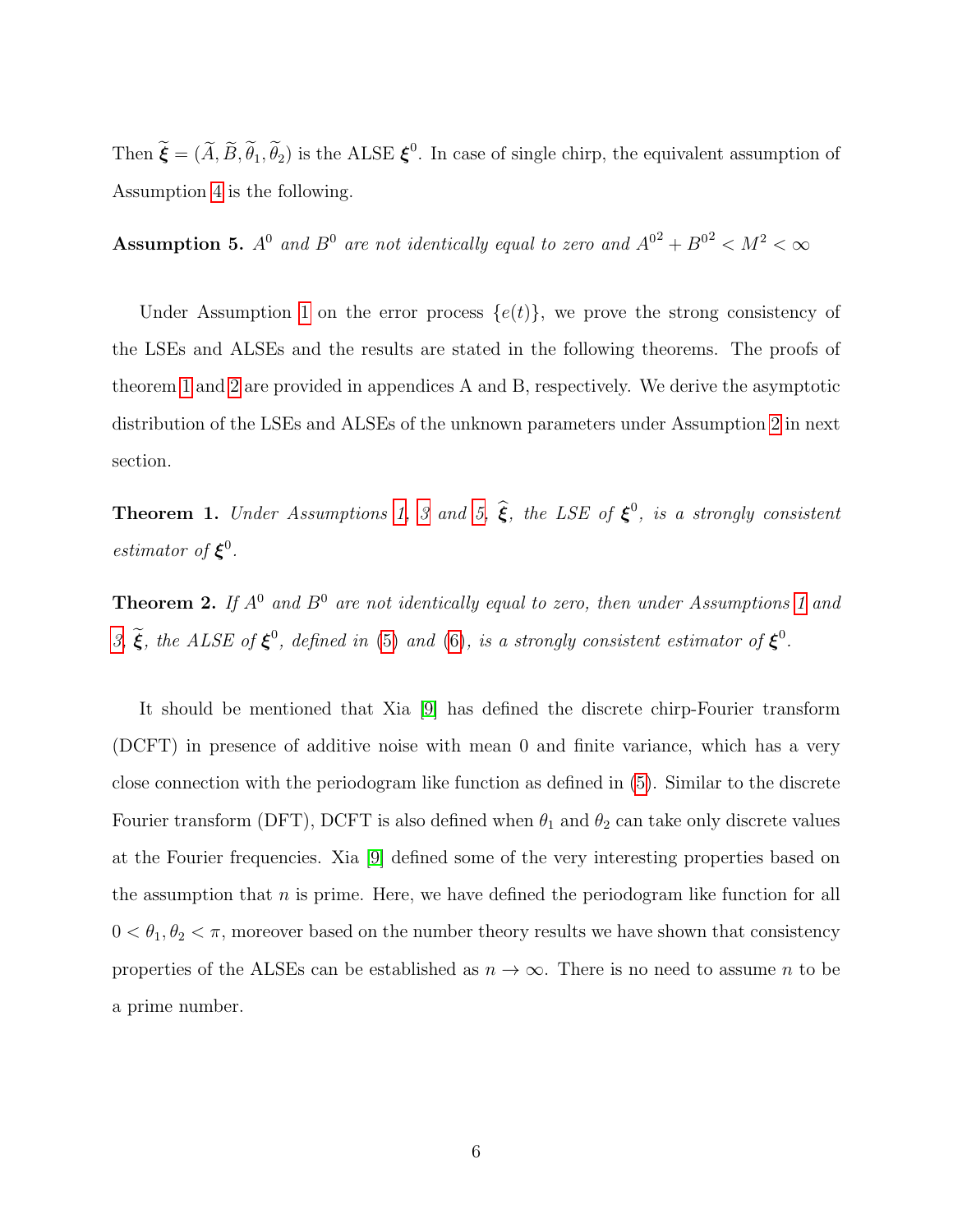## <span id="page-6-0"></span>3 Asymptotic Distribution of LSEs and ALSEs for single chirp model

In this section, we first develop the asymptotic distribution of the LSEs of the unknown parameters for single component chirp model under Assumption [2.](#page-2-1) Then we discuss the equivalence of LSEs and ALSEs in their asymptotic distributions. Under Assumption [2,](#page-2-1)  ${e(t)}$  is a sequence of i.i.d. symmetric  $\alpha$ -stable random variables, where  $1 + \delta < \alpha < 2$ , so that  $\alpha$ -th moment does not exist whereas  $(1 + \delta)$ -th moment does. As defined earlier,  $Q(\xi)$ is the residual sum of squares for the single component chirp model [\(2\)](#page-3-2). Denote  $Q'(\xi)$  and  $Q''(\xi)$  as the vector of first order derivatives of order  $1 \times 4$  and the matrix of second order derivatives of order  $4 \times 4$  of  $Q(\xi)$ , respectively. Expand  $Q'(\widehat{\xi})$  around  $\xi^0$ , using multivariate Taylor series expansion

<span id="page-6-1"></span>
$$
Q'(\hat{\xi}) - Q'(\xi^0) = (\hat{\xi} - \xi^0)Q''(\bar{\xi}),\tag{7}
$$

where  $\bar{\xi}$  is a point on the line joining  $\hat{\xi}$  and  $\xi^0$ . Suppose  $D_1$  and  $D_2$  are two diagonal matrices defined as follows:

$$
\mathbf{D}_1 = \text{diag}\left\{ n^{-\frac{1}{\alpha}}, n^{-\frac{1}{\alpha}}, n^{-\frac{1+\alpha}{\alpha}}, n^{-\frac{1+2\alpha}{\alpha}} \right\},
$$
  

$$
\mathbf{D}_2 = \text{diag}\left\{ n^{-\frac{\alpha-1}{\alpha}}, n^{-\frac{\alpha-1}{\alpha}}, n^{-\frac{2\alpha-1}{\alpha}}, n^{-\frac{3\alpha-1}{\alpha}} \right\}.
$$

Since  $\hat{\xi}$  minimizes  $Q(\xi)$ ,  $Q(\hat{\xi}) = 0$ , [\(7\)](#page-6-1) can be written as

$$
\left(\hat{\boldsymbol{\xi}} - \boldsymbol{\xi}^0\right) \mathbf{D}_2^{-1} = -\left[Q'(\boldsymbol{\xi}^0) \mathbf{D}_1\right] \left[\mathbf{D}_2 Q''(\bar{\boldsymbol{\xi}}) \mathbf{D}_1\right]^{-1},\tag{8}
$$

provided  $D_2Q''(\bar{\xi})D_1$  is an invertible matrix for large *n*. It follows that  $\hat{\xi}$  converges to  $\xi^0$ a.s. from theorem [1](#page-5-0) and  $Q''(\xi)$  is a continuous function of  $\xi$ . Therefore, using continuous mapping theorem

$$
\lim_{n \to \infty} \left[ \mathbf{D}_2 Q''(\bar{\boldsymbol{\xi}}) \mathbf{D}_1 \right] = \lim_{n \to \infty} \left[ \mathbf{D}_2 Q''(\boldsymbol{\xi}^0) \mathbf{D}_1 \right] = \boldsymbol{\Gamma} \quad \text{(say)} \tag{9}
$$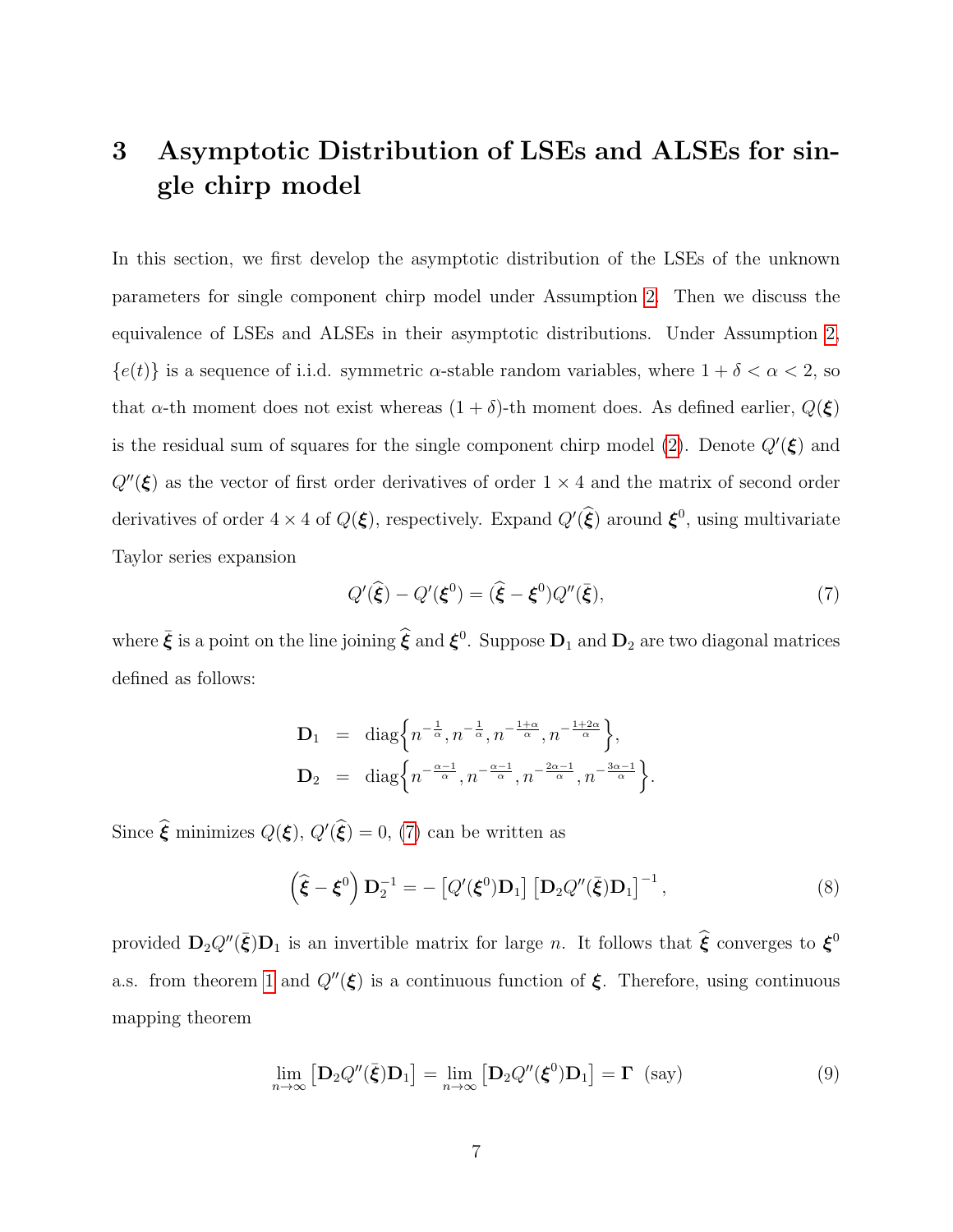where

<span id="page-7-0"></span>
$$
\mathbf{\Gamma} = \begin{pmatrix} 1 & 0 & \frac{B^0}{2} & \frac{B^0}{3} \\ 0 & 1 & -\frac{A^0}{2} & -\frac{A^0}{3} \\ \frac{B^0}{2} & -\frac{A^0}{2} & \frac{1}{3}(A^{02} + B^{02}) & \frac{1}{4}(A^{02} + B^{02}) \\ \frac{B^0}{3} & -\frac{A^0}{3} & \frac{1}{4}(A^{02} + B^{02}) & \frac{1}{5}(A^{02} + B^{02}) \end{pmatrix}
$$
(10)

and

$$
\Gamma^{-1} = ((\gamma^{ij})) = \frac{1}{A^{0^2} + B^{0^2}} \begin{pmatrix} A^{0^2} + 9B^{0^2} & -8A^0B^0 & 36B^0 & -30B^0 \\ -8A^0B^0 & 9A^{0^2} + B^{0^2} & -36A^0 & 30A^0 \\ 36B^0 & -36A^0 & 192 & 180 \\ -30B^0 & 30A^0 & 180 & 180 \end{pmatrix}.
$$
 (11)

In order to show that  $Q'(\xi^0)D_1$  converges to a multivariate stable distribution, we write  $Q'(\xi^0)D_1 = (Z_{1n}, Z_{2n}, Z_{3n}, Z_{4n})$  where

$$
Z_{1n} = -\frac{2}{n^{\frac{1}{\alpha}}} \sum_{t=1}^{n} e(t) \cos(\theta_1^0 t + \theta_2^0 t^2), \quad Z_{2n} = -\frac{2}{n^{\frac{1}{\alpha}}} \sum_{t=1}^{n} e(t) \sin(\theta_1^0 t + \theta_2^0 t^2),
$$
  

$$
Z_{3n} = \frac{2}{n^{\frac{1+\alpha}{\alpha}}} \sum_{t=1}^{n} e(t) t g(\boldsymbol{\xi}^0; t), \qquad Z_{4n} = \frac{2}{n^{\frac{1+2\alpha}{\alpha}}} \sum_{t=1}^{n} e(t) t^2 g(\boldsymbol{\xi}^0; t),
$$

and  $g(\boldsymbol{\xi}^0;t) = A^0 \sin(\theta_1^0 t + \theta_2^0 t^2) - B^0 \cos(\theta_1^0 t + \theta_2^0 t^2)$ . If  $\mathbf{t} = (t_1, t_2, t_3, t_4)$ , the joint characteristic function of  $Q'(\boldsymbol{\xi}^0)\mathbf{D}_1$  is

$$
\phi_n(\mathbf{t}) = E \big[ \exp\{i(t_1 Z_{1n} + t_2 Z_{2n} + t_3 Z_{3n} + t_4 Z_{4n})\} \big] = E \big[ \exp\{i\frac{2}{n^{\frac{1}{\alpha}}} \sum_{r=1}^n e(r) K_{\mathbf{t}}(r) \} \big],
$$

where

$$
K_{\mathbf{t}}(r; \xi^0) = -t_1 \cos(\theta_1^0 r + \theta_2^0 r^2) - t_2 \sin(\theta_1^0 r + \theta_2^0 r^2) + \frac{rt_3}{n} g(\xi^0; r) + \frac{r^2 t_4}{n^2} g(\xi^0; r).
$$

Because  ${e(t)}$  is a sequence of independent random variables,

$$
\phi_n(\mathbf{t}) = \prod_{r=1}^n E \exp\left\{i\frac{2}{n^{\frac{1}{\alpha}}}e(r)K_{\mathbf{t}}(r;\boldsymbol{\xi}^0)\right\} = \prod_{r=1}^n \exp\left\{-2^{\alpha}\sigma^{\alpha}\frac{1}{n}|K_{\mathbf{t}}(r;\boldsymbol{\xi}^0)|^{\alpha}\right\}
$$

$$
= \exp\left\{-2^{\alpha}\sigma^{\alpha}\frac{1}{n}\sum_{r=1}^n |K_{\mathbf{t}}(r;\boldsymbol{\xi}^0)|^{\alpha}\right\}.
$$

It is noted similarly as in Nandi et al. [\[5\]](#page-37-5) that  $\frac{1}{n} \sum_{r=1}^{n} |K_t(r; \boldsymbol{\xi}^0)|^{\alpha}$  converges as  $n \to \infty$ . Now the following arguments show that it converges to a non-zero limit for  $t \neq 0$ . First, observe that for all r and  $n; 1 \le r \le n, n = 1, 2, \ldots$ 

$$
|K_{\mathbf{t}}(r; \xi^{0})| \leq |t_1| + |t_2| + (|t_3| + |t_4|)(A^0 + B^0) = S, \quad \text{(say)}.
$$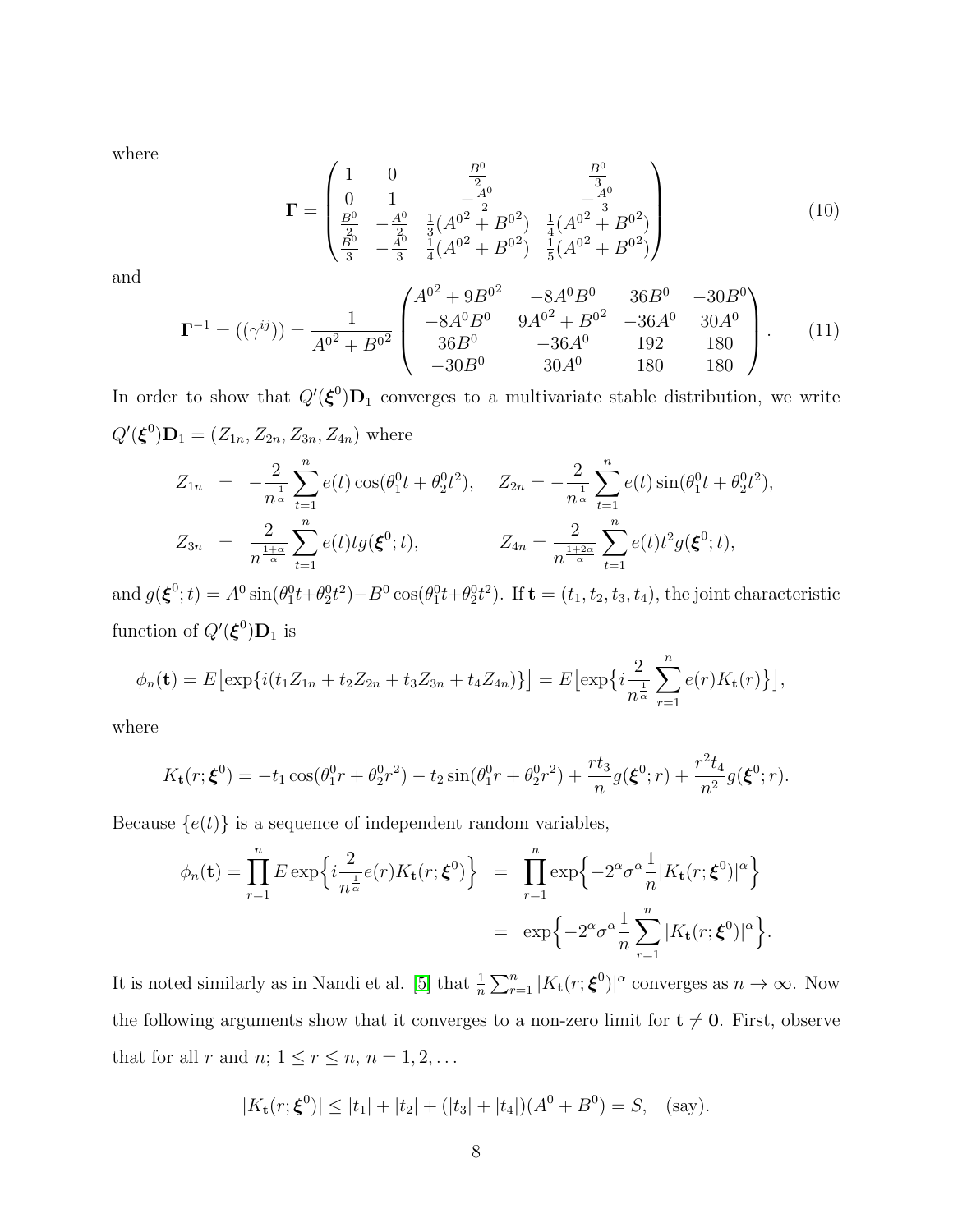Therefore,  $|K_{\mathbf{t}}(r; \boldsymbol{\xi}^0)/S| \leq 1$ . Hence, for  $0 < \alpha \leq 2$  and  $r = 1, 2, \dots$ 

$$
|K_{\mathbf{t}}(r;\boldsymbol{\xi}^{0})/S|^{\alpha} \geq |K_{\mathbf{t}}(r;\boldsymbol{\xi}^{0})/S|^2 \Rightarrow |K_{\mathbf{t}}(r;\boldsymbol{\xi}^{0})|^{\alpha} \geq \frac{S^{\alpha}}{S^2}|K_{\mathbf{t}}(r;\boldsymbol{\xi}^{0})|^2.
$$

Using Lemma [1\(](#page-27-0)stated in Appendix A), it follows that

$$
\lim_{n\to\infty}\frac{1}{n}\sum_{r=1}^n|K_{\mathbf{t}}(r;\boldsymbol{\xi}^0)|^{\alpha}=\tau_{\mathbf{t}}(A^0,B^0,\theta_1^0,\theta_2^0,\alpha)=\tau_{\mathbf{t}}(\boldsymbol{\xi}^0;\alpha)>0.
$$

This implies that

<span id="page-8-0"></span>
$$
\lim_{n \to \infty} \phi_n(\mathbf{t}) = \exp\left\{-2^{\alpha} \sigma^{\alpha} \tau_{\mathbf{t}}(\boldsymbol{\xi}^0; \alpha)\right\}.
$$
\n(12)

This limiting characteristic function [\(12\)](#page-8-0) implies that any linear combination of  $Z_{1n}$ ,  $Z_{2n}$ ,  $Z_{3n}$  and  $Z_{4n}$ , even for large samples, follows a symmetric stable distribution with stability index  $\alpha$ .

Now, consider the following for large  $n$ ,

$$
\left[Q'(\boldsymbol{\xi}^{0})\mathbf{D}_{1}\right]\left[\mathbf{D}_{2}Q''(\bar{\boldsymbol{\xi}})\mathbf{D}_{1}\right]^{-1} = \begin{bmatrix} \sum_{k=1}^{4} Z_{kn} \gamma^{k1} \\ \sum_{k=1}^{4} Z_{kn} \gamma^{k2} \\ \sum_{k=1}^{4} Z_{kn} \gamma^{k3} \\ \sum_{k=1}^{4} Z_{kn} \gamma^{k4} \end{bmatrix} = -\frac{2}{n^{\frac{1}{\alpha}}} \begin{bmatrix} \sum_{r=1}^{n} e(r)U_{A}(r;\boldsymbol{\xi}^{0}) \\ \sum_{r=1}^{n} e(r)U_{B}(r;\boldsymbol{\xi}^{0}) \\ \sum_{r=1}^{n} e(r)U_{\theta_{1}}(r;\boldsymbol{\xi}^{0}) \\ \sum_{r=1}^{n} e(r)U_{\theta_{2}}(r;\boldsymbol{\xi}^{0}) \end{bmatrix}
$$
(13)

where

$$
U_A(r; \xi) = \frac{1}{A^2 + B^2} \Big( (A^2 + 9B^2) \cos(\theta_1 r + \theta_2 r^2) - 8AB \sin(\theta_1 r + \theta_2 r^2) - \frac{36Br}{n} g(\xi; r) + \frac{30Br^2}{n^2} g(\xi; r) \Big),
$$
  
\n
$$
U_B(r; \xi) = \frac{1}{A^2 + B^2} \Big( -8AB \cos(\theta_1 r + \theta_2 r^2) + (9A^2 + B^2) \sin(\theta_1 r + \theta_2 r^2) + \frac{36Ar}{n} g(\xi; r) - \frac{30Ar^2}{n^2} g(\xi; r) \Big),
$$
  
\n
$$
U_{\theta_1}(r; \xi) = \frac{1}{A^2 + B^2} \Big( 36B \cos(\theta_1 r + \theta_2 r^2) - 36A \sin(\theta_1 r + \theta_2 r^2) - \frac{192r}{n} g(\xi; r) - \frac{180r^2}{n^2} g(\xi; r) \Big),
$$
  
\n
$$
U_{\theta_2}(r; \xi) = \frac{1}{A^2 + B^2} \Big( -30B \cos(\theta_1 r + \theta_2 r^2) + 30A \sin(\theta_1 r + \theta_2 r^2) - \frac{180r}{n^2} g(\xi; r) - \frac{180r}{n^2} g(\xi; r) - \frac{180r^2}{n^2} g(\xi; r) \Big).
$$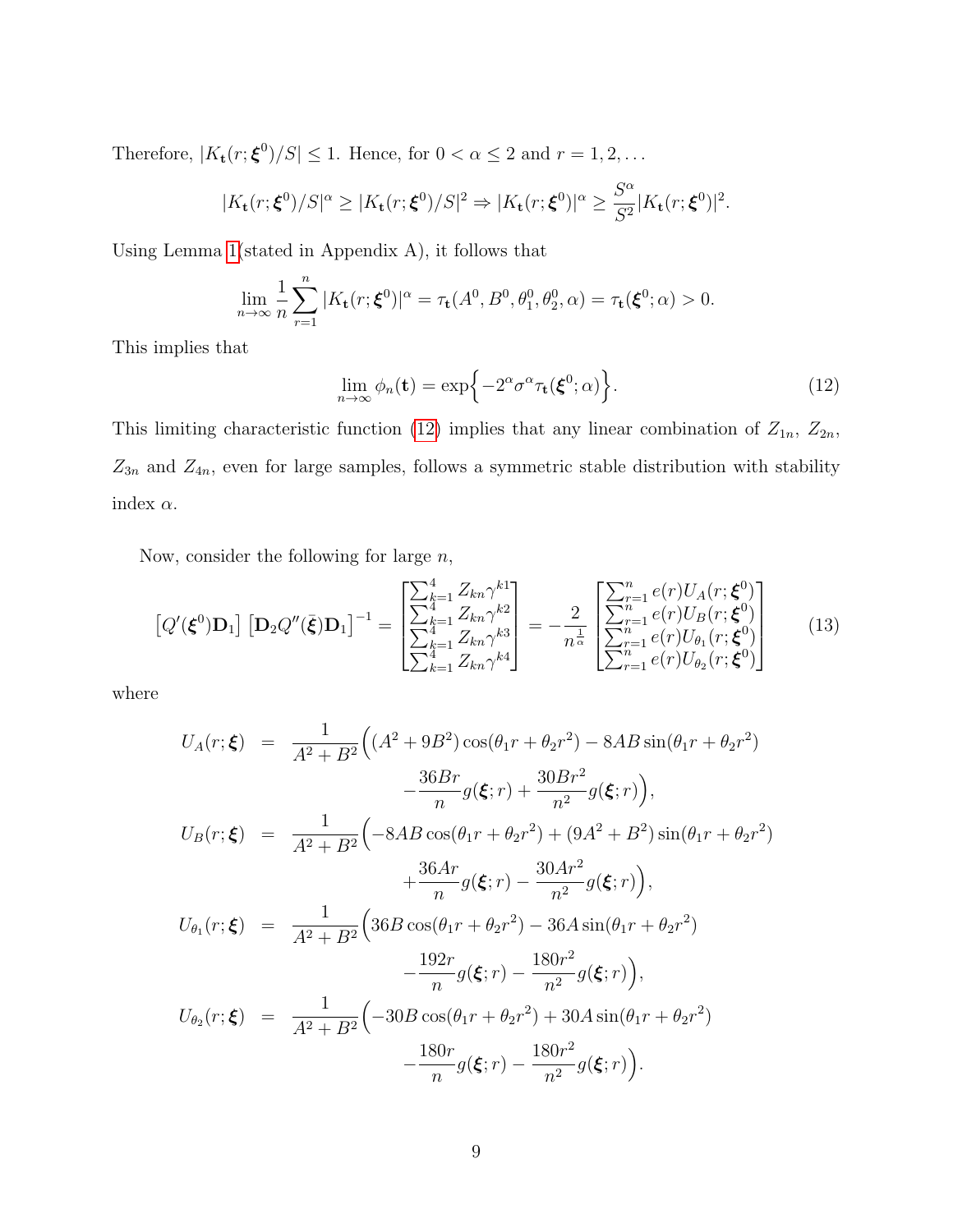Each element of  $[Q'(\xi^0)D_1] [D_2 Q''(\bar{\xi})D_1]^{-1}$  is a linear combination of  $Z_{1n}$ ,  $Z_{2n}$ ,  $Z_{3n}$  and  $Z_{4n}$  and therefore, distributed as symmetric  $\alpha$ -stable distribution. Using Theorem 2.1.5 of Samorodnitsky and Taqqu [\[6\]](#page-37-3) that a random vector is symmetric  $\alpha$ -stable in  $\mathbb{R}^d$ , if and only if any linear combination is symmetric stable in  $\mathbb{R}^1$ , where d is the order of the vector, it immediately follows that

$$
\left[Q'(\boldsymbol{\xi}^{0})\mathbf{D}_{1}\right]\left[\mathbf{D}_{2}Q''(\bar{\boldsymbol{\xi}})\mathbf{D}_{1}\right]^{-1}
$$

converges to a symmetric  $\alpha$ -stable random vector in  $\mathbb{R}^4$  as  $n \to \infty$  and has the following limiting characteristic function

<span id="page-9-0"></span>
$$
\phi(\mathbf{t}) = \exp\{-2^{\alpha}\sigma^{\alpha}\tau_{\mathbf{v}}(\boldsymbol{\xi}^{0};\alpha)\}.
$$
\n(14)

The vector **v** is defined as in  $(12)$ , replacing **t** by **v** where

$$
v_1(\mathbf{t}; A^0, B^0) = \frac{1}{A^{0^2} + B^{0^2}} \Big( (A^{0^2} + 9B^{0^2})t_1 - 8A^0B^0t_2 + 36B^0t_3 - 30B^0t_4 \Big),
$$
  
\n
$$
v_2(\mathbf{t}; A^0, B^0) = \frac{1}{A^{0^2} + B^{0^2}} \Big( -8A^0B^0t_1 + (9A^{0^2} + B^{0^2})t_2 - 36B^0t_3 + 30A^0t_4 \Big),
$$
  
\n
$$
v_3(\mathbf{t}; A^0, B^0) = \frac{1}{A^{0^2} + B^{0^2}} \Big( 36B^0t_1 - 36A^0t_2 + 192t_3 + 180t_4 \Big),
$$
  
\n
$$
v_4(\mathbf{t}; A^0, B^0) = \frac{1}{A^{0^2} + B^{0^2}} \Big( -30B^0t_1 + 30A^0t_2 + 180t_3 + 180t_4 \Big).
$$

So, we have the following theorem.

Theorem 3. In case of model [\(2\)](#page-3-2), under Assumptions [2,](#page-2-1) [3](#page-2-3) and [5,](#page-5-2)

$$
(\widehat{\boldsymbol{\xi}}-\boldsymbol{\xi}^0)\mathbf{D}_2^{-1}=\left(n^{\frac{\alpha-1}{\alpha}}(\widehat{A}-A^0),n^{\frac{\alpha-1}{\alpha}}(\widehat{B}-B^0),n^{\frac{2\alpha-1}{\alpha}}(\widehat{\theta}_1-\theta_1^0),n^{\frac{3\alpha-1}{\alpha}}(\widehat{\theta}_2-\theta_2^0)\right)
$$

converges to a multivariate  $S \alpha S$  distribution in  $\mathbb{R}^4$  having the characteristic function given *in*  $(14)$ .

It has been observed that ALSEs have the same asymptotic distribution as the LSEs in case of model [2](#page-3-2) and the result is stated in the following theorem.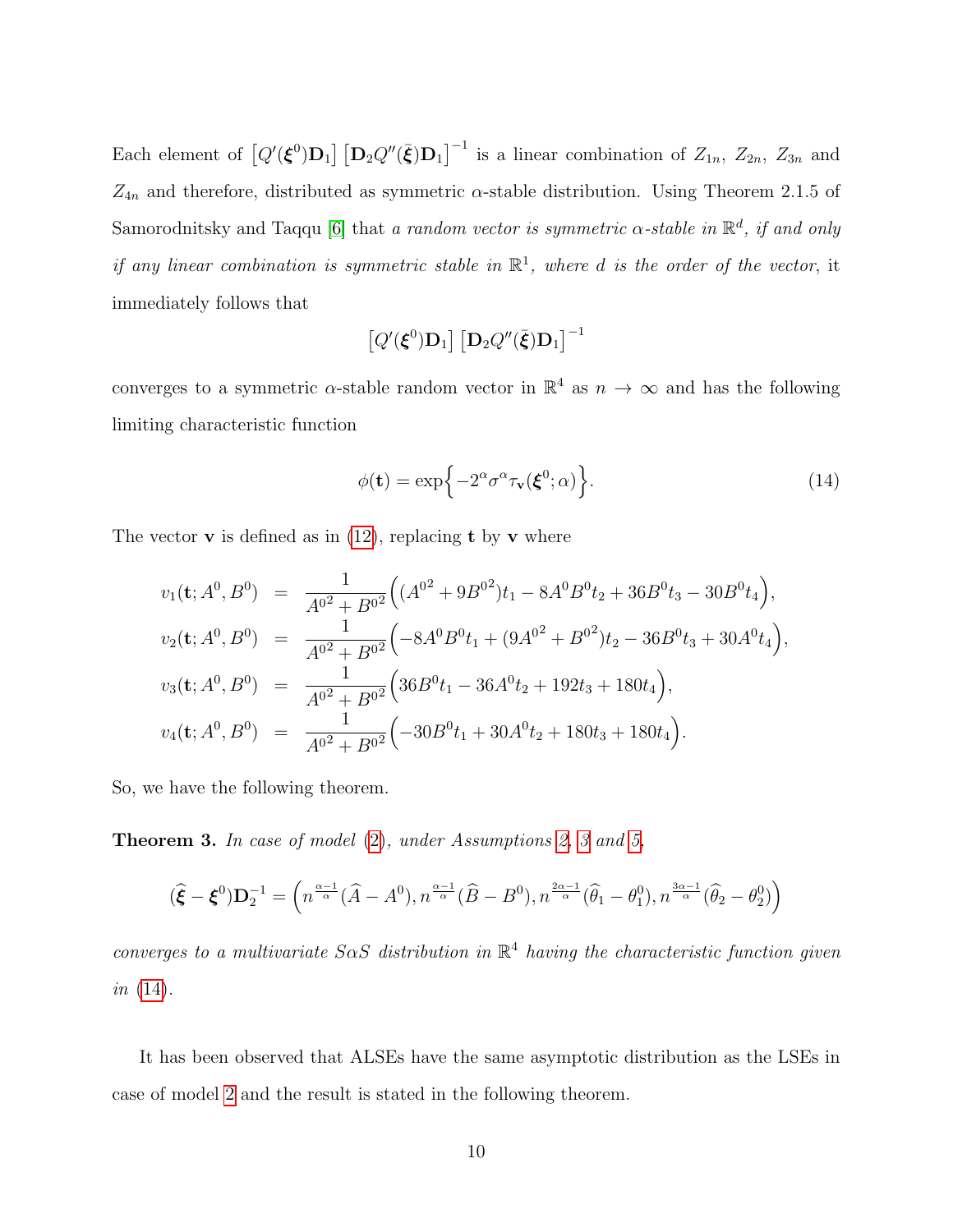<span id="page-10-1"></span>**Theorem 4.** If  $A^0$  and  $B^0$  are not identically equal to zero, then under Assumptions [2](#page-2-1) and [3,](#page-2-3) the limiting distribution of

$$
(\widetilde{\boldsymbol{\xi}}-\boldsymbol{\xi}^0)\mathbf{D}_2^{-1}=\left(n^{\frac{\alpha-1}{\alpha}}(\widetilde{A}-A^0),n^{\frac{\alpha-1}{\alpha}}(\widetilde{B}-B^0),n^{\frac{2\alpha-1}{\alpha}}(\widetilde{\theta}_1-\theta_1^0),n^{\frac{3\alpha-1}{\alpha}}(\widetilde{\theta}_2-\theta_2^0)\right)
$$

is same as the limiting distribution of  $(\hat{\boldsymbol{\xi}} - \boldsymbol{\xi}^0) \mathbf{D}_2^{-1}$ .

Proof of Theorem [4:](#page-10-1) See in Appendix C.

## <span id="page-10-0"></span>4 Consistency and asymptotic distribution for multiple chirp model

In this section, we discuss the asymptotic results of the LSEs of the unknown parameters for multiple chirp model [\(1\)](#page-1-0). The parameter vector is denoted by  $\boldsymbol{\eta} = (\boldsymbol{\eta}_1, \dots, \boldsymbol{\eta}_p), \, \boldsymbol{\eta}_k =$  $(A_k, B_k, \theta_{1k}, \theta_{2k}), k = 1, \ldots, p$  and  $\eta^0$  denote the true value of  $\eta$ . The LSE of  $\eta$ , say  $\hat{\eta}$  is obtained by minimizing the residual sum of squares for model [\(1\)](#page-1-0), defined similarly as  $Q(\xi)$ in [\(3\)](#page-3-1). We write  $R(\eta)$  as the residual sum of squares in this case and defined as follows;

$$
R(\boldsymbol{\eta}) = \sum_{t=1}^{n} \left[ y(t) - \sum_{k=1}^{p} \left( A_k \cos(\theta_{1k} t + \theta_{2k} t^2) + B_k \sin(\theta_{1k} t + \theta_{2k} t^2) \right) \right]^2.
$$
 (15)

In matrix notation,

$$
R(\boldsymbol{\eta}) = (\mathbf{Y} - X_p(\boldsymbol{\theta})\boldsymbol{\psi})^T (\mathbf{Y} - X_p(\boldsymbol{\theta})\boldsymbol{\psi})
$$
  
= 
$$
\left(\mathbf{Y} - \sum_{k=1}^p X(\boldsymbol{\theta}_k) \mathbf{a}_k\right)^T \left(\mathbf{Y} - \sum_{k=1}^p X(\boldsymbol{\theta}_k) \mathbf{a}_k\right),
$$

where  $X_p(\boldsymbol{\theta}) = [X(\boldsymbol{\theta}_1), \dots, X(\boldsymbol{\theta}_p)]$  and  $X(\boldsymbol{\theta}_k)$  is same as  $X(\boldsymbol{\theta}), \boldsymbol{\theta}$  replaced by  $\boldsymbol{\theta}_k = (\theta_{1k}, \theta_{2k});$  $\boldsymbol{\psi}^T = (\mathbf{a}_1, \dots, \mathbf{a}_p), \, \mathbf{a}_k = (A_k, B_k)^T$ . Then, for a given  $\boldsymbol{\theta} = (\boldsymbol{\theta}_1, \dots, \boldsymbol{\theta}_p)$ , the vector of linear parameters  $\psi$  can be estimated as

$$
\widehat{\boldsymbol{\psi}}(\boldsymbol{\theta}_1,\ldots,\boldsymbol{\theta}_p)=(X_p^T(\boldsymbol{\theta})X_p(\boldsymbol{\theta}))^{-1}X_p^T(\boldsymbol{\theta})\mathbf{Y}.
$$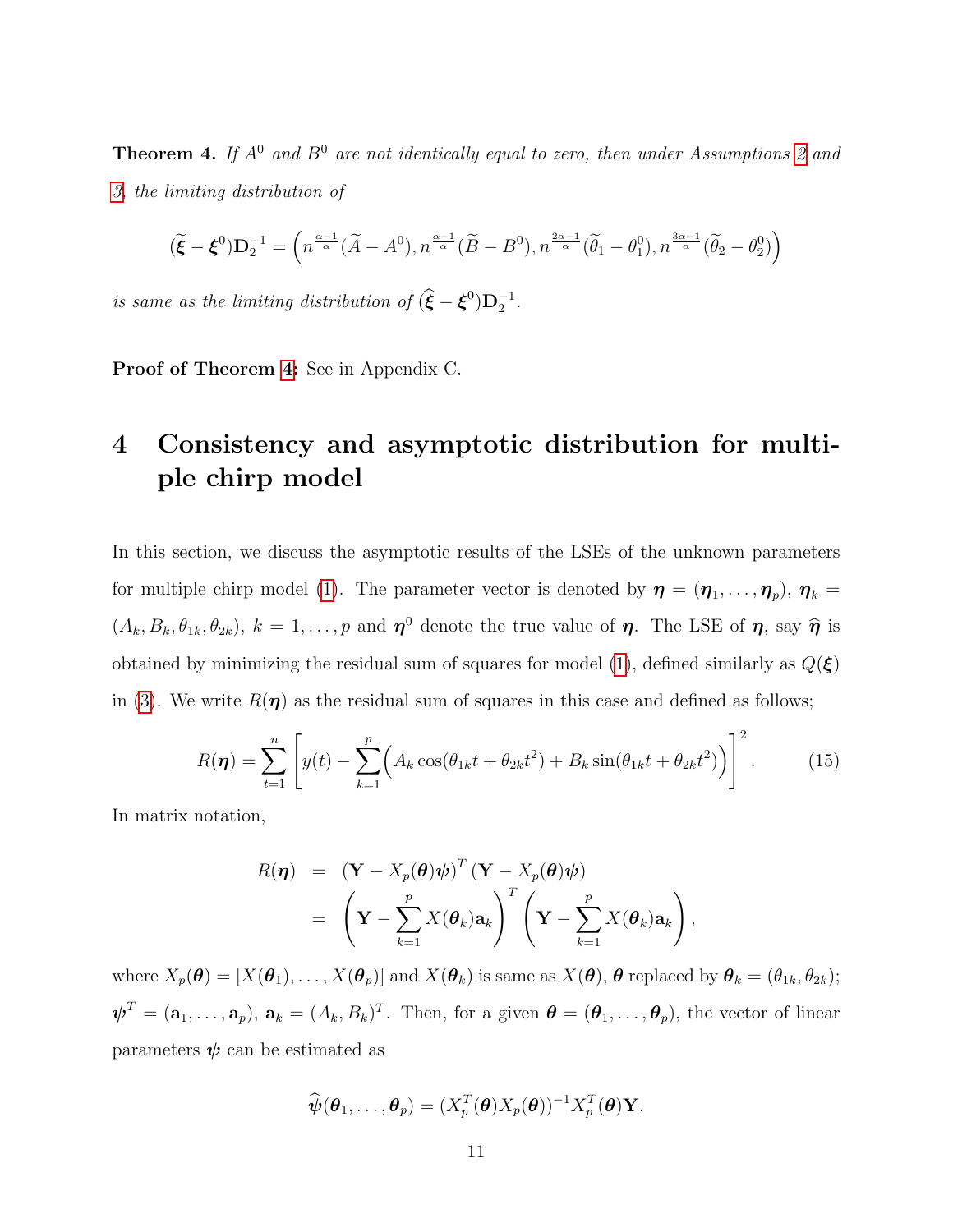Replacing  $\hat{\psi}(\theta_1,\ldots,\theta_p)$  in  $R(\eta)$ , similarly as single chirp model,  $\theta_{1k}$  and  $\theta_{2k}$ ,  $k=1,\ldots,p$ can be estimated. Finally,  $\psi$  is estimated as  $\widehat{\psi}(\widehat{\theta}_1, \ldots, \widehat{\theta}_p)$ .

The ALSEs of the unknown parameters in case of model [\(1\)](#page-1-0) are obtained similarly as the single chirp model. We maximize the periodogram like function

$$
I(\boldsymbol{\theta}) = \frac{2}{n} \left| \sum_{t=1}^{n} y(t) e^{-i(\theta_1 t + \theta_2 t^2)} \right|^2
$$
 (16)

with respect to  $\theta_1$  and  $\theta_2$ , locally and sequentially. Under Assumption [4,](#page-2-2) at the first step,  $(\theta_1, \theta_2)$  that maximizes  $I(\boldsymbol{\theta})$  is the estimate of  $(\theta_{11}, \theta_{21})$ ; write it as  $(\tilde{\theta}_{11}, \tilde{\theta}_{21})$ . At the second step, we obtain the estimate of  $(\theta_{21}, \theta_{22})$ , say  $(\widetilde{\theta}_{21}, \widetilde{\theta}_{22})$  and at the p-th step we obtain the estimate of  $(\theta_{p1}, \theta_{p2})$ , say  $(\widetilde{\theta}_{p1}, \widetilde{\theta}_{p2})$ . The linear parameters  $A_k$  and  $B_k$  are estimated as

$$
\widetilde{A}_k = \frac{2}{n} \sum_{t=1}^n y(t) \cos(\widetilde{\theta}_{1k}t + \widetilde{\theta}_{2k}t^2), \quad \widetilde{B} = \frac{2}{n} \sum_{t=1}^n y(t) \sin(\widetilde{\theta}_{1k}t + \widetilde{\theta}_{2k}t^2), \quad k = 1, \dots, p. \tag{17}
$$

We write  $\widetilde{\eta}_k$  as the ALSE of  $\eta_k$ . We also note that the boundedness condition on linear parameters (stated in Assumption [4\)](#page-2-2) is not required in case of ALSEs. The LSEs and ALSEs of the unknown parameters in case of multiple chirp model [\(1\)](#page-1-0), similarly as single chirp model [\(2\)](#page-3-2), provide strongly consistent estimators. We state the results in the following theorems.

<span id="page-11-0"></span>**Theorem 5.** In model [\(1\)](#page-1-0), if the error process  $\{e(t)\}\$  satisfies Assumption [1,](#page-2-0) frequencies satisfy Assumption [3](#page-2-3) and amplitudes  $A_j^0$  and  $B_j^0$ ,  $j = 1, \ldots, p$  satisfy Assumption [4,](#page-2-2) then  $\hat{\eta}_j$ is a strongly consistent estimator of  $\boldsymbol{\eta}_j^0$ ,  $j = 1, \ldots, p$ .

<span id="page-11-1"></span>**Theorem 6.** In model [\(1\)](#page-1-0), if the error process  $\{e(t)\}\$  satisfies Assumption [1,](#page-2-0) frequencies satisfy Assumption [3](#page-2-3) and amplitudes  $A_j^0$  and  $B_j^0$ ,  $j = 1, \ldots, p$  satisfy

$$
\infty > A_1^0 + B_1^0 > \cdots > A_p^0 + B_p^0 > 0,
$$

then  $\widetilde{\boldsymbol{\eta}}_j$  is a strongly consistent estimator of  $\boldsymbol{\eta}_j^0$ ,  $j = 1, \ldots, p$ .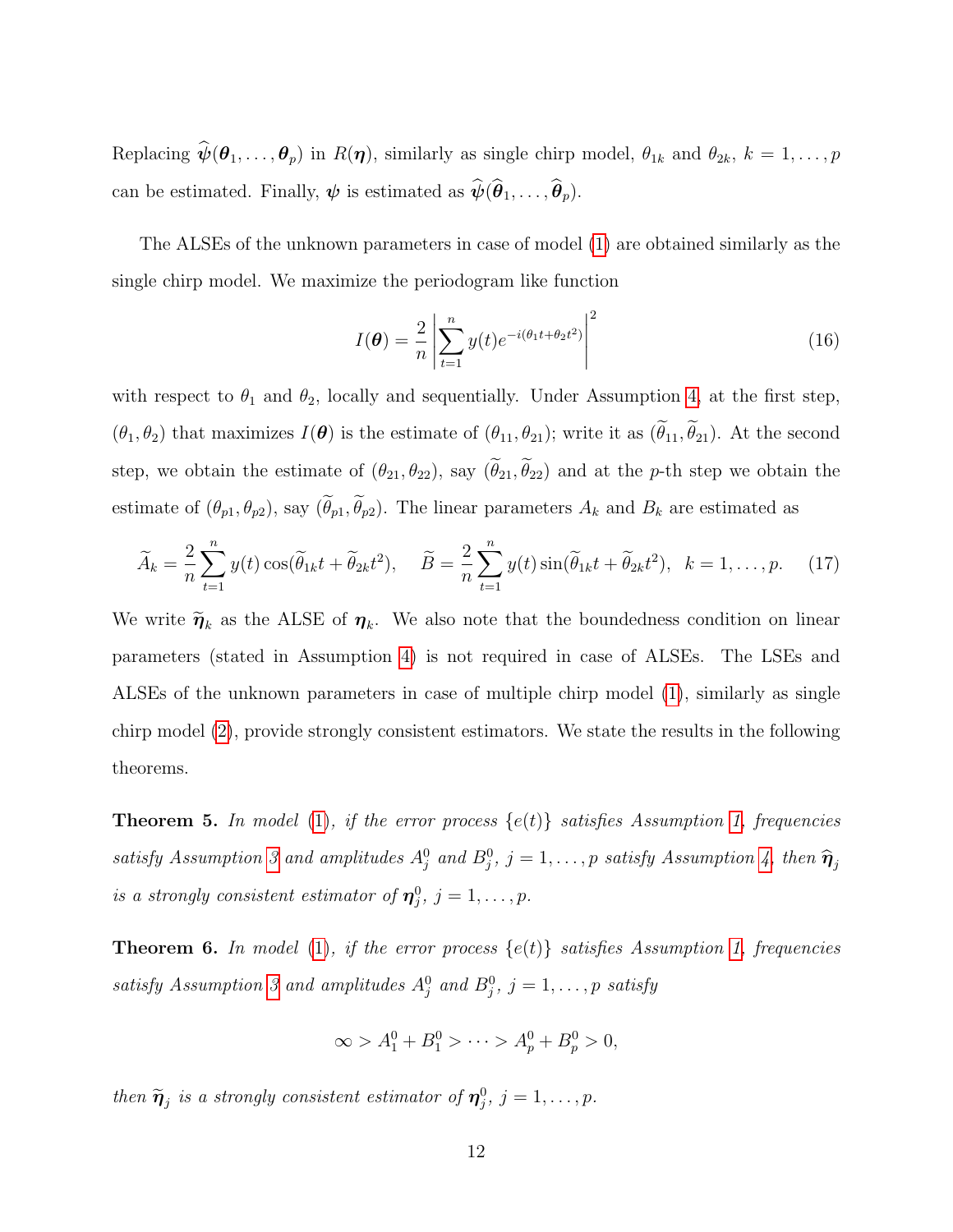Theorems [5](#page-11-0) and [6](#page-11-1) can be proved along the same lines as theorems [1](#page-5-0) and [2,](#page-5-1) so the proof are not provided.

We discuss the asymptotic distribution of the LSEs of the unknown parameters,  $\widehat{\boldsymbol{\eta}}$  under Assumptions [2,](#page-2-1) [3](#page-2-3) and [4.](#page-2-2) Similarly as in previous section, let  $R'(\eta)$  and  $R''(\eta)$  denote the vector of first derivatives and the matrix of second derivatives of  $R(\eta)$  of orders  $1 \times 4p$  and  $4p \times 4p$ , respectively. Define two diagonal matrices  $\Delta_1$  and  $\Delta_2$  of order  $4p \times 4p$  as follows:

$$
\bm{\Delta}_1 = \begin{bmatrix} \bm{\mathrm{D}}_1 & \bm{0} & \cdots & \bm{0} \\ \bm{0} & \bm{\mathrm{D}}_1 & \cdots & \bm{0} \\ \vdots & \vdots & \vdots & \vdots \\ \bm{0} & \bm{0} & \cdots & \bm{\mathrm{D}}_1 \end{bmatrix}, \qquad \bm{\Delta}_2 = \begin{bmatrix} \bm{\mathrm{D}}_2 & \bm{0} & \cdots & \bm{0} \\ \bm{0} & \bm{\mathrm{D}}_2 & \cdots & \bm{0} \\ \vdots & \vdots & \vdots & \vdots \\ \bm{0} & \bm{0} & \cdots & \bm{\mathrm{D}}_2 \end{bmatrix},
$$

where  $D_1$  and  $D_2$  are same as defined in section [3.](#page-6-0) Using multivariate Taylor series expansion along the same line as in section [3,](#page-6-0) we have

$$
\left(\widehat{\boldsymbol{\eta}} - \boldsymbol{\eta}^0\right) \boldsymbol{\Delta}_2^{-1} = -\left[R'(\boldsymbol{\eta}^0) \boldsymbol{\Delta}_1\right] \left[\boldsymbol{\Delta}_2 R''(\bar{\boldsymbol{\eta}}) \boldsymbol{\Delta}_1\right]^{-1},\tag{18}
$$

because  $R'(\hat{\eta}) = 0$  and  $\Delta_2 R''(\bar{\eta})\Delta_1$  is an invertible matrix for large *n*. Here,  $\bar{\eta}$  is a point on the line joining  $\hat{\eta}$  and  $\eta^0$ . Similarly, as in case of model [\(2\)](#page-3-2) for  $D_2Q''(\bar{\xi})D_1$ , we can show that

$$
\lim_{n\to\infty} \left[\Delta_2 R''(\bar{\boldsymbol{\eta}})\Delta_1\right] = \lim_{n\to\infty} \left[\Delta_2 R''(\boldsymbol{\eta}^0)\Delta_1\right] = \begin{bmatrix} \Gamma_1 & 0 & \cdots & 0 \\ 0 & \Gamma_1 & \cdots & 0 \\ \vdots & \vdots & \vdots & \vdots \\ 0 & 0 & \cdots & \Gamma_1 \end{bmatrix} = \Gamma_G, \quad \text{(say)},
$$

where  $\Gamma_k$  is a 4×4 matrix obtained from  $\Gamma$  by replacing  $A^0$  and  $B^0$  by  $A^0_k$  and  $B^0_k$ , respectively. Consider  $\mathbf{t} = (\mathbf{t}_1, ..., \mathbf{t}_p), \mathbf{t}_j = (t_{1j}, t_{2j}, t_{3j}, t_{4j})$  and write  $R'(\eta) \Delta_2 = (\mathbf{Z}_n^1, ..., \mathbf{Z}_n^p), \mathbf{Z}_n^j =$  $(Z_1^j$  $I_n^j, Z_{2n}^j, Z_{3n}^j, Z_{4n}^j$ . The elements of  $\mathbb{Z}_n^j$ ,  $Z_{kn}^j$ ,  $k = 1, ..., 4$  are defined similarly as  $Z_{kn}$ ,  $k = 1, \ldots, 4; A^0, B^0, \theta_1^0$  and  $\theta_2^0$  replaced by  $A_k^0, B_k^0, \theta_{1k}^0$  and  $\theta_{2k}^0$ , respectively. With these notation, the joint characteristic function of the elements of  $R'(\eta)\Delta_2$  is

$$
\phi_n^p(\mathbf{t}) = E \exp\left\{i\frac{2}{n^{\frac{1}{\alpha}}}\sum_{r=1}^n e(r)K_\mathbf{t}^M(r;\boldsymbol{\eta}^0)\right\}, \quad K_\mathbf{t}^M(r;\boldsymbol{\eta}^0) = \sum_{k=1}^p K_{\mathbf{t_k}}(r;\boldsymbol{\eta}_k^0).
$$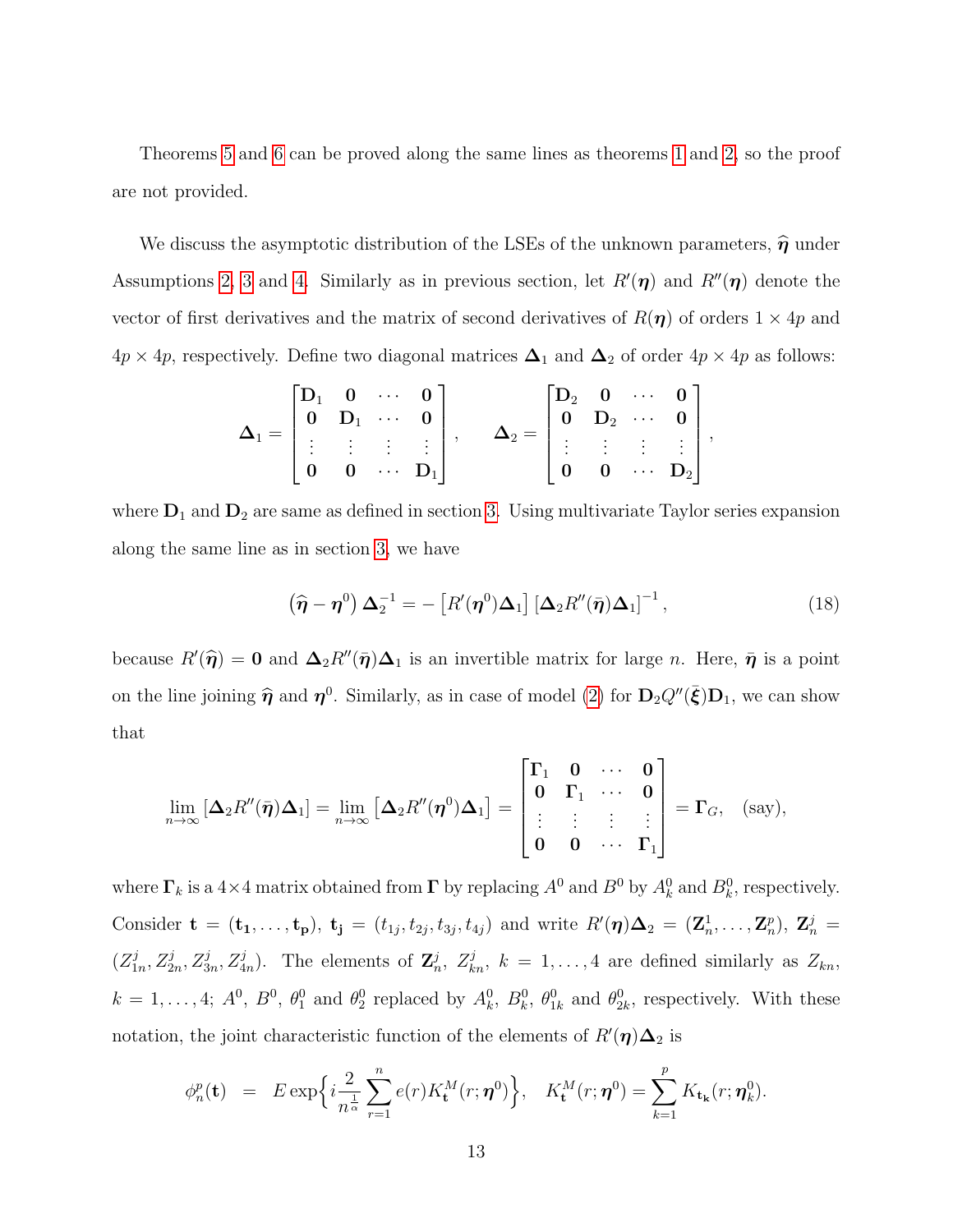$K_{t_k}(r; \eta_k^0)$  is same as  $K_t(r; \xi^0)$  with  $A^0$ ,  $B^0$ ,  $\theta_1^0$  and  $\theta_2^0$  replaced by  $A_k^0$ ,  $B_k^0$ ,  $\theta_{1k}^0$  and  $\theta_{2k}^0$ , respectively for  $k = 1, ..., p$ . This particular form of  $K_t^M(r; \eta^0)$  and independence of  $\{e(r)\}$ enable us to write

$$
\phi_n^p(\mathbf{t}) = \prod_{j=1}^p \prod_{r=1}^n \exp\left\{i\frac{2}{n^{\frac{1}{\alpha}}}e(r)K_{\mathbf{t}_{\mathbf{k}}}(r;\boldsymbol{\eta}_k^0)\right\} = \prod_{j=1}^p \prod_{r=1}^n \exp\left\{-\frac{2^{\alpha}\sigma^{\alpha}}{n}|K_{\mathbf{t}_{\mathbf{k}}}(r;\boldsymbol{\eta}_k^0)|^{\alpha}\right\}
$$

$$
= \prod_{j=1}^p \exp\left\{-\frac{2^{\alpha}\sigma^{\alpha}}{n}\sum_{r=1}^n |K_{\mathbf{t}_{\mathbf{k}}}(r;\boldsymbol{\eta}_k^0)|^{\alpha}\right\}.
$$

Take limit as  $n \to \infty$ ,

$$
\lim_{n \to \infty} \phi_n^p(\mathbf{t}) = \prod_{j=1}^p \exp \left\{-2^{\alpha} \sigma^{\alpha} \tau_{\mathbf{t}_j}(\boldsymbol{\eta}_j^0, \alpha) \right\}
$$
  
= 
$$
\prod_{j=1}^p \left\{ \text{Joint characteristic function of } (Z_{1n}^j, Z_{2n}^j, Z_{3n}^j, Z_{4n}^j) \right\}.
$$

This implies that  $(Z_1^j)$  $I_{1n}^j, Z_{2n}^j, Z_{3n}^j, Z_{4n}^j$  and  $(Z_{1n}^k, Z_{2n}^k, Z_{3n}^k, Z_{4n}^k)$  for  $j \neq k = 1, \ldots, p$  are asymptotically independently distributed.

Now considering linear combinations similarly as in section [3,](#page-6-0) it is observed that as  $n \to \infty$ ,

$$
(\widehat{\boldsymbol{\eta}} - \boldsymbol{\eta}^0) \boldsymbol{\Delta}_2^{-1} = ((\widehat{\boldsymbol{\eta}}_1 - \boldsymbol{\eta}_1^0) \mathbf{D_2}^{-1}, \dots, (\widehat{\boldsymbol{\eta}}_p - \boldsymbol{\eta}_p^0) \mathbf{D_2}^{-1})
$$

converges to a  $S \alpha S$  random vector in  $\mathbb{R}^{4p}$  having the following characteristic function

$$
\phi_{\mathbf{t}}^p = \exp\left\{-2^{\alpha}\sigma^{\alpha}\sum_{j=1}^p \tau_{\mathbf{w}_j}(\boldsymbol{\eta}_j^0,\alpha)\right\},\tag{19}
$$

<span id="page-13-0"></span>
$$
\mathbf{w}_{\mathbf{j}} = (w_{1j}(\mathbf{t}_{\mathbf{j}}), w_{2j}(\mathbf{t}_{\mathbf{j}}), w_{3j}(\mathbf{t}_{\mathbf{j}}), w_{4j}(\mathbf{t}_{\mathbf{j}})), w_{kj}(\mathbf{t}_{\mathbf{j}}) = v_k(\mathbf{t}_{\mathbf{j}}; A_j^0, B_j^0), k = 1, ..., 4; j = 1, ..., p,
$$
\n(20)

where  $v_k$ ,  $k = 1, \ldots, 4$  are defined in section [3.](#page-6-0) Therefore, we state the asymptotic distribution of the LSEs of the unknown parameters in model [\(1\)](#page-1-0) in the following theorem.

**Theorem 7.** In model [\(1\)](#page-1-0), if the error process  $\{e(t)\}\$  satisfies Assumption [2,](#page-2-1) frequencies satisfy Assumption [3](#page-2-3) and amplitudes  $A_j^0$  and  $B_j^0$ ,  $j = 1, \ldots, p$  satisfy Assumption [4,](#page-2-2) then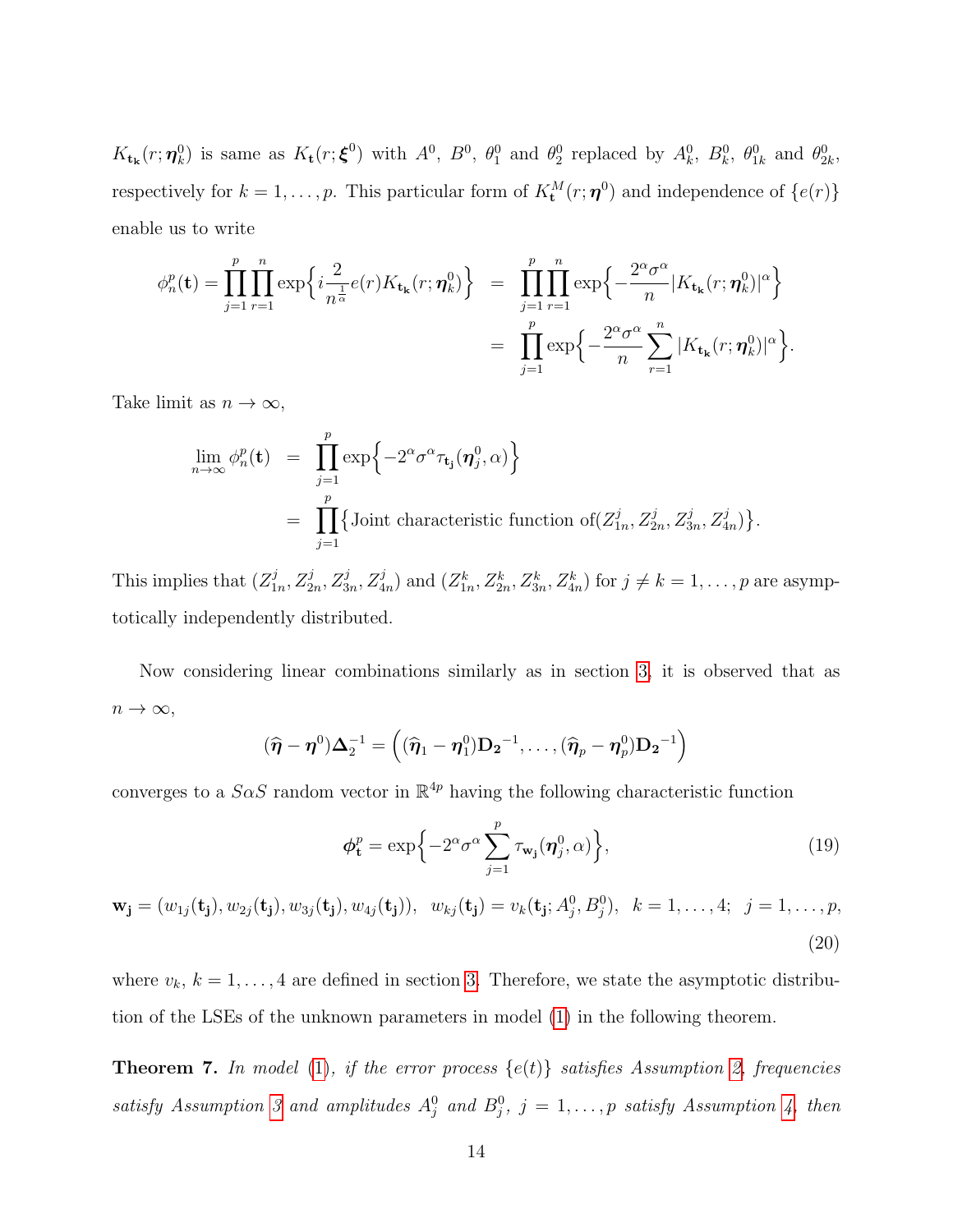$(\widehat{\pmb{\eta}}_j - \pmb{\eta}_j^0) \mathbf{D}_2^{-1}$  converges to a multivariate  $\alpha$ -stable distribution in  $\mathbb{R}^4$  with limiting characteristic function  $\exp\{-2^{\alpha}\sigma^{\alpha}\tau_{\mathbf{w_j}}(\boldsymbol{\eta}_{j}^{0}, \alpha)\}\$  where  $\mathbf{w_j}$  is defined in [\(20\)](#page-13-0). Also  $(\widehat{\boldsymbol{\eta}}_j - \boldsymbol{\eta}_j^{0})\mathbf{D}_2^{-1}$  and  $(\hat{\boldsymbol{\eta}}_k - \boldsymbol{\eta}_k^0) \mathbf{D}_2^{-1}$  for  $j \neq k$  are asymptotically independently distributed.

In case of multiple chirp model, ALSEs are asymptotically equivalent to LSEs in distribution and it can be shown similarly as Theorem [4.](#page-10-1) The joint asymptotic distribution of the ALSEs,  $\tilde{\pmb{\eta}}_1, \ldots, \tilde{\pmb{\eta}}_p$  is same as that of the  $\hat{\pmb{\eta}}_1, \ldots, \hat{\pmb{\eta}}_p$  and stated in the following theorem.

Theorem 8. Under Assumptions [2](#page-2-1) and [3,](#page-2-3) if model [\(1\)](#page-1-0) satisfies

$$
\infty > A_1^0 + B_1^0 > \cdots > A_p^0 + B_p^0 > 0,
$$

then the limiting distribution of  $(\tilde{\pmb{\eta}}_j - \pmb{\eta}_j^0) \mathbf{D}_2^{-1}$  is same as the limiting distribution of  $(\widehat{\boldsymbol{\eta}}_j - \boldsymbol{\eta}_j^0) \mathbf{D}_2^{-1}$  and  $(\widetilde{\boldsymbol{\eta}}_j - \boldsymbol{\eta}_j^0) \mathbf{D}_2^{-1}$  and  $(\widetilde{\boldsymbol{\eta}}_k - \boldsymbol{\eta}_k^0) \mathbf{D}_2^{-1}$  for  $j \neq k$  are asymptotically independently distributed.

#### <span id="page-14-0"></span>5 Numerical Experiments

In this section, we perform some numerical experiments to see how the proposed LSEs and ALSEs behave in practice, and we also compare them with some of the existing robust estimators. We consider the following two models, first one is a single chirp signal model and second one is a two component multiple chirp model.

Model 1:

<span id="page-14-1"></span>
$$
y(t) = A^{0} \cos(\theta_{1}^{0}t + \theta_{2}^{0}t^{2}) + B^{0} \sin(\theta_{1}^{0}t + \theta_{2}^{0}t^{2})
$$
  
+
$$
e(t), t = 1,...,n
$$
 (21)

 $A^0 = B^0 = 5$ ,  $\theta_1^0 = 1.5$  and  $\theta_2^0 = 0.1$ .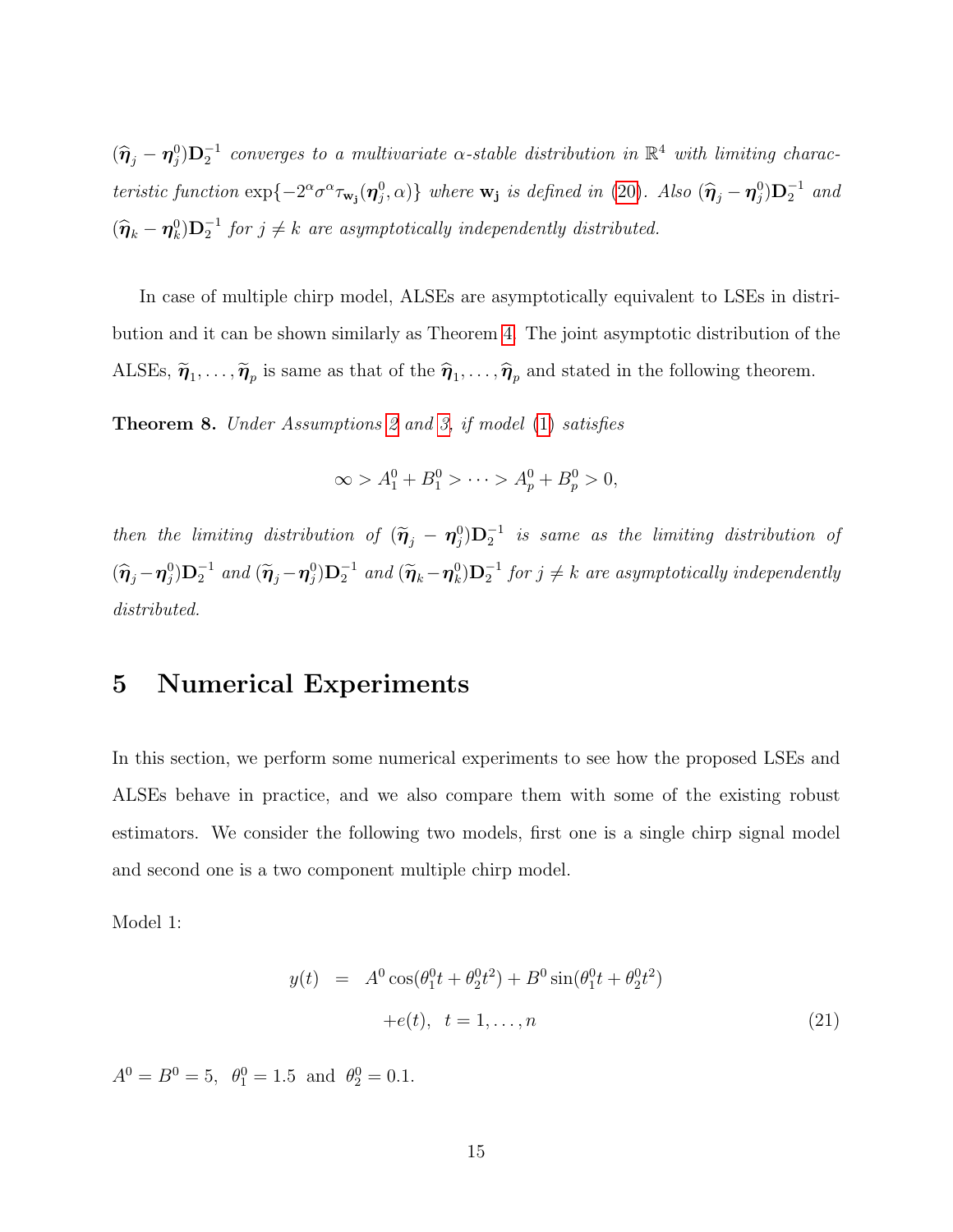Model 2:

<span id="page-15-0"></span>
$$
y(t) = A_1 \cos(\theta_{11}^0 t + \theta_{12}^0 t^2) + B_1 \sin(\theta_{11}^0 t + \theta_{12}^0 t^2) + A_2 \cos(\theta_{21}^0 t + \theta_{22}^0 t^2) + B_2 \sin(\theta_{21}^0 t + \theta_{22}^0 t^2) +
$$
  

$$
e(t), \quad t = 1, ..., n
$$
 (22)

 $A_1^0 = B_1^0 = 4.0, \ \theta_{11}^0 = 1.5, \theta_{12}^0 = 0.1, \ A_2^0 = B_2^0 = 3.0, \theta_{11}^0 = 2.5, \ \theta_{12}^0 = 0.2.$ 

The sequence of random variables  $\{e(t)\}\$ is from a SaS distribution with mean zero, scale parameters  $\sigma > 0$  and stability index  $\alpha < 2$ . We have taken the value of the frequency rate to be much less than the initial frequency, as the frequency rate represents the rate of change and is comparatively small in general. We would like to see how the LSEs and ALSEs of the unknown parameters, specially the nonlinear parameters, behave for different values of  $\alpha$ ,  $\sigma$  and n, the sample size. That is, for single chirp model [\(21\)](#page-14-1), the frequency  $\theta_1$  and the frequency rate  $\theta_2$  and for model [\(22\)](#page-15-0), the frequencies  $\theta_{11}$  and  $\theta_{21}$  and frequency rates  $\theta_{12}$  and  $\theta_{22}$ . For simulation, we consider  $\alpha = 1.1, 1.3, 1.5, 1.7, 1.9; \sigma = 0.1, 0.5, 1.0$  and  $n = 250, 500, 1000.$ 

We also calculate some existing robust estimators, the least absolute deviation (LAD) estimator and Huber's M-estimators (Huber M-ests) of the unknown parameters for a comparative study. The LAD estimators are obtained by minimizing:

$$
\sum_{t=1}^{n} \left| y(t) - A\cos(\theta_1 t + \theta_2 t^2) - B\sin(\theta_1 t + \theta_2 t^2) \right|
$$

with respect to the parameters A, B,  $\theta_1$  and  $\theta_2$  in case of one component model. Similarly, Huber's M-estimators are obtained by minimizing the following objective function:

$$
\sum_{t=1}^{n} \rho(y(t) - A\cos(\theta_1 t + \theta_2 t^2) - B\sin(\theta_1 t + \theta_2 t^2))
$$

where,

$$
\rho(z) = \begin{cases} \frac{z^2}{2} & \text{if } |z| \leqslant c \\ |z|c - \frac{c^2}{2} & \text{if } |z| > c. \end{cases}
$$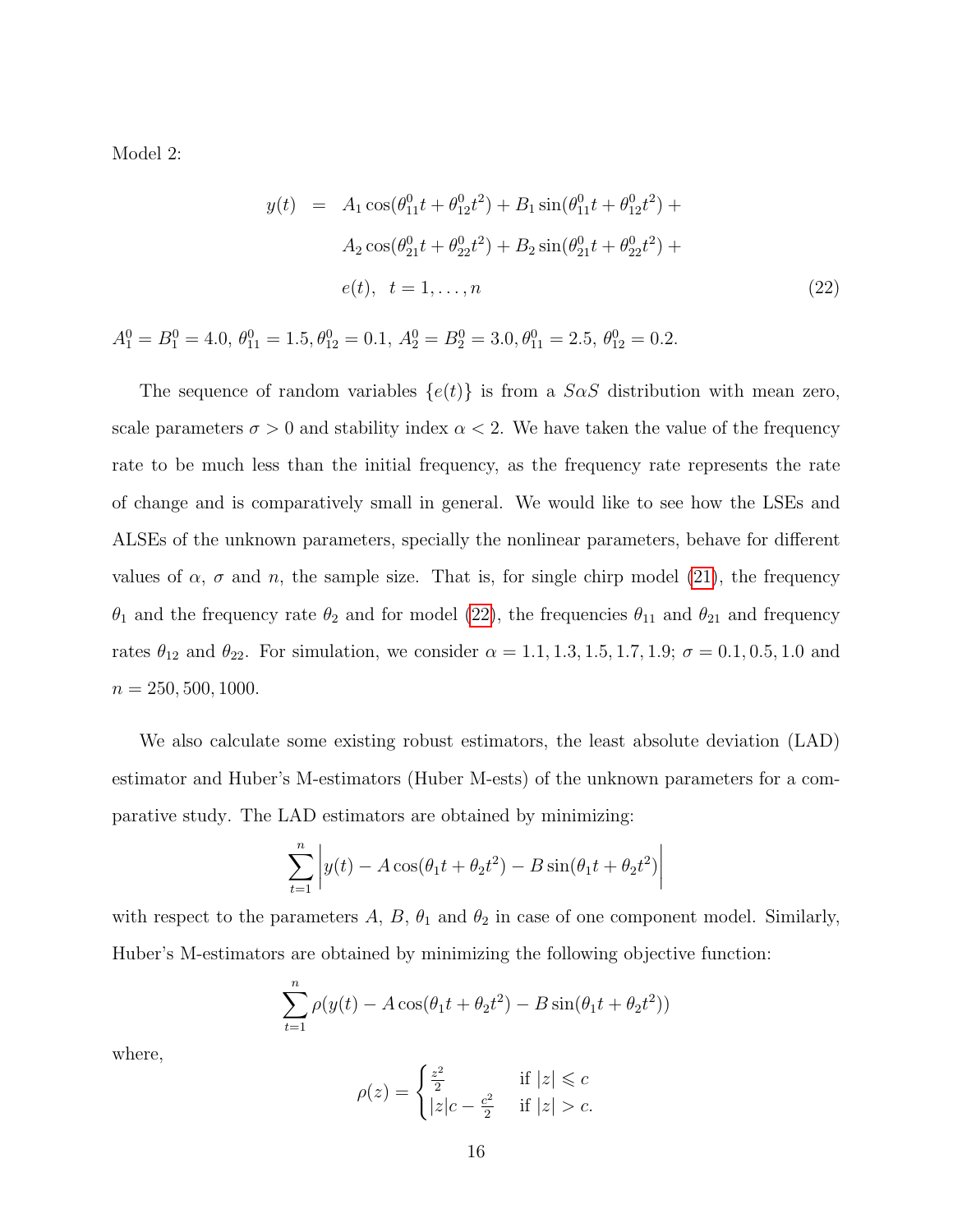Here, c is called a tuning constant and a smaller value of c produces more resistance to the outliers. We choose  $c = 1.345\sigma$  for calculations.

We replicate the process of data generation and estimation 1000 times and calculate the average estimate (AVE), bias (BIAS) and mean absolute deviation (MAD) for each parameter estimator over these replications. We have not considered mean squared error as a criterion for evaluating the estimators because in the present set-up, estimators are asymptotically multivariate stable such that the variance does not exist for  $\alpha < 2$ . The results for single chirp model [\(21\)](#page-14-1) are reported in Tables [1-](#page-18-0)[3](#page-20-0) for sample sizes 250, 500 and 1000, respectively. The results for two component model [\(22\)](#page-15-0) are presented in Tables [4-](#page-21-0)[9.](#page-26-0) It is worth to be noted that for obtaining LSEs, LADs and Huber M-ests, we need to implement a four dimensional minimization whereas for ALSEs a two dimensional maximization is required for single chirp model. For model [\(22\)](#page-15-0), as the number of chirp component  $p = 2$ , the LSEs, LADs and Huber M-ests are obtained by solving a  $4p = 8$  dimensional minimization problem and ALSEs are obtained by solving  $p = 2$ , two dimensional maximization problem. Therefore, as p increases, the complexity in finding LSEs, LADs and Huber M-ests is much more as compared to the ALSEs. We have used downhill simplex method to carry out these optimizations.

Some of the salient features of the numerical experiments based on Tables [1-](#page-18-0)[9](#page-26-0) are given below.

- 1. Performances of all the four estimators, LSEs, ALSEs, LADs and Huber M-ests improve as sample size *n* increases, scale parameters  $\sigma$  decreases and the stability index  $\alpha$ increases.
- 2. The estimates are close to true values in all the cases considered as biases are quite small in general. Though, biases are small, ALSEs have slightly larger bias, compared to other estimators.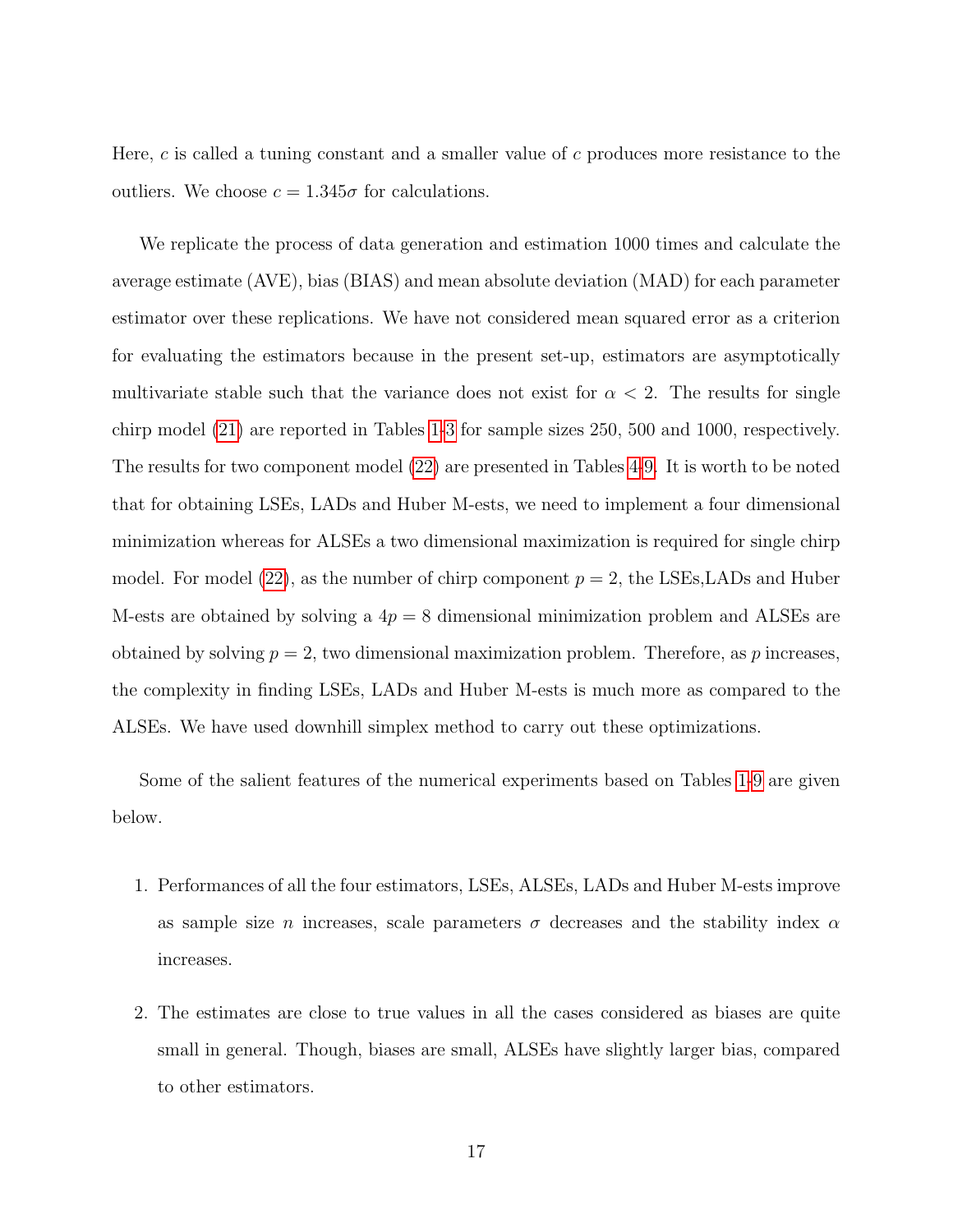- 3. As expected, mean absolute deviation decreases as sample size increases . The rate of convergence  $O(\frac{1}{2\alpha})$  $\frac{1}{n^{\frac{2\alpha-1}{\alpha}}}$ ) for frequencies and  $O(\frac{1}{n^{\frac{3\alpha}{\alpha}}}$  $\frac{1}{n^{\frac{3\alpha-1}{\alpha}}}$ ) for frequency rates are in general observed in each mean absolute deviation values in all the cases for LSEs and in most of the cases for ALSEs.
- 4. Mean absolute deviation increases as the scale parameter,  $\sigma$  increases.
- 5. Mean absolute deviation decreases as the stability index  $\alpha$  increases. It indicates that for heavier tail, it is more difficult to estimate the unknown parameters.
- 6. Comparing LSE and ALSE, it is observed that although they are asymptotically equivalent, LSE behaves marginally better than the ALSE, in terms of minimum mean absolute deviation for most of the cases considered here. The LADs and Huber M-ests perform even better than the LSEs. Among all the four estimators, Huber M-ests have the least mean absolute deviation in all the cases.
- 7. All the four estimators do not perform well for the stability index  $\alpha$  close to one, biases as well as MADs are large, specially for large  $\sigma$ .
- 8. It is observed that when  $\sigma$  is small and n is large, all the four estimators perform quite well in case  $\alpha$  is close to one.
- 9. Computationally, ALSEs are much easier to compute than the other three estimators, at least for large  $p$ . Therefore, if  $p$  is large, ALSE is preferable.

### <span id="page-17-0"></span>6 Concluding Remarks

In this paper, we consider the multiple chirp signal model observed with additive i.i.d. errors which are heavy tailed. We propose LS and approximate LS methods to estimate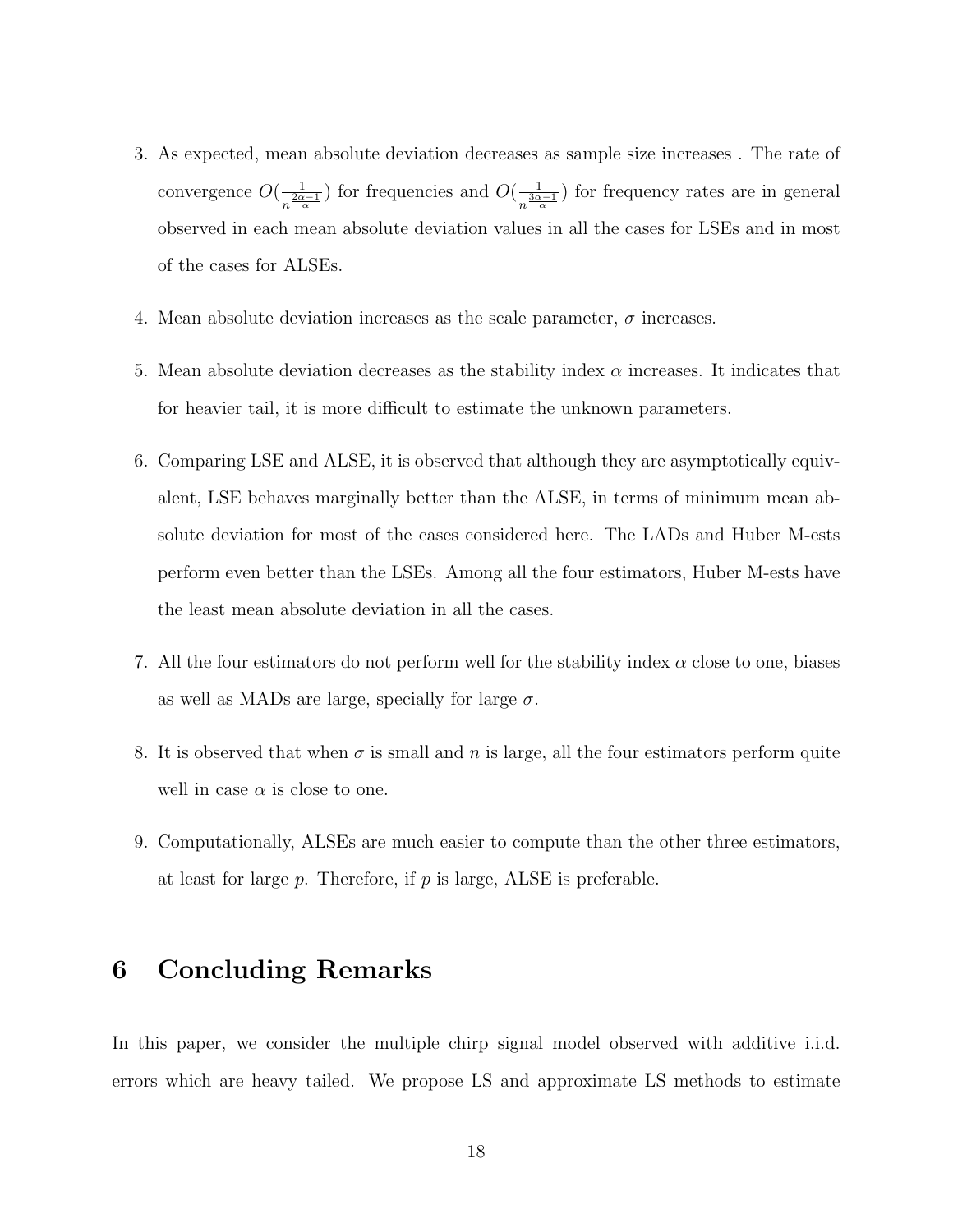<span id="page-18-0"></span>

| $\sigma$ | $\alpha$ |                    |                      | LSEs                  | <b>ALSEs</b>            |                              |                    | LADs                         |                       | Huber M-ests                 |
|----------|----------|--------------------|----------------------|-----------------------|-------------------------|------------------------------|--------------------|------------------------------|-----------------------|------------------------------|
|          |          |                    | $\theta_1$           | $\overline{\theta_2}$ | $\theta_1$              | $\overline{\theta_2}$        | $\theta_1$         | $\overline{\theta_2}$        | $\overline{\theta_1}$ | $\overline{\theta_2}$        |
|          |          | <b>AVE</b>         | 1.5001               | 0.1000                | 1.4959                  | 0.1000                       | 1.5001             | 0.1000                       | 1.5001                | 0.1000                       |
|          | 1.1      | <b>BIAS</b>        | 1.35e-04             | $-5.64e-07$           | $-4.10e-03$             | $1.32e-05$                   | 8.93e-05           | $-2.80e-07$                  | $9.15e-05$            | $-2.95e-07$                  |
|          |          | MAD                | 7.91e-04             | 3.11e-06              | $4.21e-03$              | 1.40e-05                     | 5.88e-04           | 1.90e-06                     | 5.29e-04              | 1.74e-06                     |
|          |          | <b>AVE</b>         | 1.5000               | 0.1000                | 1.4957                  | 0.1000                       | 1.5000             | 0.1000                       | 1.5000                | 0.1000                       |
|          | 1.3      | <b>BIAS</b>        | $-2.53e-05$          | 1.06e-07              | $-4.28e-03$             | $1.40e-05$                   | $-8.74e-07$        | $-3.07e-10$                  | $6.62e-06$            | $-3.55e-08$                  |
|          |          | MAD                | 3.82e-04             | 1.44e-06              | $4.29e-03$              | $1.40e-05$                   | 3.36e-04           | $1.10e-06$                   | 2.82e-04              | 9.31e-07                     |
| 0.10     |          | <b>AVE</b>         | 1.5000               | 0.1000                | 1.4958                  | 0.1000                       | 1.5000             | 0.1000                       | 1.5000                | 0.1000                       |
|          | 1.5      | <b>BIAS</b>        | 2.46e-05             | $-1.13e-07$           | $-4.21e-03$             | 1.37e-05                     | 1.74e-05           | $-5.80e-08$                  | 1.97e-05              | $-7.01e-08$                  |
|          |          | MAD                | 2.54e-04             | 9.79e-07              | $4.25e-03$              | $1.39e-05$                   | 2.12e-04           | 7.14e-07                     | 1.78e-04              | 5.95e-07                     |
|          |          | <b>AVE</b>         | 1.5000               | 0.1000                | 1.4958                  | 0.1000                       | 1.5000             | 0.1000                       | 1.5000                | 0.1000                       |
|          | 1.7      | <b>BIAS</b>        | $1.23e-05$           | $-4.32e-08$           | $-4.24e-03$             | 1.38e-05                     | 8.81e-06           | $-2.86e-08$                  | 1.13e-05              | $-4.04e-08$                  |
|          |          | MAD                | 1.44e-04             | 5.49e-07              | $4.25e-03$              | $1.39\mathrm{e}{\text{-}}05$ | 1.31e-04           | 4.70e-07                     | $1.06e-04$            | 3.70e-07                     |
|          |          | <b>AVE</b>         | 1.5000               | 0.1000                | 1.4957                  | 0.1000                       | 1.5000             | 0.1000                       | 1.5000                | 0.1000                       |
|          | 1.9      | <b>BIAS</b>        | $-1.42e-06$          | 2.50e-09              | $-4.26e-03$             | $1.39e-05$                   | $-2.54e-06$        | 2.53e-09                     | 4.27e-06              | $-2.75e-08$                  |
|          |          | MAD                | 8.73e-05             | 3.32e-07              | $4.26e-03$              | $1.39e-05$                   | 8.93e-05           | 3.46e-07                     | 6.93e-05              | $2.65\mathrm{e}{\text{-}07}$ |
|          |          | <b>AVE</b>         | 1.5006               | 0.1000                | 1.4966                  | 0.1000                       | 1.5003             | 0.1000                       | 1.5003                | 0.1000                       |
|          | 1.1      | <b>BIAS</b>        | $6.14e-04$           | $-2.54e-05$           | $-3.40e-03$             | $1.02e-05$                   | 3.09e-04           | $-1.01e-06$                  | 3.32e-04              | $-1.13e-06$                  |
|          |          | MAD                | 2.34e-03             | 3.18e-05              | 4.29e-03                | 1.59e-05                     | 2.03e-03           | $6.59e-06$                   | 1.23e-03              | 4.90e-06                     |
| 0.50     | 1.3      | <b>AVE</b>         | 1.5001               | 0.1000                | 1.4960                  | 0.1000                       | 1.5000             | 0.1000                       | 1.5000                | 0.1000                       |
|          |          | <b>BIAS</b>        | 1.18e-04             | $-5.87e-07$           | $-4.00e-03$             | 1.28e-05                     | $4.51e-05$         | $-1.69e-07$                  | 2.58e-05              | $-7.23e-08$                  |
|          |          | MAD                | 1.55e-03             | 5.81e-06              | $4.26e-03$              | 1.44e-05                     | 1.36e-03           | 4.47e-06                     | 6.84e-04              | 2.92e-06                     |
|          |          | <b>AVE</b>         | 1.5000               | 0.1000                | 1.4958                  | 0.1000                       | 1.5000             | 0.1000                       | 1.5000                | 0.1000                       |
|          | 1.5      | <b>BIAS</b>        | 1.41e-05             | $-8.50e-08$           | $-4.22e-03$             | $1.32e-05$                   | 9.56e-06           | $-5.65e-08$                  | 1.07e-05              | $-8.04e-08$                  |
|          |          | MAD                | $1.01e-03$           | $3.84e-06$            | 4.27e-03                | 1.47e-05                     | 8.91e-04           | 3.06e-06                     | 4.36e-04              | 1.90e-06                     |
|          |          | <b>AVE</b>         | 1.5000               | 0.1000                | 1.4957                  | 0.1000                       | 1.5000             | 0.1000                       | 1.5000                | 0.1000                       |
|          | 1.7      | <b>BIAS</b>        | $-2.96e-05$          | 1.27e-07              | $-4.28e-03$             | $1.40e-05$                   | $-1.21e-0.5$       | 7.54e-08                     | $-1.45e-0$            | 58.91e-08                    |
|          |          | MAD                | 6.57e-04             | $2.50e-06$            | $4.29e-03$              | 1.41e-05                     | $6.05e-04$         | $2.20e-06$                   | $2.50e-04$            | 1.18e-06                     |
|          |          | <b>AVE</b>         | 1.5000               | 0.1000                | 1.4957                  | 0.1000                       | 1.5000             | 0.1000                       | 1.5000                | 0.1000                       |
|          | 1.9      | <b>BIAS</b>        | $-9.18e-06$          | 5.81e-08              | $-4.26e-03$             | 1.39e-05                     | $-2.01e-05$        | 1.10e-07                     | $-1.92e-0$            | $51.16e-07$                  |
|          |          | MAD                | $4.56e-04$           | 1.74e-06              | $4.26e-03$              | $1.40e-05$                   | $4.60e-04$         | 1.77e-06                     | 1.96e-04              | $9.15e-07$                   |
|          |          | <b>AVE</b>         | 1.5012               | 0.1005                | 1.4974                  | 0.1005                       | 1.5008             | 0.1000                       | 1.5004                | 0.1000                       |
|          | 1.1      | <b>BIAS</b>        | $1.20e-03$           | 5.24e-04              | $-2.61e-03$             | 5.39e-04                     | 8.16e-04           | $-3.49e-06$                  | $4.30e-04$            | $-1.64e-06$                  |
|          |          | MAD                | 3.05e-03             | 5.42e-04              | 4.33e-03                | 5.50e-04                     | 2.80e-03           | 9.93e-06                     | 9.87e-04              | $6.25e-06$                   |
|          |          | <b>AVE</b>         | 1.5006<br>$6.02e-04$ | 0.1000                | 1.4966                  | 0.1000                       | 1.5004             | 0.1000                       | 1.5001                | 0.1000                       |
|          | 1.3      | <b>BIAS</b><br>MAD |                      | $-2.43e-06$           | $-3.43e-03$<br>4.23e-03 | 1.06e-05                     | $4.02e-04$         | $-1.32e-06$                  | 1.46e-04<br>5.94e-04  | $-8.48e-08$                  |
|          |          | <b>AVE</b>         | $2.30e-03$<br>1.5003 | 8.94e-06<br>0.1000    | 1.4962                  | $1.56e-05$<br>0.1000         | 1.99e-03<br>1.5002 | $6.70e-06$<br>0.1000         | 1.5001                | 3.55e-06<br>0.1000           |
| 1.00     |          | <b>BIAS</b>        | 3.24e-04             | $-1.32e-06$           | $-3.83e-03$             | $1.22e-05$                   | 2.29e-04           | $-7.31e-07$                  | $9.52e-05$            | $-1.14e-07$                  |
|          | 1.5      | MAD                | 1.83e-03             | 7.07e-06              | $4.21e-03$              | 1.48e-05                     | 1.54e-03           | 5.34e-06                     | 4.41e-04              | 2.67e-06                     |
|          |          | <b>AVE</b>         | 1.5001               | 0.1000                | 1.4958                  | 0.1000                       | 1.5001             | 0.1000                       | 1.5000                | 0.1000                       |
|          |          | <b>BIAS</b>        | $6.49e-05$           | $-2.63e-07$           | $-4.15e-03$             | 1.35e-05                     | $6.15e-05$         | $-2.28e-07$                  | $-5.93e-0$            | 6 9.80e-08                   |
|          | 1.7      | MAD                | 1.21e-03             | 4.61e-06              | 4.23e-03                | 1.41e-05                     | 1.14e-03           | $4.20\mathrm{e}{\text{-}}06$ | 2.69e-04              | 1.84e-06                     |
|          |          | <b>AVE</b>         | 1.5001               | 0.1000                | 1.4958                  | 0.1000                       | 1.5000             | 0.1000                       | 1.5000                | 0.1000                       |
|          |          | <b>BIAS</b>        | 5.62e-05             | $-2.52e-07$           | $-4.16e-03$             | 1.35e-05                     | 4.28e-05           | $-1.86e-07$                  | 1.31e-05              | $-3.60e-08$                  |
|          | 1.9      | MAD                | 8.89e-04             | 3.40e-06              | $4.20e-03$              | 1.38e-05                     | 8.87e-04           | 3.38e-06                     | 2.49e-04              | $1.50e-06$                   |
|          |          |                    |                      |                       |                         |                              |                    |                              |                       |                              |

Table 1: Average estimates, bias and mean absolute deviation of the estimators of frequency and frequency rate for Model 1 when the sample size  $n = 250$ .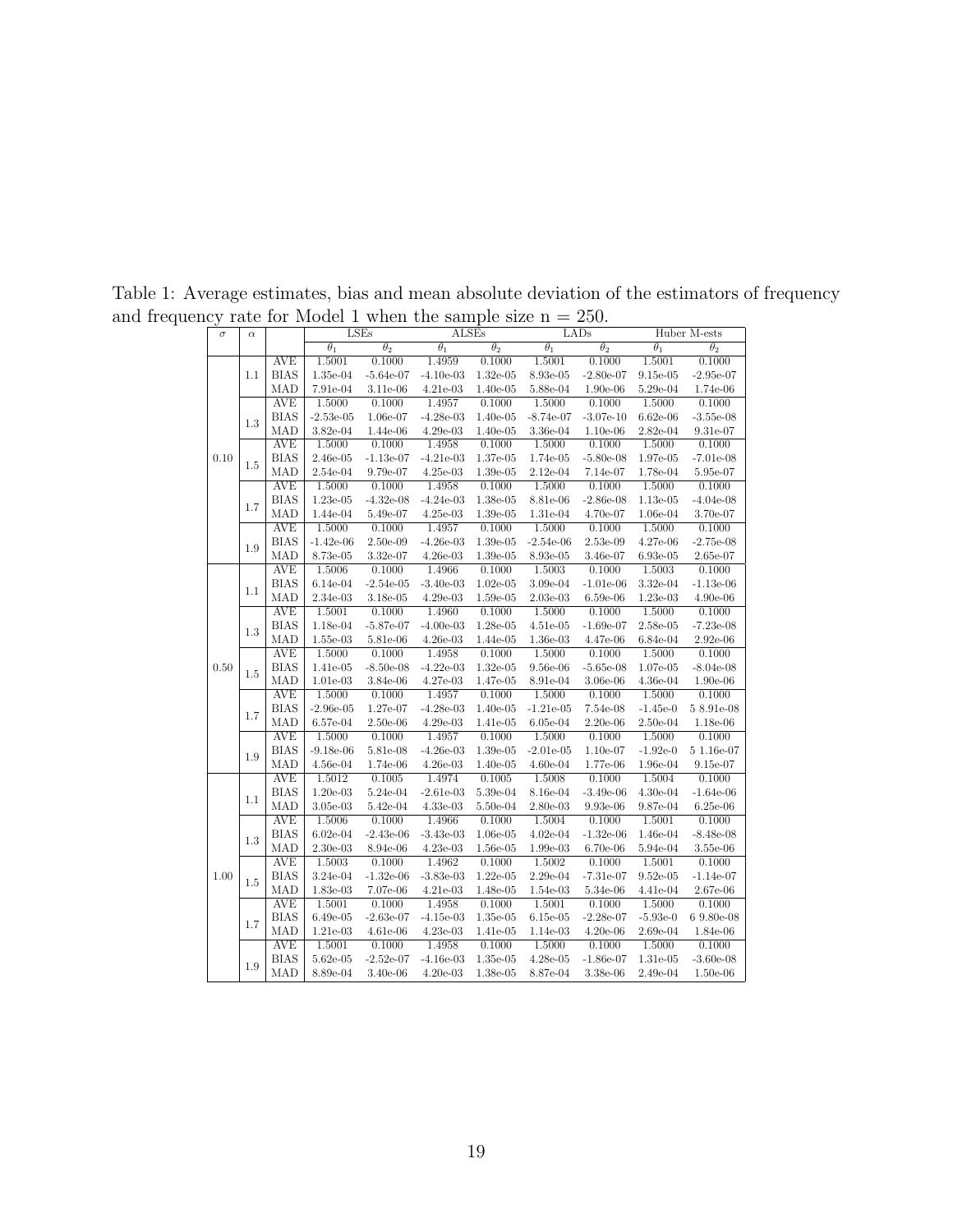| $\sigma$ | $\alpha$ |                   |                       | <b>LSEs</b>           | ALSEs                 |                       |                       | LADs                  |                       | Huber M-ests          |
|----------|----------|-------------------|-----------------------|-----------------------|-----------------------|-----------------------|-----------------------|-----------------------|-----------------------|-----------------------|
|          |          |                   | $\overline{\theta_1}$ | $\overline{\theta_2}$ | $\overline{\theta_1}$ | $\overline{\theta_2}$ | $\overline{\theta_1}$ | $\overline{\theta_2}$ | $\overline{\theta_1}$ | $\overline{\theta_2}$ |
|          |          | <b>AVE</b>        | 1.5000                | 0.1000                | 1.4989                | 0.1000                | 1.5000                | 0.1000                | 1.5000                | 0.1000                |
|          | 1.1      | <b>BIAS</b>       | 3.41e-05              | $-3.00e-06$           | $-1.06e-03$           | 2.38e-06              | 4.33e-05              | $-7.33e-08$           | $4.10e-05$            | $-6.82e-08$           |
|          |          | MAD               | 4.83e-04              | 3.98e-06              | $1.26e-03$            | 2.81e-06              | 3.77e-04              | 6.18e-07              | 3.45e-04              | 5.75e-07              |
|          |          | <b>AVE</b>        | 1.5000                | 0.1000                | 1.4989                | 0.1000                | 1.5000                | 0.1000                | 1.5000                | 0.1000                |
|          | 1.3      | <b>BIAS</b>       | 1.64e-05              | $-2.58e-08$           | $-1.08e-03$           | 2.46e-06              | 8.82e-06              | $-1.23e-08$           | 5.83e-06              | $-6.03e-09$           |
|          |          | MAD               | $2.02e-04$            | 3.93e-07              | $1.12e-03$            | $2.52e-06$            | 1.58e-04              | $2.62e-07$            | 1.35e-04              | 2.27e-07              |
| 0.10     |          | <b>AVE</b>        | 1.5000                | 0.1000                | 1.4989                | 0.1000                | 1.5000                | 0.1000                | 1.5000                | 0.1000                |
|          | 1.5      | <b>BIAS</b>       | 1.44e-05              | $-3.25e-08$           | $-1.09e-03$           | 2.46e-06              | 7.97e-06              | $-1.37e-08$           | $6.70e-06$            | $-1.13e-08$           |
|          |          | MAD               | $1.00e-04$            | $2.01e-07$            | $1.10e-03$            | $2.50e-06$            | 8.21e-05              | 1.42e-07              | $6.32e-05$            | $1.11e-07$            |
|          |          | <b>AVE</b>        | 1.5000                | 0.1000                | 1.4989                | 0.1000                | 1.5000                | 0.1000                | 1.5000                | 0.1000                |
|          | 1.7      | <b>BIAS</b>       | $-1.16e-06$           | 2.43e-09              | $-1.10e-03$           | 2.49e-06              | $-5.96e-07$           | 1.14e-09              | $-2.36e-06$           | 4.38e-09              |
|          |          | MAD               | 5.09e-05              | $9.72e-08$            | $1.10e-03$            | 2.49e-06              | $4.61e-05$            | 8.41e-08              | $3.16e-05$            | $6.01e-08$            |
|          |          | <b>AVE</b>        | 1.5000                | 0.1000                | 1.4989                | 0.1000                | 1.5000                | 0.1000                | 1.5000                | 0.1000                |
|          | $1.9\,$  | <b>BIAS</b>       | $-1.18e-06$           | 1.81e-09              | $-1.10e-03$           | 2.49e-06              | $-2.15e-06$           | 4.08e-09              | $-4.66e-06$           | 9.43e-09              |
|          |          | MAD               | 3.31e-05              | $6.36e-08$            | $1.10e-03$            | 2.49e-06              | 3.37e-05              | 6.57e-08              | $2.42e-05$            | 4.78e-08              |
|          |          | <b>AVE</b>        | 1.4999                | 0.1000                | 1.4989                | 0.1000                | 1.4999                | 0.1000                | 1.5000                | 0.1000                |
|          | 1.1      | <b>BIAS</b>       | $-1.41e-04$           | $-8.22e-07$           | $-1.14e-03$           | 1.46e-06              | $-1.17e-04$           | 1.62e-07              | $-6.39e-07$           | $-1.23e-07$           |
|          |          | MAD               | 1.58e-03              | 1.61e-05              | 2.11e-03              | 1.73e-05              | 1.29e-03              | 2.11e-06              | 8.39e-04              | 1.65e-06              |
|          |          | <b>AVE</b>        | 1.5000                | 0.1000                | 1.4989                | 0.1000                | 1.4999                | 0.1000                | 1.5000                | 0.1000                |
|          | 1.3      | <b>BIAS</b>       | $-4.67e-05$           | 3.60e-07              | $-1.13e-03$           | 2.20e-06              | $-5.96e-05$           | $9.29e-08$            | 3.35e-06              | $-6.19e-08$           |
|          |          | MAD               | 7.88e-04              | 1.91e-06              | $1.40e-03$            | 3.35e-06              | 6.58e-04              | $1.10e-06$            | 3.77e-04              | 7.62e-07              |
|          |          | <b>AVE</b>        | 1.5000                | 0.1000                | 1.4989                | 0.1000                | 1.5000                | 0.1000                | 1.5000                | 0.1000                |
| 0.50     | 1.5      | <b>BIAS</b>       | $-2.86e-05$           | $6.75e-08$            | $-1.13e-03$           | 2.56e-06              | $-1.75e-05$           | 3.21e-08              | 7.05e-06              | $-2.65e-08$           |
|          |          | MAD               | $4.69e-04$            | 9.14e-07              | 1.21e-03              | 2.69e-06              | $4.12e-04$            | 7.09e-07              | 2.07e-04              | 4.46e-07              |
|          |          | <b>AVE</b>        | 1.5000                | 0.1000                | 1.4990                | 0.1000                | 1.5000                | 0.1000                | 1.5000                | 0.1000                |
|          | 1.7      | <b>BIAS</b>       | 4.94e-05              | $-1.16e-07$           | $-1.05e-03$           | 2.37e-06              | 2.67e-05              | $-4.31e-08$           | 7.08e-06              | 4.95e-09              |
|          |          | MAD               | 2.84e-04              | 5.85e-07              | 1.11e-03              | $2.54e-06$            | 2.41e-04              | 4.39e-07              | $9.10e-05$            | 2.31e-07              |
|          |          | <b>AVE</b>        | 1.5000                | 0.1000                | 1.4989                | 0.1000                | 1.5000                | 0.1000                | 1.5000                | 0.1000                |
|          | 1.9      | <b>BIAS</b>       | 2.51e-06              | $-1.04e-08$           | $-1.10e-03$           | 2.49e-06              | 2.76e-06              | $-1.04e-08$           | 1.80e-06              | $-8.80e-09$           |
|          |          | MAD               | 1.70e-04              | 3.23e-07              | $1.10e-03$            | $2.49e-06$            | 1.71e-04              | 3.24e-07              | 5.59e-05              | 1.55e-07              |
|          |          | <b>AVE</b>        | 1.5001                | 0.1004                | 1.4992                | 0.1003                | 1.5000                | 0.1000                | 1.5001                | 0.1000                |
|          | 1.1      | <b>BIAS</b>       | 1.05e-04              | 4.44e-04              | $-8.27e-04$           | 2.80e-04              | $4.69e-05$            | $-2.40e-08$           | 1.08e-04              | $-2.37e-07$           |
|          |          | MAD<br><b>AVE</b> | 2.27e-03<br>1.5000    | $4.62e-04$<br>0.1000  | $2.74e-03$<br>1.4989  | 2.98e-04<br>0.1000    | $1.90e-03$<br>1.5000  | 3.26e-06<br>0.1000    | 9.76e-04<br>1.5000    | 2.27e-06<br>0.1000    |
|          |          | <b>BIAS</b>       | $-1.36e-05$           | 1.41e-05              | $-1.07e-03$           | 2.46e-06              | $-6.48e-06$           | $-1.55e-08$           | $1.62e-05$            | $-7.32e-08$           |
|          | 1.3      | MAD               |                       | 1.69e-05              | 1.86e-03              | 3.86e-06              | 1.19e-03              |                       | 4.36e-04              | 1.20e-06              |
|          |          | <b>AVE</b>        | 1.41e-03<br>1.5000    | 0.1000                | 1.4990                | 0.1000                | 1.5000                | $1.99e-06$<br>0.1000  | 1.5001                | 0.1000                |
| 1.00     |          | <b>BIAS</b>       | 2.78e-05              | $-7.66e-08$           | $-1.03e-03$           | 2.34e-06              | 2.78e-05              | $-4.83e-08$           | 5.51e-05              | $-1.21e-07$           |
|          | 1.5      | MAD               | $8.51e-04$            | 1.68e-06              | $1.40e-03$            | $2.99e-06$            | $7.25e-04$            | $1.26e-06$            | 2.19e-04              | $6.77e-07$            |
|          |          | <b>AVE</b>        | 1.5000                | 0.1000                | 1.4989                | 0.1000                | 1.5000                | 0.1000                | 1.5000                | 0.1000                |
|          |          | <b>BIAS</b>       | 2.36e-06              | $-1.00e-08$           | $-1.08e-03$           | 2.46e-06              | 7.39e-06              | $-2.05e-08$           | 1.95e-05              | $-5.38e-08$           |
|          | 1.7      | MAD               | 5.06e-04              | 9.76e-07              | 1.15e-03              | 2.57e-06              | 4.54e-04              | 8.21e-07              | 1.05e-04              | 3.79e-07              |
|          |          | <b>AVE</b>        | 1.5000                | 0.1000                | 1.4989                | 0.1000                | 1.5000                | 0.1000                | 1.5000                | 0.1000                |
|          |          | <b>BIAS</b>       | $-9.51e-06$           | $2.03e-08$            | $-1.10e-03$           | $2.50e-06$            | $-9.50e-06$           | 1.97e-08              | $-3.46e-07$           | $-4.92e-08$           |
|          | 1.9      | MAD               | 3.35e-04              | 6.38e-07              | $1.11e-03$            | 2.51e-06              | 3.42e-04              | $6.59e-07$            | 7.67e-05              | 3.33e-07              |
|          |          |                   |                       |                       |                       |                       |                       |                       |                       |                       |

Table 2: Average estimates, bias and mean absolute deviation of the estimators of frequency and frequency rate for Model 1 when the sample size  $n = 500$ .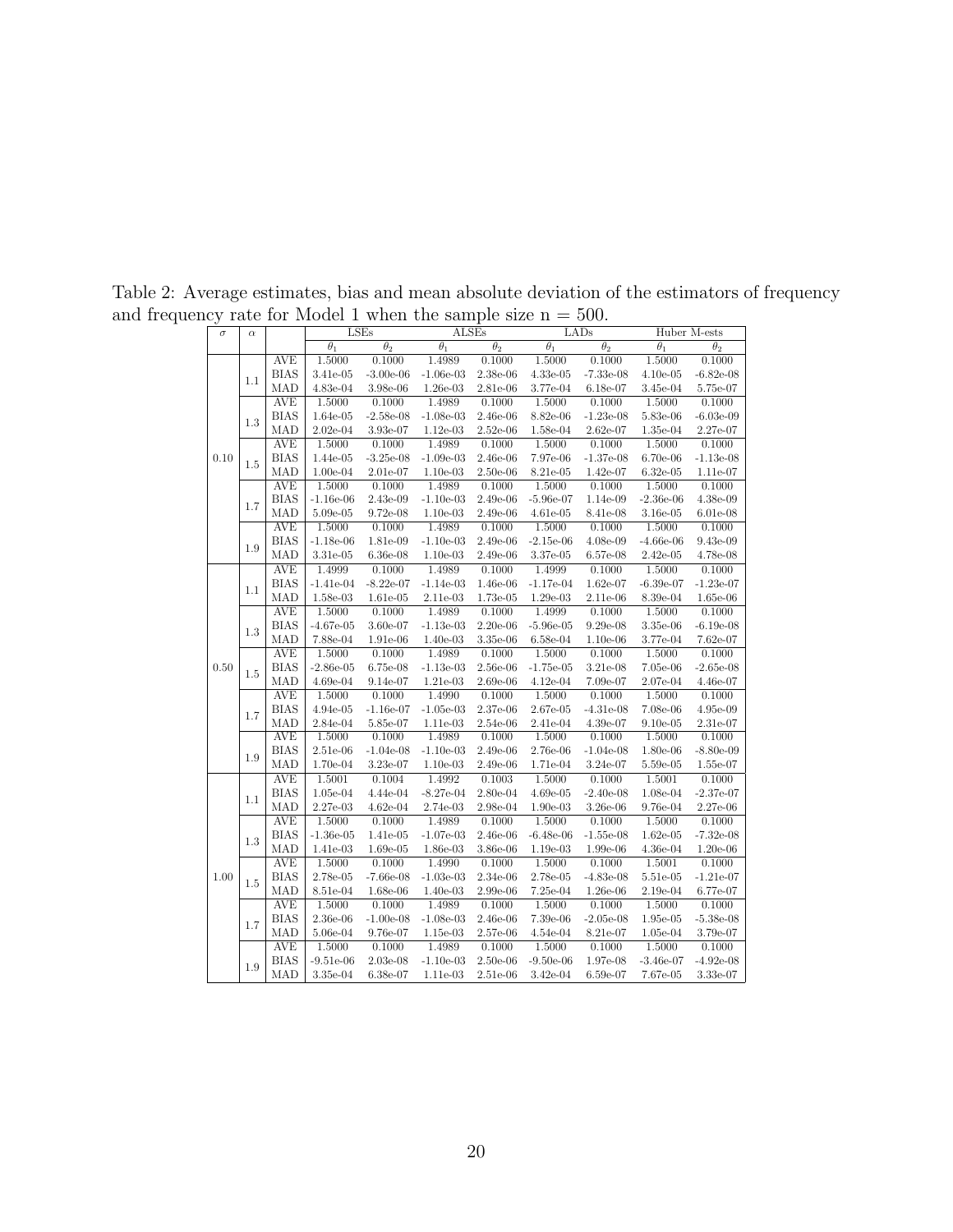<span id="page-20-0"></span>

| $\sigma$ | $\alpha$ |                           |                       | <b>LSEs</b>           |                       | ALSEs                 |                       | LADs                  |                       | Huber M-ests                 |
|----------|----------|---------------------------|-----------------------|-----------------------|-----------------------|-----------------------|-----------------------|-----------------------|-----------------------|------------------------------|
|          |          |                           | $\overline{\theta_1}$ | $\overline{\theta_2}$ | $\overline{\theta_1}$ | $\overline{\theta_2}$ | $\overline{\theta_1}$ | $\overline{\theta_2}$ | $\overline{\theta_1}$ | $\overline{\theta_2}$        |
|          |          | <b>AVE</b>                | 1.5000                | 0.1000                | 1.5003                | 0.1000                | 1.5000                | 0.1001                | 1.5000                | 0.1001                       |
|          | 1.1      | <b>BIAS</b>               | $-1.28e-05$           | 1.93e-08              | $2.62e-04$            | $-2.85e-07$           | $-1.84e-05$           | 1.03e-04              | $-2.05e-05$           | 1.03e-04                     |
| 0.10     |          | MAD                       | 2.56e-04              | 2.72e-07              | 4.12e-04              | 4.38e-07              | 1.88e-04              | 1.03e-04              | 1.68e-04              | $1.03e-04$                   |
|          |          | <b>AVE</b>                | 1.5000                | 0.1000                | 1.5003                | 0.1000                | 1.5000                | 0.1000                | 1.5000                | 0.1000                       |
|          | 1.3      | <b>BIAS</b>               | $-1.14e-06$           | 1.80e-09              | 2.75e-04              | $-3.06e-07$           | 2.02e-07              | $-6.42e-11$           | 1.56e-06              | $-1.54e-09$                  |
|          |          | MAD                       | 8.71e-05              | 8.74e-08              | 2.94e-04              | 3.24e-07              | $7.29e-05$            | $6.10e-08$            | 5.71e-05              | 5.13e-08                     |
|          |          | <b>AVE</b>                | 1.5000                | 0.1000                | 1.5003                | 0.1000                | 1.5000                | 0.1000                | 1.5000                | 0.1000                       |
|          | 1.5      | <b>BIAS</b>               | $-3.53e-06$           | 8.56e-10              | 2.72e-04              | $-3.06e-07$           | $-2.20e-06$           | 1.83e-09              | $-1.67e-06$           | $1.22e-09$                   |
|          |          | MAD                       | 4.21e-05              | 4.11e-08              | 2.84e-04              | 3.15e-07              | 3.32e-05              | 2.86e-08              | 2.08e-05              | 1.96e-08                     |
|          |          | <b>AVE</b>                | 1.5000                | 0.1000                | 1.5003                | 0.1000                | 1.5000                | 0.1000                | 1.5000                | 0.1000                       |
|          | 1.7      | <b>BIAS</b>               | 2.16e-06              | $-2.06e-09$           | 2.75e-04              | $-3.07e-07$           | 1.44e-06              | $-1.21e-09$           | 6.36e-07              | $-3.00e-10$                  |
|          |          | <b>MAD</b>                | $1.90e-05$            | 1.85e-08              | $2.75e-04$            | 3.07e-07              | 1.68e-05              | 1.54e-08              | $7.99e-06$            | 8.35e-09                     |
|          |          | <b>AVE</b>                | 1.5000                | 0.1000                | 1.5003                | 0.1000                | 1.5000                | 0.1000                | 1.5000                | 0.1000                       |
|          | 1.9      | <b>BIAS</b>               | 7.91e-07              | $-6.21e-10$           | 2.75e-04              | $-3.06e-07$           | 4.77e-07              | $-2.43e-10$           | 5.92e-07              | $-3.26e-10$                  |
|          |          | MAD                       | $1.10e-05$            | $1.10e-08$            | 2.75e-04              | $3.06e-07$            | 1.11e-05              | $1.11e-08$            | 4.76e-06              | $5.76\mathrm{e}{\text{-}}09$ |
|          |          | <b>AVE</b>                | 1.5001                | 0.1000                | 1.5003                | 0.1000                | 1.5000                | 0.1000                | 1.5001                | 0.1000                       |
|          | 1.1      | <b>BIAS</b>               | 6.78e-05              | $-4.72e-07$           | 2.99e-04              | $-9.14e-07$           | 4.14e-05              | 2.01e-08              | $5.22e-05$            | $-4.33e-08$                  |
|          |          | MAD                       | 7.32e-04              | $1.62e-06$            | 9.42e-04              | 1.56e-06              | 6.57e-04              | 5.96e-07              | 4.17e-04              | 5.27e-07                     |
| 0.50     |          | <b>AVE</b>                | 1.5000                | 0.1000                | 1.5003                | 0.1000                | 1.5000                | 0.1000                | 1.5000                | 0.1000                       |
|          | 1.3      | <b>BIAS</b>               | $-2.49e-05$           | 5.82e-08              | 2.76e-04              | $-4.32e-07$           | 9.57e-06              | $-7.18e-09$           | $1.23e-05$            | $-1.03e-08$                  |
|          |          | MAD                       | 3.69e-04              | 3.95e-07              | $4.81e-04$            | 6.37e-07              | 2.97e-04              | 2.49e-07              | $1.49e-04$            | 1.74e-07                     |
|          |          | <b>AVE</b>                | 1.5000                | 0.1000                | 1.5003                | 0.1000                | 1.5000                | 0.1000                | 1.5000                | 0.1000                       |
|          | 1.5      | <b>BIAS</b>               | 1.76e-05              | $-4.39e-08$           | 3.07e-04              | $-3.80e-07$           | 1.43e-05              | $-1.18e-08$           | $1.01e-05$            | $-7.51e-09$                  |
|          |          | MAD                       | 1.99e-04              | $2.13e-07$            | 3.61e-04              | 4.25e-07              | 1.71e-04              | 1.48e-07              | 6.97e-05              | $9.03e-08$                   |
|          |          | <b>AVE</b>                | 1.5000                | 0.1000                | 1.5003                | 0.1000                | 1.5000                | 0.1000                | 1.5000                | 0.1000                       |
|          | 1.7      | <b>BIAS</b>               | 5.62e-07              | $3.17e-10$            | 2.75e-04              | $-3.06e-07$           | $-1.16e-07$           | $2.92e-10$            | $-2.41e-07$           | $-7.64e-13$                  |
|          |          | MAD                       | $9.88e-05$            | $9.83e-08$            | 2.85e-04              | 3.15e-07              | 8.79e-05              | $8.08e-08$            | $2.22e-05$            | $4.08e-08$                   |
|          |          | <b>AVE</b><br><b>BIAS</b> | 1.5000                | 0.1000                | 1.5003                | 0.1000                | 1.5000                | 0.1000                | 1.5000                | 0.1000                       |
|          | 1.9      |                           | $-3.90e-07$           | 1.83e-10              | 2.78e-04              | $-3.09e-07$           | 3.23e-07              | $-1.93e-10$           | $1.12e-07$            | $4.35e-10$                   |
|          |          | MAD                       | 5.95e-05              | 5.79e-08              | $2.80e-04$<br>1.5003  | 3.12e-07              | 5.87e-05              | 5.80e-08              | $1.33e-05$            | $2.61e-08$                   |
|          |          | <b>AVE</b><br><b>BIAS</b> | 1.5001                | 0.1001                |                       | 0.1001                | 1.5000                | 0.1002                | 1.5000                | 0.1002                       |
|          | 1.1      | MAD                       | 7.70e-05              | 1.47e-04              | 3.27e-04<br>1.44e-03  | 1.43e-04              | 3.11e-05              | $1.50e-04$            | 3.64e-06              | $1.50e-04$                   |
|          |          | <b>AVE</b>                | 1.18e-03<br>1.5000    | 1.57e-04<br>0.1000    | 1.5003                | $1.55e-04$<br>0.1000  | $9.93e-04$<br>1.5000  | $1.51e-04$<br>0.1000  | 4.94e-04<br>1.5000    | 1.51e-04<br>0.1000           |
|          |          | <b>BIAS</b>               | 3.53e-05              | $-7.75e-08$           | 3.13e-04              | $-2.94e-07$           | 7.29e-06              | 6.82e-07              | $6.51e-06$            | 6.76e-07                     |
|          | 1.3      | MAD                       | 6.63e-04              |                       | 7.88e-04              | 8.31e-07              | 5.53e-04              | 1.16e-06              | $2.14e-04$            | 9.78e-07                     |
|          |          | <b>AVE</b>                | 1.5000                | 7.02e-07<br>0.1000    | 1.5003                | 0.1000                | 1.5000                | 0.1000                | 1.5000                | 0.1000                       |
| 1.00     |          | <b>BIAS</b>               | 9.74e-06              | $2.60e-09$            | 2.88e-04              | $-3.06e-07$           | 2.59e-05              | $-2.05e-08$           | 2.36e-05              | $-1.77e-08$                  |
|          | $1.5\,$  | MAD                       | 3.52e-04              | 3.51e-07              | 4.53e-04              | 4.55e-07              | 2.90e-04              | 2.53e-07              | 7.69e-05              | 1.35e-07                     |
|          |          | <b>AVE</b>                | 1.5000                | 0.1000                | 1.5003                | 0.1000                | 1.5000                | 0.1000                | 1.5000                | 0.1000                       |
|          |          | <b>BIAS</b>               | $-1.01e-05$           | 8.82e-09              | 2.67e-04              | $-3.00e-07$           | $-1.04e-05$           | 9.71e-09              | $-5.16e-06$           | 4.63e-09                     |
|          | 1.7      | MAD                       | 1.88e-04              | 1.81e-07              | 3.18e-04              | 3.33e-07              | 1.76e-04              | $1.60e-07$            | 3.33e-05              | 7.59e-08                     |
|          |          | <b>AVE</b>                | 1.5000                | 0.1000                | 1.5003                | 0.1000                | 1.5000                | 0.1000                | 1.5000                | 0.1000                       |
|          |          | <b>BIAS</b>               | $-5.03e-06$           | 5.74e-09              | 2.75e-04              | $-3.06e-07$           | $-2.85e-06$           | 3.35e-09              | $-1.02e-06$           | 3.79e-10                     |
|          | 1.9      | MAD                       | $1.23e-04$            | 1.19e-07              | 2.85e-04              | $3.12e-07$            | 1.24e-04              | $1.22e-07$            | $2.00e-05$            | 5.30e-08                     |
|          |          |                           |                       |                       |                       |                       |                       |                       |                       |                              |

Table 3: Average estimates, bias and mean absolute deviation of the estimators of frequency and frequency rate for Model 1 when the sample size  $n = 1000$ .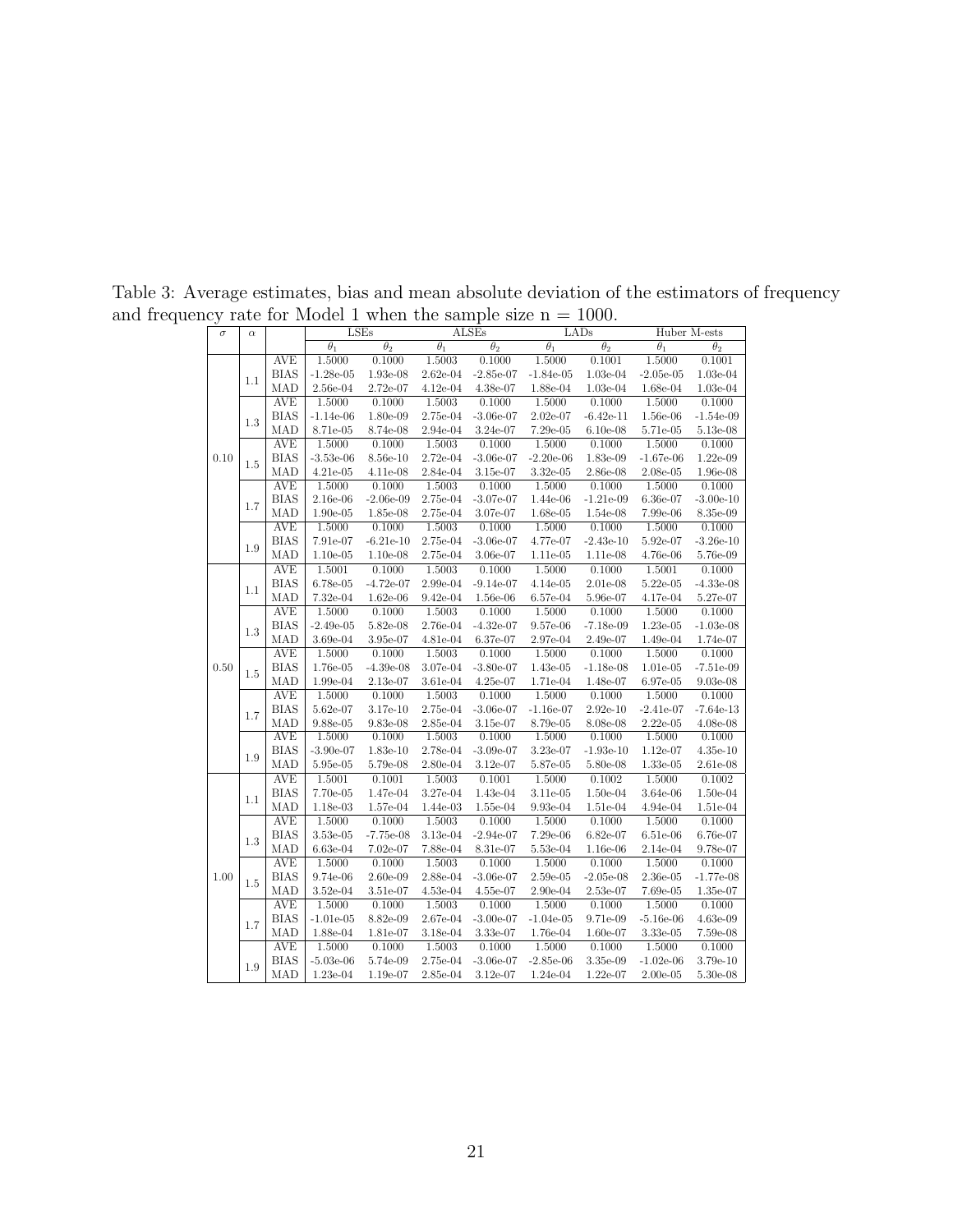<span id="page-21-0"></span>

| $\sigma$ | $\alpha$ |                           |                          | <b>LSEs</b>                  |                          | <b>ALSEs</b>                 |                          | LADs                                   |                          | Huber M-ests                 |
|----------|----------|---------------------------|--------------------------|------------------------------|--------------------------|------------------------------|--------------------------|----------------------------------------|--------------------------|------------------------------|
|          |          |                           | $\overline{\theta_{11}}$ | $\overline{\theta_{12}}$     | $\overline{\theta_{11}}$ | $\overline{\theta_{12}}$     | $\overline{\theta_{11}}$ | $\overline{\theta_{12}}$               | $\overline{\theta_{11}}$ | $\overline{\theta_{12}}$     |
|          |          | <b>AVE</b>                | 1.5000                   | 0.1000                       | 1.5000                   | 0.1000                       | 1.5001                   | 0.1000                                 | 1.5002                   | 0.1000                       |
|          | 1.1      | <b>BIAS</b>               | $-4.98e-05$              | 2.77e-05                     | $-2.35e-05$              | 3.69e-07                     | 1.48e-04                 | $-8.18e-07$                            | 1.76e-04                 | $-9.60e-07$                  |
|          |          | MAD                       | 1.33e-03                 | $3.26e-05$                   | 1.85e-03                 | 8.14e-06                     | 7.22e-04                 | 2.57e-06                               | 4.64e-04                 | $1.83\mathrm{e}{\text{-}}06$ |
|          |          | <b>AVE</b>                | 1.5000                   | 0.1000                       | 1.5001                   | 0.1000                       | 1.5001                   | 0.1000                                 | 1.5001                   | 0.1000                       |
|          | 1.3      | <b>BIAS</b>               | 2.46e-05                 | $-7.56e-08$                  | 5.86e-05                 | $-5.89e-07$                  | 8.40e-05                 | $-3.67e-07$                            | 1.04e-04                 | $-4.69e-07$                  |
|          |          | MAD                       | 5.57e-04                 | 2.19e-06                     | $1.10e-03$               | $4.52e-06$                   | 3.45e-04                 | $1.22e-06$                             | 1.78e-04                 | 6.95e-07                     |
| 0.10     |          | <b>AVE</b>                | 1.5000                   | 0.1000                       | 1.5001                   | 0.1000                       | 1.5000                   | 0.1000                                 | 1.5000                   | 0.1000                       |
|          | 1.5      | <b>BIAS</b>               | $-2.77e-05$              | 1.17e-07                     | 1.07e-04                 | $-8.00e-07$                  | $1.50e-05$               | $-9.64e-08$                            | 3.77e-05                 | $-2.07e-07$                  |
|          |          | MAD                       | 3.09e-04                 | $1.15e-06$                   | 7.48e-04                 | 3.17e-06                     | 2.26e-04                 | 8.08e-07                               | 9.85e-05                 | 3.79e-07                     |
|          |          | <b>AVE</b>                | 1.5000                   | 0.1000                       | 1.5002                   | 0.1000                       | 1.5000                   | 0.1000                                 | 1.5000                   | 0.1000                       |
|          | 1.7      | <b>BIAS</b>               | 1.39e-05                 | $-3.88e-08$                  | $1.84e-04$               | $-1.09e-06$                  | $2.53e-05$               | $-9.46e-08$                            | 3.68e-05                 | $-1.53e-07$                  |
|          |          | <b>MAD</b>                | 1.85e-04                 | 6.99e-07                     | $6.50e-04$               | 2.80e-06                     | 1.58e-04                 | 5.72e-07                               | 5.70e-05                 | 2.03e-07                     |
|          |          | <b>AVE</b>                | 1.5000                   | 0.1000                       | 1.5002                   | 0.1000                       | 1.5000                   | 0.1000                                 | 1.5000                   | 0.1000                       |
|          | 1.9      | <b>BIAS</b>               | $-7.25e-06$              | 3.14e-08                     | 1.88e-04                 | $-1.10e-06$                  | $-3.42e-06$              | 1.48e-08                               | 1.75e-05                 | $-9.22e-08$                  |
|          |          | MAD                       | 1.11e-04                 | 4.25e-07                     | 5.82e-04                 | $2.59\mathrm{e}{\text{-}}06$ | 1.07e-04                 | 4.20e-07                               | 3.44e-05                 | 1.46e-07                     |
|          |          | <b>AVE</b>                | 1.4998                   | 0.1000                       | 1.5001                   | 0.1001                       | 1.5005                   | 0.1000                                 | 1.5005                   | 0.1000                       |
|          | 1.1      | <b>BIAS</b>               | $-1.58e-04$              | 3.57e-05                     | 1.48e-04                 | 1.23e-04                     | 4.98e-04                 | $-1.39e-06$                            | 5.15e-04                 | $-1.45e-06$                  |
|          |          | MAD                       | 4.44e-03                 | 5.15e-05                     | 5.24e-03                 | 1.46e-04                     | 2.24e-03                 | 9.97e-06                               | $9.13e-04$               | 5.89e-06                     |
|          |          | <b>AVE</b>                | 1.5000                   | 0.1000                       | 1.5001                   | 0.1000                       | 1.5005                   | 0.1001                                 | 1.5003                   | 0.1001                       |
|          | 1.3      | <b>BIAS</b>               | $-4.21e-05$              | 5.01e-07                     | 7.05e-05                 | $-5.05e-07$                  | 4.75e-04                 | 7.78e-05                               | 3.37e-04                 | 8.86e-05                     |
|          |          | MAD                       | $2.42e-03$               | 9.51e-06                     | $3.12e-03$               | 1.28e-05                     | $1.46e-03$               | 8.51e-05                               | $4.92e-04$               | 9.27e-05                     |
|          |          | <b>AVE</b>                | 1.5000                   | 0.1000                       | 1.5001                   | 0.1000                       | 1.5002                   | 0.1000                                 | 1.5002                   | 0.1000                       |
| 0.50     | 1.5      | <b>BIAS</b>               | $1.10e-05$               | $-7.07e-08$                  | 8.97e-05                 | $-7.52e-07$                  | 2.33e-04                 | $-1.15e-06$                            | 1.77e-04                 | $-8.76e-07$                  |
|          |          | MAD                       | 1.36e-03                 | $5.29\mathrm{e}{\text{-}}06$ | 1.89e-03                 | 7.96e-06                     | 8.74e-04                 | 3.35e-06                               | 2.72e-04                 | 1.30e-06                     |
|          |          | <b>AVE</b><br><b>BIAS</b> | 1.5000                   | 0.1000                       | 1.5001                   | 0.1000                       | 1.5002<br>1.79e-04       | 0.1000                                 | 1.5001                   | 0.1000                       |
|          | 1.7      | MAD                       | $4.55e-05$               | $-1.93e-07$                  | 1.05e-04                 | $-8.12e-07$                  |                          | $-8.40e-07$                            | 1.40e-04                 | $-6.28e-07$                  |
|          |          | <b>AVE</b>                | 8.84e-04                 | 3.38e-06<br>0.1000           | 1.34e-03<br>1.4999       | $5.48e-06$<br>0.1000         | $6.20e-04$<br>1.5000     | $2.51\mathrm{e}{\text{-}}06$<br>0.1000 | 1.81e-04<br>1.5001       | 8.49e-07<br>0.1000           |
|          |          | <b>BIAS</b>               | 1.5000<br>$-4.68e-05$    | 1.57e-07                     | $-9.84e-05$              | $-1.50e-09$                  | 4.94e-05                 | $-3.19e-07$                            | 7.90e-05                 | $-4.46e-07$                  |
|          | 1.9      | MAD                       | 5.73e-04                 | 2.17e-06                     | $1.09e-03$               | 4.42e-06                     | 4.63e-04                 | $1.90e-06$                             | 1.30e-04                 | 6.67e-07                     |
|          |          | <b>AVE</b>                | 1.4999                   | 0.1001                       | 1.5004                   | 0.1001                       | 1.5009                   | 0.1001                                 | 1.5009                   | 0.1001                       |
|          |          | <b>BIAS</b>               | $-5.34e-05$              | 1.20e-04                     | 3.86e-04                 | 1.11e-04                     | 8.64e-04                 | 5.72e-05                               | 8.68e-04                 | 5.64e-05                     |
|          | 1.1      | MAD                       | $6.24e-03$               | $2.04e-04$                   | 7.24e-03                 | 1.43e-04                     | 3.33e-03                 | 7.68e-05                               | $1.15e-03$               | $6.99e-05$                   |
|          |          | <b>AVE</b>                | 1.5001                   | 0.1000                       | 1.5004                   | 0.1000                       | 1.5006                   | 0.1000                                 | 1.5006                   | 0.1000                       |
|          |          | <b>BIAS</b>               | $1.48e-04$               | $-5.15e-07$                  | 3.55e-04                 | $1.50e-06$                   | $6.29e-04$               | $2.30e-05$                             | 5.76e-04                 | $2.39e-05$                   |
|          | 1.3      | MAD                       | 3.82e-03                 | 1.47e-05                     | 4.70e-03                 | 2.23e-05                     | 2.24e-03                 | 3.41e-05                               | 7.43e-04                 | $2.98e-05$                   |
|          |          | <b>AVE</b>                | 1.4998                   | 0.1000                       | 1.5000                   | 0.1000                       | 1.5003                   | 0.1000                                 | 1.5003                   | 0.1000                       |
| 1.00     |          | <b>BIAS</b>               | $-2.03e-04$              | 5.47e-07                     | $-4.98e-05$              | $-3.68e-07$                  | $3.26e-04$               | $2.56e-05$                             | 2.96e-04                 | $-1.63e-06$                  |
|          | 1.5      | MAD                       | $2.52e-03$               | 9.73e-06                     | $3.12e-03$               | $1.32e-05$                   | 1.49e-03                 | 3.33e-05                               | 3.87e-04                 | 2.21e-06                     |
|          |          | <b>AVE</b>                | 1.5000                   | 0.1000                       | 1.5000                   | 0.1000                       | 1.5002                   | 0.1000                                 | 1.5002                   | 0.1000                       |
|          |          | <b>BIAS</b>               | $-2.64e-05$              | $6.46e-08$                   | 2.72e-06                 | $-4.84e-07$                  | $2.40e-04$               | $-1.26e-06$                            | $2.12e-04$               | $-1.07e-06$                  |
|          | 1.7      | MAD                       | 1.57e-03                 | $6.12e-06$                   | 2.16e-03                 | $9.10e-06$                   | 1.04e-03                 | 4.24e-06                               | 3.03e-04                 | 1.58e-06                     |
|          |          | <b>AVE</b>                | 1.5000                   | 0.1000                       | 1.5000                   | 0.1000                       | 1.5002                   | 0.1000                                 | 1.5002                   | 0.1000                       |
|          |          | <b>BIAS</b>               | $-2.44e-06$              | 3.24e-08                     | $1.42e-05$               | $-3.82e-07$                  | 2.23e-04                 | $-1.12e-06$                            | 1.72e-04                 | $-7.99e-07$                  |
|          | 1.9      | MAD                       | $1.13e-03$               | $4.36e-06$                   | $1.63e-03$               | 6.84e-06                     | 8.37e-04                 | 3.66e-06                               | 2.33e-04                 | $1.25e-06$                   |
|          |          |                           |                          |                              |                          |                              |                          |                                        |                          |                              |

Table 4: Average estimates, bias and mean absolute deviation of the estimators of frequency and frequency rate for first component of Model 2 when the sample size  $n = 250$ .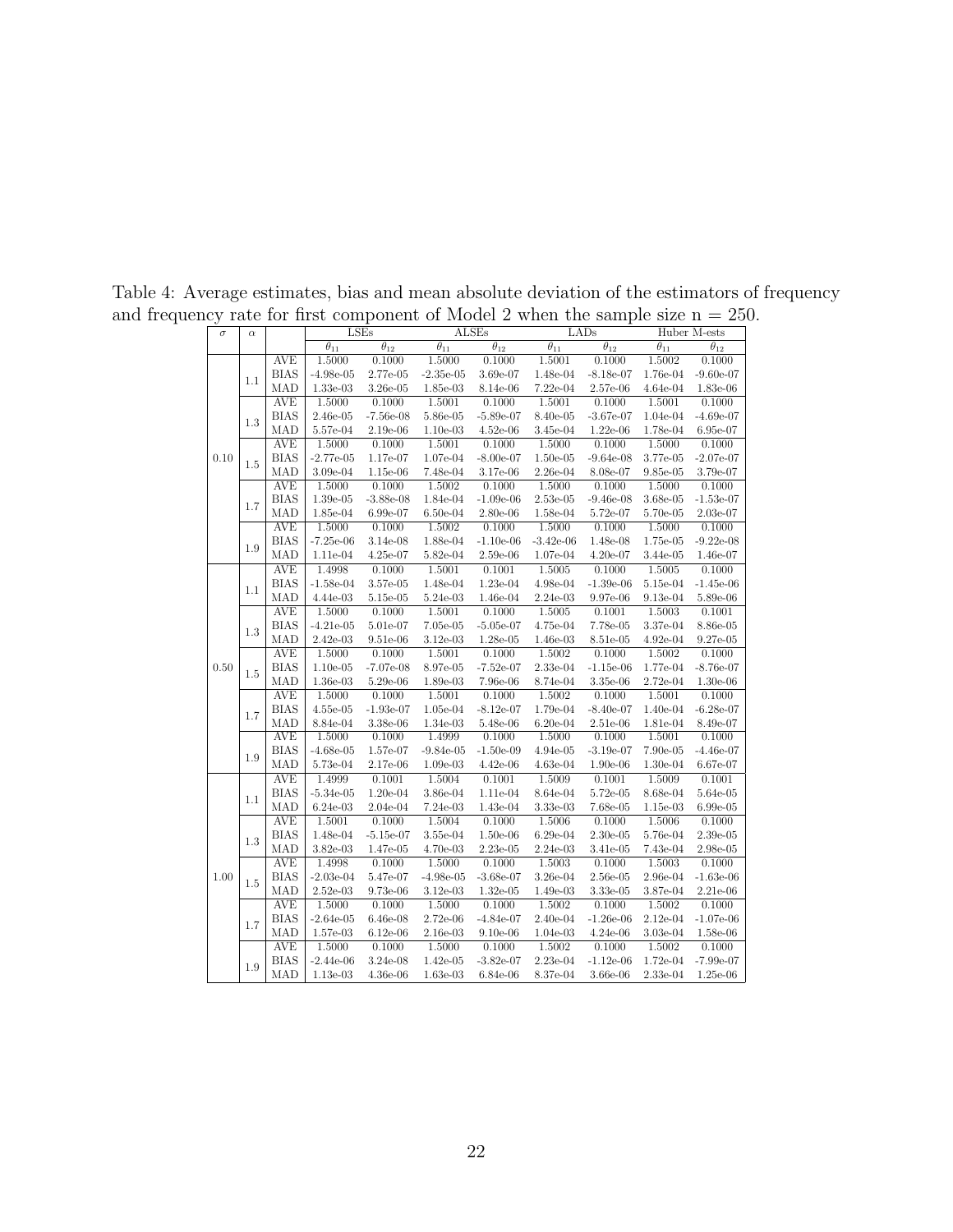| $\sigma$ | $\alpha$ |             |                          | LSEs                     |                              | <b>ALSEs</b>                 |                          | LADs                         |                          | Huber M-ests             |
|----------|----------|-------------|--------------------------|--------------------------|------------------------------|------------------------------|--------------------------|------------------------------|--------------------------|--------------------------|
|          |          |             | $\overline{\theta_{21}}$ | $\overline{\theta_{22}}$ | $\overline{\theta_{21}}$     | $\overline{\theta_{22}}$     | $\overline{\theta_{21}}$ | $\overline{\theta_{22}}$     | $\overline{\theta_{21}}$ | $\overline{\theta_{22}}$ |
|          |          | <b>AVE</b>  | 2.5003                   | 0.2000                   | 2.5072                       | 0.2000                       | 2.5004                   | 0.2000                       | 2.5004                   | 0.2000                   |
| 0.10     | 1.1      | <b>BIAS</b> | 2.93e-04                 | $-1.47e-05$              | $7.15e-03$                   | $-3.41e-05$                  | 3.73e-04                 | $6.46e-06$                   | 3.95e-04                 | $6.31e-06$               |
|          |          | MAD         | 1.74e-03                 | $2.08e-05$               | 7.41e-03                     | $3.52e-05$                   | $1.10e-03$               | $1.16e-05$                   | 5.97e-04                 | $1.00e-05$               |
|          |          | <b>AVE</b>  | 2.5001                   | 0.2000                   | 2.5069                       | 0.2000                       | 2.5000                   | 0.2000                       | 2.5001                   | 0.2000                   |
|          | $1.3\,$  | <b>BIAS</b> | 9.47e-05                 | $-3.36e-07$              | $6.94e-03$                   | $-3.35e-05$                  | $4.39e-05$               | $-1.83e-07$                  | 1.28e-04                 | $-5.88e-07$              |
|          |          | MAD         | 8.91e-04                 | 3.48e-06                 | $6.96e-03$                   | 3.36e-05                     | 5.46e-04                 | 1.84e-06                     | 2.11e-04                 | 8.98e-07                 |
|          |          | <b>AVE</b>  | 2.5000                   | 0.2000                   | 2.5071                       | 0.2000                       | 2.5000                   | 0.2000                       | 2.5001                   | 0.2000                   |
|          | 1.5      | <b>BIAS</b> | 3.18e-05                 | $-1.21e-07$              | $7.10e-03$                   | $-3.42e-05$                  | 3.70e-05                 | $-1.52e-07$                  | 8.00e-05                 | $-3.65e-07$              |
|          |          | MAD         | 4.13e-04                 | 1.61e-06                 | $7.10e-03$                   | $3.42e-05$                   | 3.19e-04                 | 1.13e-06                     | 1.23e-04                 | 4.98e-07                 |
|          |          | <b>AVE</b>  | 2.5000                   | 0.2000                   | 2.5071                       | 0.2000                       | 2.5000                   | 0.2000                       | 2.5000                   | 0.2000                   |
|          | 1.7      | <b>BIAS</b> | $-1.87e-05$              | 7.94e-08                 | 7.06e-03                     | $-3.40e-05$                  | 3.29e-06                 | $-2.96e-08$                  | 3.97e-05                 | $-2.10e-07$              |
|          |          | MAD         | 2.43e-04                 | 9.52e-07                 | 7.06e-03                     | $3.40e-05$                   | $2.01e-04$               | 7.45e-07                     | $5.92e-05$               | 2.83e-07                 |
|          |          | <b>AVE</b>  | 2.5000                   | 0.2000                   | 2.5071                       | 0.2000                       | 2.5000                   | 0.2000                       | 2.5000                   | 0.2000                   |
|          | 1.9      | <b>BIAS</b> | $-6.08e-07$              | $1.16e-08$               | $7.10e-03$                   | $-3.41e-05$                  | 1.91e-06                 | $-2.38e-09$                  | 2.95e-05                 | $-1.45e-07$              |
|          |          | MAD         | $1.52e-04$               | $6.01e-07$               | $7.10e-03$                   | 3.41e-05                     | 1.47e-04                 | 5.92e-07                     | $4.29e-05$               | 1.98e-07                 |
|          |          | <b>AVE</b>  | 2.5004                   | 0.2001                   | 2.5066                       | 0.2000                       | 2.5008                   | 0.2001                       | 2.5009                   | 0.2001                   |
|          | 1.1      | <b>BIAS</b> | 3.74e-04                 | $6.39e-05$               | $6.65e-03$                   | $-3.44e-05$                  | 8.37e-04                 | 1.24e-04                     | 8.94e-04                 | 1.23e-04                 |
|          |          | MAD         | 5.69e-03                 | 8.67e-05                 | 8.42e-03                     | $6.05e-05$                   | $3.51e-03$               | $1.40e-04$                   | 1.29e-03                 | 1.33e-04                 |
| 0.50     | 1.3      | AVE         | 2.4999                   | 0.2000                   | 2.5065                       | 0.2000                       | 2.5001                   | 0.2001                       | 2.5004                   | 0.2001                   |
|          |          | <b>BIAS</b> | $-7.39e-05$              | $9.08e-07$               | $6.51\mathrm{e}{\text{-}}03$ | $-3.18e-05$                  | $1.25e-04$               | $1.21\mathrm{e}{\text{-}}04$ | $4.02e-04$               | 1.25e-04                 |
|          |          | MAD         | 3.07e-03                 | $1.30e-05$               | 7.18e-03                     | 3.39e-05                     | $2.25e-03$               | 1.29e-04                     | 7.22e-04                 | $1.30e-04$               |
|          |          | <b>AVE</b>  | 2.5001                   | 0.2000                   | 2.5069                       | 0.2000                       | 2.5002                   | 0.2000                       | 2.5003                   | 0.2000                   |
|          | 1.5      | <b>BIAS</b> | $9.11e-05$               | $-4.27e-07$              | $6.89e-03$                   | $-3.33e-05$                  | 2.03e-04                 | $-9.24e-07$                  | 2.91e-04                 | $-1.34e-06$              |
|          |          | MAD         | 1.86e-03                 | 7.43e-06                 | 7.02e-03                     | 3.38e-05                     | 1.35e-03                 | 4.89e-06                     | 3.91e-04                 | $1.72e-06$               |
|          |          | <b>AVE</b>  | 2.5000                   | 0.2000                   | 2.5070                       | 0.2000                       | 2.5001                   | 0.2000                       | 2.5002                   | 0.2000                   |
|          | 1.7      | <b>BIAS</b> | $-7.93e-06$              | 1.37e-07                 | 6.96e-03                     | $-3.35e-05$                  | $1.02e-04$               | $-5.29e-07$                  | 1.81e-04                 | $-8.92e-07$              |
|          |          | MAD         | 1.18e-03                 | $4.74e-06$               | 7.04e-03                     | 3.40e-05                     | $9.50e-04$               | $3.55e-06$                   | 2.49e-04                 | 1.17e-06                 |
|          |          | <b>AVE</b>  | 2.5000                   | 0.2000                   | 2.5069                       | 0.2000                       | 2.5001                   | 0.2000                       | 2.5001                   | 0.2000                   |
|          | 1.9      | <b>BIAS</b> | 4.71e-05                 | $-1.45e-07$              | $6.92e-03$                   | $-3.34e-05$                  | 8.26e-05                 | $-3.22e-07$                  | 1.30e-04                 | $-5.66e-07$              |
|          |          | MAD         | 7.33e-04                 | 2.94e-06                 | $6.92e-03$                   | 3.34e-05                     | 6.79e-04                 | 2.73e-06                     | 1.79e-04                 | 8.18e-07                 |
|          |          | <b>AVE</b>  | 2.5009                   | 0.2004                   | 2.5071                       | 0.2004                       | 2.5012                   | 0.2002                       | 2.5013                   | 0.2001                   |
|          | 1.1      | <b>BIAS</b> | 9.46e-04                 | 4.27e-04                 | 7.06e-03                     | $3.50e-04$                   | $1.20e-0$                | 3 1.72e-04                   | 1.34e-03                 | $9.62e-05$               |
|          |          | MAD         | 8.58e-03                 | $4.63e-04$               | $1.02e-02$                   | $4.26e-04$                   | 4.90e-03                 | 1.94e-04                     | 1.72e-03                 | $1.10e-04$               |
|          |          | <b>AVE</b>  | 2.5001                   | 0.2001                   | 2.5069                       | 0.2001                       | 2.5006                   | 0.2000                       | 2.5009                   | 0.2000                   |
|          | 1.3      | <b>BIAS</b> | 1.15e-04                 | 1.25e-04                 | 6.93e-03                     | $9.65e-05$                   | 5.97e-0                  | $42.69e-05$                  | 8.93e-04                 | $2.61e-05$               |
|          |          | MAD         | 5.21e-03                 | 1.47e-04                 | 8.30e-03                     | 1.67e-04                     | 3.46e-03                 | $4.22e-05$                   | $1.05e-03$               | $3.53e-05$               |
|          |          | AVE         | 2.5000                   | 0.2000                   | 2.5068                       | 0.2000                       | 2.5004                   | 0.2000                       | 2.5005                   | 0.2000                   |
| 1.00     | $1.5\,$  | <b>BIAS</b> | $-4.36e-05$              | 4.43e-07                 | 6.76e-03                     | $-3.22e-05$                  | 4.37e-04                 | $-1.96e-06$                  | 5.29e-04                 | $-3.20e-07$              |
|          |          | MAD         | 3.31e-03                 | 1.31e-05                 | 7.40e-03                     | 3.48e-05                     | $2.26e-03$               | 8.11e-06                     | 6.43e-04                 | $4.64e-06$               |
|          |          | <b>AVE</b>  | 2.5000                   | 0.2000                   | 2.5067                       | 0.2000                       | 2.5002                   | 0.2000                       | 2.5003                   | 0.2000                   |
|          | 1.7      | <b>BIAS</b> | $-2.17e-05$              | $-1.14e-08$              | 6.73e-03                     | $-3.28e-05$                  | 1.68e-04                 | $-9.61e-07$                  | 3.31e-04                 | $-1.74e-06$              |
|          |          | MAD         | 2.14e-03                 | 8.48e-06                 | 6.94e-03                     | $3.35\mathrm{e}{\text{-}}05$ | 1.66e-03                 | 6.27e-06                     | $4.36e-04$               | $2.23e-06$               |
|          |          | AVE         | 2.5001                   | 0.2000                   | 2.5070                       | 0.2000                       | 2.5002                   | 0.2000                       | 2.5003                   | 0.2000                   |
|          | 1.9      | <b>BIAS</b> | 1.34e-04                 | $-5.55e-07$              | 6.98e-03                     | $-3.37e-05$                  | 2.34e-04                 | $-1.08e-06$                  | 2.65e-04                 | $-1.16e-06$              |
|          |          | MAD         | $1.53e-03$               | $6.13e-06$               | 7.00e-03                     | 3.37e-05                     | 1.36e-03                 | 5.45e-06                     | 3.76e-04                 | $1.66e-06$               |

Table 5: Average estimates, bias and mean absolute deviation of the estimators of frequency and frequency rate for second component of Model 2 when the sample size  $n = 250$ .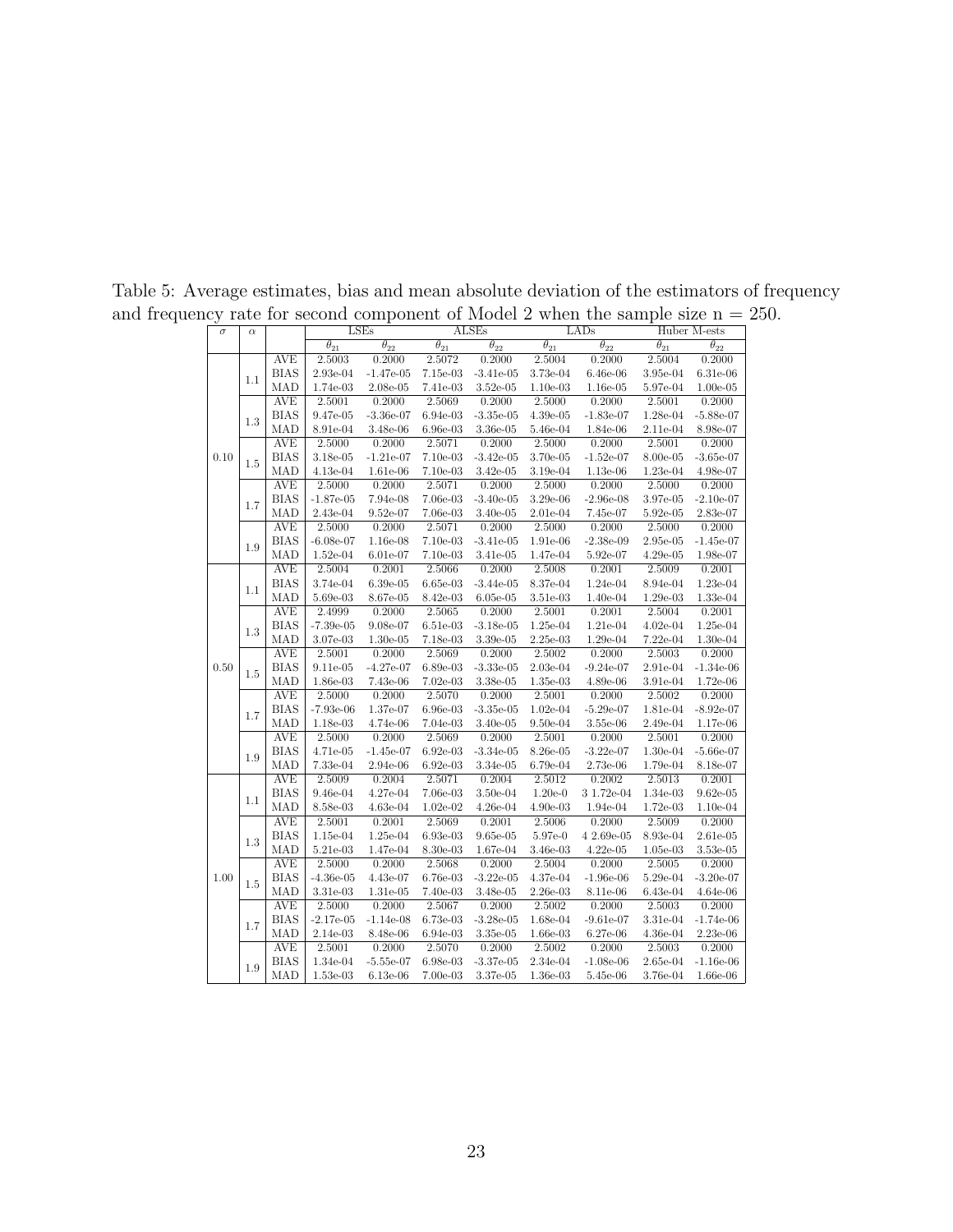| $\sigma$ | $\alpha$ |                           |                          | LSEs                         | <b>ALSEs</b>             |                          |                          | LADs                      |                          | Huber M-ests              |
|----------|----------|---------------------------|--------------------------|------------------------------|--------------------------|--------------------------|--------------------------|---------------------------|--------------------------|---------------------------|
|          |          |                           | $\overline{\theta_{11}}$ | $\overline{\theta_{12}}$     | $\overline{\theta_{11}}$ | $\overline{\theta_{12}}$ | $\overline{\theta_{11}}$ | $\overline{\theta_{12}}$  | $\overline{\theta_{11}}$ | $\overline{\theta_{12}}$  |
|          |          | <b>AVE</b>                | 1.5000                   | 0.1000                       | 1.4998                   | 0.1000                   | 1.5001                   | 0.1000                    | 1.5001                   | 0.1000                    |
| 0.10     | 1.1      | <b>BIAS</b>               | 3.82e-05                 | $3.12e-05$                   | $-1.74e-04$              | 4.08e-07                 | $9.31e-05$               | 3.09e-05                  | 1.14e-04                 | 3.09e-05                  |
|          |          | MAD                       | $6.21e-04$               | $3.25\mathrm{e}{\text{-}}05$ | 6.84e-04                 | 1.39e-06                 | $4.12e-04$               | 3.18e-05                  | 1.89e-04                 | 3.14e-05                  |
|          |          | <b>AVE</b>                | 1.5000                   | 0.1000                       | 1.4999                   | 0.1000                   | 1.5000                   | 0.1000                    | 1.5001                   | 0.1000                    |
|          | 1.3      | <b>BIAS</b>               | 1.86e-05                 | $-3.13e-08$                  | $-1.16e-04$              | 3.22e-07                 | 4.07e-05                 | $-8.82e-08$               | 7.09e-05                 | $-1.64e-07$               |
|          |          | MAD                       | 2.78e-04                 | 5.57e-07                     | 3.56e-04                 | 7.60e-07                 | 2.15e-04                 | 3.75e-07                  | 9.99e-05                 | 2.07e-07                  |
|          |          | <b>AVE</b>                | 1.5000                   | 0.1000                       | 1.4998                   | 0.1000                   | 1.5000                   | 0.1000                    | 1.5000                   | 0.1000                    |
|          | 1.5      | <b>BIAS</b>               | $2.21e-06$               | $-8.67e-10$                  | $-1.59e-04$              | $4.02e-07$               | $1.10e-05$               | $-2.38e-08$               | $2.42e-05$               | $-5.69e-08$               |
|          |          | MAD                       | 1.16e-04                 | 2.27e-07                     | $2.00e-04$               | 4.66e-07                 | 9.68e-05                 | 1.69e-07                  | 3.23e-05                 | 6.75e-08                  |
|          |          | <b>AVE</b>                | 1.5000                   | 0.1000                       | 1.4998                   | 0.1000                   | 1.5000                   | 0.1000                    | 1.5000                   | 0.1000                    |
|          | 1.7      | <b>BIAS</b>               | 7.00e-06                 | $-1.59e-08$                  | $-1.50e-04$              | 3.79e-07                 | 4.73e-06                 | $-9.48e-09$               | 1.43e-05                 | $-3.29e-08$               |
|          |          | MAD                       | 7.49e-05                 | 1.49e-07                     | 1.80e-04                 | 4.36e-07                 | $6.03e-05$               | 1.09e-07                  | 1.79e-05                 | 3.92e-08                  |
|          |          | <b>AVE</b>                | 1.5000                   | 0.1000                       | 1.4998                   | 0.1000                   | 1.5000                   | 0.1000                    | 1.5000                   | 0.1000                    |
|          | 1.9      | <b>BIAS</b>               | 9.04e-07                 | $-1.42e-09$                  | $-1.57e-04$              | 3.95e-07                 | 3.11e-06                 | $-6.17e-09$               | 8.37e-06                 | $-1.94e-08$               |
|          |          | MAD                       | $4.23e-05$               | $8.15e-08$                   | $1.59e-04$               | 3.97e-07                 | $4.18e-05$               | 8.23e-08                  | 1.17e-05                 | 2.58e-08                  |
|          |          | <b>AVE</b>                | 1.5000                   | 0.1000                       | 1.4999                   | 0.1000                   | 1.5003                   | 0.1000                    | 1.5003                   | 0.1000                    |
|          | 1.1      | <b>BIAS</b>               | $-1.96e-05$              | 1.08e-07                     | $-5.12e-05$              | 4.17e-07                 | 3.49e-04                 | $-8.91e-07$               | 2.85e-04                 | $-7.30e-07$               |
|          |          | MAD                       | 1.96e-03                 | $4.12e-06$                   | $2.05e-03$               | 4.37e-06                 | 1.08e-03                 | $2.02e-06$                | 3.75e-04                 | 8.50e-07                  |
| 0.50     |          | <b>AVE</b>                | 1.5000                   | 0.1000                       | 1.4999                   | 0.1000                   | 1.5002                   | 0.1000                    | 1.5001                   | 0.1000                    |
|          | 1.3      | <b>BIAS</b>               | $-4.27e-05$              | 8.97e-08                     | $-1.08e-04$              | 3.19e-07                 | 1.63e-04                 | $-4.38e-07$               | 1.42e-04                 | $-3.86e-07$               |
|          |          | MAD                       | 9.99e-04                 | 1.94e-06                     | $1.07e-03$               | $2.12e-06$               | $6.15e-04$               | $1.16e-06$                | 1.65e-04                 | 4.34e-07                  |
|          |          | <b>AVE</b>                | 1.5000                   | 0.1000                       | 1.4999                   | 0.1000                   | 1.5001                   | 0.1000                    | 1.5001                   | 0.1000                    |
|          | 1.5      | <b>BIAS</b>               | $4.00e-05$               | $-9.51e-08$                  | $-1.23e-04$              | 3.08e-07                 | $9.64e-05$               | $-2.26e-07$               | 8.57e-05                 | $-1.96e-07$               |
|          |          | MAD                       | 5.44e-04                 | $1.05e-06$                   | 5.78e-04                 | 1.16e-06                 | $4.32e-04$               | 7.78e-07                  | $1.02e-04$               | 2.23e-07                  |
|          |          | <b>AVE</b>                | 1.5000                   | 0.1000                       | 1.4998                   | 0.1000                   | 1.5000                   | 0.1000                    | 1.5001                   | 0.1000                    |
|          | 1.7      | <b>BIAS</b>               | 5.98e-06                 | $-1.38e-08$                  | $-1.56e-04$              | 3.90e-07                 | 2.17e-05                 | $-5.90e-08$               | 5.15e-05                 | $-1.32e-07$               |
|          |          | MAD                       | 3.24e-04                 | 6.17e-07                     | $3.65e-04$               | 7.38e-07                 | 2.80e-04                 | 5.10e-07                  | 6.48e-05                 | 1.57e-07                  |
|          |          | <b>AVE</b><br><b>BIAS</b> | 1.5000                   | 0.1000                       | 1.4999                   | 0.1000                   | 1.5000                   | 0.1000                    | 1.5000                   | 0.1000                    |
|          | 1.9      | MAD                       | $1.00e-05$               | $-2.60e-08$                  | $-1.50e-04$<br>2.49e-04  | 3.73e-07<br>5.38e-07     | $2.69e-05$               | $-7.01e-08$<br>$3.93e-07$ | 3.36e-05                 | $-8.53e-08$<br>$1.11e-07$ |
|          |          | <b>AVE</b>                | $2.06e-04$<br>1.4999     | $4.04e-07$<br>0.1002         | 1.5000                   | 0.1002                   | 1.96e-04<br>1.5006       | 0.1000                    | $4.46e-05$<br>1.5005     | 0.1000                    |
|          |          | <b>BIAS</b>               | $-9.70e-05$              | 1.83e-04                     | $1.01e-05$               | 1.59e-04                 | $6.45e-04$               | 2.93e-05                  | 4.93e-04                 | 2.97e-057                 |
|          | 1.1      | MAD                       | $3.04e-03$               | $1.89e-04$                   | 3.08e-03                 | 1.85e-04                 | 1.54e-03                 | 3.41e-05                  | 5.72e-04                 | $3.24e-05$                |
|          |          | <b>AVE</b>                | 1.5000                   | 0.1000                       | 1.5000                   | 0.1000                   | 1.5003                   | 0.1000                    | 1.5002                   | 0.1000                    |
|          |          | <b>BIAS</b>               | $3.15e-05$               | 3.73e-05                     | $-2.70e-05$              | 1.72e-06                 | 3.04e-04                 | $-8.24e-07$               | 2.43e-04                 | $-6.74e-07$               |
|          | 1.3      | MAD                       | 1.75e-03                 | $4.05\mathrm{e}{\text{-}}05$ | 1.83e-03                 | 5.24e-06                 | 9.93e-04                 | $1.93e-06$                | 2.71e-04                 | 7.49e-07                  |
|          |          | <b>AVE</b>                | 1.5000                   | 0.1000                       | 1.4999                   | 0.1000                   | 1.5002                   | 0.1000                    | 1.5002                   | 0.1000                    |
| 1.00     |          | <b>BIAS</b>               | $-2.98e-05$              | $3.13e-05$                   | $-1.03e-04$              | $3.10e-07$               | 1.70e-04                 | $-4.71e-07$               | $1.63e-04$               | $-4.53e-07$               |
|          | 1.5      | MAD                       | $1.02e-03$               | 3.33e-05                     | 1.11e-03                 | 2.27e-06                 | 7.11e-04                 | 1.39e-06                  | 1.81e-04                 | 5.00e-07                  |
|          |          | <b>AVE</b>                | 1.5000                   | 0.1000                       | 1.4998                   | 0.1000                   | 1.5001                   | 0.1000                    | 1.5001                   | 0.1000                    |
|          |          | <b>BIAS</b>               | $-3.49e-05$              | 8.63e-08                     | $-2.07e-04$              | 6.63e-07                 | 8.52e-05                 | $-2.30e-07$               | $1.02e-04$               | $-2.56e-07$               |
|          | 1.7      | MAD                       | $6.46e-04$               | 1.27e-06                     | 7.34e-04                 | 1.65e-06                 | $4.99e-04$               | 9.51e-07                  | $1.22e-04$               | 3.06e-07                  |
|          |          | <b>AVE</b>                | 1.5000                   | 0.1000                       | 1.4998                   | 0.1000                   | 1.5001                   | 0.1000                    | 1.5001                   | 0.1000                    |
|          |          | <b>BIAS</b>               | $-3.96e-06$              | 1.52e-08                     | $-1.65e-04$              | $4.10e-07$               | $5.22e-05$               | $-1.37e-07$               | 7.06e-05                 | $-1.71e-07$               |
|          | 1.9      | MAD                       | $3.99e-04$               | 7.66e-07                     | $4.37e-04$               | 8.92e-07                 | 3.69e-04                 | 7.25e-07                  | 8.90e-05                 | 2.26e-07                  |

Table 6: Average estimates, bias and mean absolute deviation of the estimators of frequency and frequency rate for first component of Model 2 when the sample size  $n = 500$ .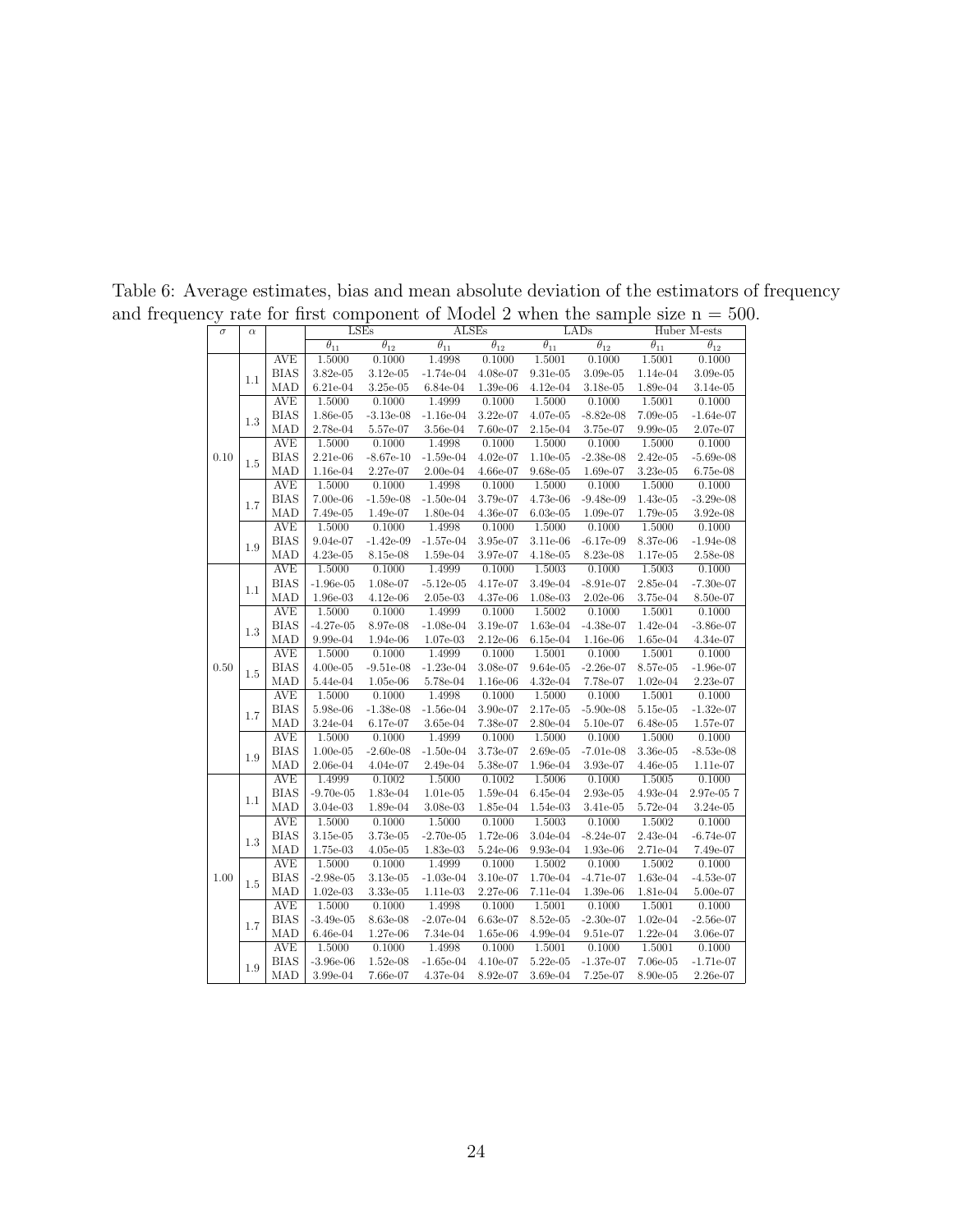| $\sigma$ | $\alpha$ |             |                          | <b>LSEs</b>                  |                          | <b>ALSEs</b>                 |                          | LADs                     |                              | Huber M-ests             |
|----------|----------|-------------|--------------------------|------------------------------|--------------------------|------------------------------|--------------------------|--------------------------|------------------------------|--------------------------|
|          |          |             | $\overline{\theta_{21}}$ | $\overline{\theta_{22}}$     | $\overline{\theta_{21}}$ | $\overline{\theta_{22}}$     | $\overline{\theta_{21}}$ | $\overline{\theta_{22}}$ | $\overline{\theta_{21}}$     | $\overline{\theta_{22}}$ |
|          |          | <b>AVE</b>  | 2.4999                   | 0.2000                       | 2.4998                   | 0.2000                       | 2.5000                   | 0.2000                   | 2.5001                       | 0.2000                   |
| 0.10     |          | <b>BIAS</b> | $-8.71e-05$              | 1.73e-07                     | $-1.58e-04$              | 3.54e-08                     | 3.26e-05                 | $-1.34e-07$              | $1.12e-04$                   | $-3.32e-07$              |
|          | 1.1      | MAD         | 7.33e-04                 | $1.45\mathrm{e}{\text{-}}06$ | 8.17e-04                 | $1.62e-06$                   | 4.67e-04                 | 7.79e-07                 | 2.19e-04                     | 5.07e-07                 |
|          |          | <b>AVE</b>  | 2.5000                   | 0.2000                       | 2.5000                   | 0.2000                       | 2.5000                   | 0.2000                   | 2.5001                       | 0.2000                   |
|          |          | <b>BIAS</b> | 3.18e-06                 | $-6.71e-09$                  | $-2.11e-05$              | $-5.62e-07$                  | $3.85e-05$               | $-9.06e-08$              | $6.07e-05$                   | $-1.48e-07$              |
|          | 1.3      | MAD         | 3.46e-04                 | $7.03e-07$                   | 4.27e-04                 | 1.16e-06                     | $2.50e-04$               | $4.16e-07$               | $9.31e-05$                   | $2.00e-07$               |
|          |          | <b>AVE</b>  | 2.5000                   | 0.2000                       | 2.4999                   | 0.2000                       | 2.5000                   | 0.2000                   | 2.5000                       | 0.2000                   |
|          | 1.5      | <b>BIAS</b> | $-1.51e-06$              | $5.25e-10$                   | $-8.04e-05$              | $-1.34e-07$                  | 8.21e-06                 | $-1.96e-08$              | $2.55e-05$                   | $-6.18e-08$              |
|          |          | MAD         | 1.54e-04                 | $3.06\mathrm{e}{\text{-}07}$ | $1.92e-04$               | 3.69e-07                     | 1.16e-04                 | 2.01e-07                 | 3.47e-05                     | 7.96e-08                 |
|          |          | <b>AVE</b>  | 2.5000                   | 0.2000                       | 2.4999                   | 0.2000                       | 2.5000                   | 0.2000                   | 2.5000                       | 0.2000                   |
|          | 1.7      | <b>BIAS</b> | $-7.09e-06$              | 1.81e-08                     | $-8.34e-05$              | $-1.20e-07$                  | 4.70e-06                 | $-9.98e-09$              | $1.32e-05$                   | $-3.09e-08$              |
|          |          | MAD         | 1.03e-04                 | $2.05e-07$                   | $1.42e-04$               | $2.70e-07$                   | 7.65e-05                 | 1.36e-07                 | $2.25\mathrm{e}{\text{-}}05$ | $4.64e-08$               |
|          |          | <b>AVE</b>  | 2.5000                   | 0.2000                       | 2.4999                   | 0.2000                       | 2.5000                   | 0.2000                   | 2.5000                       | 0.2000                   |
|          | 1.9      | <b>BIAS</b> | $4.10e-06$               | $-7.55e-09$                  | $-6.87e-05$              | $-1.53e-07$                  | 5.37e-06                 | $-1.15e-08$              | $1.08e-05$                   | $-2.47e-08$              |
|          |          | MAD         | 5.59e-05                 | 1.09e-07                     | 9.98e-05                 | 1.93e-07                     | 5.37e-05                 | 1.06e-07                 | $1.40e-05$                   | 3.33e-08                 |
|          |          | <b>AVE</b>  | 2.5000                   | 0.2001                       | 2.5000                   | 0.2001                       | 2.5002                   | 0.2000                   | 2.5003                       | 0.2000                   |
|          |          | <b>BIAS</b> | $-5.99e-06$              | $6.04e-05$                   | $-3.39e-05$              | $9.46\mathrm{e}{\text{-}}05$ | 2.04e-04                 | $-6.20e-07$              | 3.08e-04                     | $-8.71e-07$              |
|          | 1.1      | MAD         | 2.24e-03                 | $6.52e-05$                   | $2.42e-03$               | 9.98e-05                     | 1.38e-03                 | 2.34e-06                 | 3.87e-04                     | $1.02e-06$               |
| 0.50     | 1.3      | <b>AVE</b>  | 2.5000                   | 0.2000                       | 2.4999                   | 0.2000                       | 2.5001                   | 0.2000                   | 2.5002                       | 0.2000                   |
|          |          | <b>BIAS</b> | $-2.51e-05$              | 1.24e-07                     | $-9.34e-05$              | $-4.13e-08$                  | $1.42e-04$               | $6.22e-07$               | 1.90e-04                     | 5.08e-07                 |
|          |          | MAD         | $1.27e-03$               | 2.58e-06                     | 1.34e-03                 | 2.82e-06                     | 8.24e-04                 | 2.37e-06                 | 2.18e-04                     | $1.50e-06$               |
|          |          | <b>AVE</b>  | 2.5000                   | 0.2000                       | 2.4999                   | 0.2000                       | 2.5001                   | 0.2000                   | 2.5001                       | 0.2000                   |
|          | 1.5      | <b>BIAS</b> | 3.24e-05                 | $-3.46e-08$                  | $-5.35e-05$              | $-1.42e-07$                  | 1.29e-04                 | $-3.00e-07$              | 1.12e-04                     | $-2.60e-07$              |
|          |          | MAD         | 7.31e-04                 | 1.43e-06                     | 7.93e-04                 | $1.59\mathrm{e}{\text{-}}06$ | $5.27e-04$               | 9.42e-07                 | 1.30e-04                     | 3.04e-07                 |
|          |          | <b>AVE</b>  | 2.5000                   | 0.2000                       | 2.4999                   | 0.2000                       | 2.5001                   | 0.2000                   | 2.5001                       | 0.2000                   |
|          | 1.7      | <b>BIAS</b> | 3.77e-06                 | $-3.07e-09$                  | $-9.24e-05$              | $-1.03e-07$                  | 5.51e-05                 | $-1.31e-07$              | 6.79e-05                     | $-1.70e-07$              |
|          |          | MAD         | $4.19e-04$               | 8.10e-07                     | $4.53e-04$               | 8.94e-07                     | 3.22e-04                 | 5.98e-07                 | 8.02e-05                     | 2.04e-07                 |
|          |          | <b>AVE</b>  | 2.5000                   | 0.2000                       | 2.4999                   | 0.2000                       | 2.5000                   | 0.2000                   | 2.5000                       | 0.2000                   |
|          | 1.9      | <b>BIAS</b> | $6.31e-06$               | $-7.53e-09$                  | $-8.38e-05$              | $-1.19e-07$                  | 3.34e-05                 | $-7.80e-08$              | 4.79e-05                     | $-1.12e-07$              |
|          |          | MAD         | 2.66e-04                 | 5.17e-07                     | 2.97e-04                 | 5.83e-07                     | 2.38e-04                 | 4.69e-07                 | $5.73\mathrm{e}{\text{-}}05$ | 1.47e-07                 |
|          |          | <b>AVE</b>  | 2.5004                   | 0.2003                       | 2.5000                   | 0.2002                       | 2.5008                   | 0.2000                   | 2.5007                       | 0.2000                   |
|          | 1.1      | <b>BIAS</b> | 3.70e-04                 | 3.07e-04                     | $-1.79e-05$              | 1.99e-04                     | 7.78e-04                 | 2.06e-06                 | $.02e-043$                   | $.26e-05$                |
|          |          | MAD         | 3.88e-03                 | 3.15e-04                     | 3.94e-03                 | $2.07\mathrm{e}{\text{-}}04$ | 2.23e-03                 | 7.34e-06                 | 7.67e-04                     | 3.53e-05                 |
|          |          | <b>AVE</b>  | 2.4998                   | 0.2002                       | 2.4997                   | 0.2001                       | 2.5002                   | 0.2000                   | 2.5003                       | 0.2000                   |
|          | 1.3      | <b>BIAS</b> | $-1.98e-04$              | 1.72e-04                     | $-2.73e-04$              | 1.43e-04                     | 1.51e-04                 | $-8.62e-08$              | 3.32e-04                     | $-9.29e-07$              |
|          |          | MAD         | $2.10e-03$               | 1.76e-04                     | 2.34e-03                 | 1.48e-04                     | 1.38e-03                 | 2.72e-06                 | $3.87e-04$                   | $1.02e-06$               |
|          |          | <b>AVE</b>  | 2.5000                   | 0.2000                       | 2.4999                   | 0.2000                       | 2.5001                   | 0.2000                   | 2.5002                       | 0.2000                   |
| 1.00     | 1.5      | <b>BIAS</b> | $-2.71e-05$              | 3.21e-05                     | $-1.04e-04$              | 8.51e-07                     | $1.10e-04$               | $-3.67e-07$              | 1.68e-04                     | $-5.17e-07$              |
|          |          | MAD         | $1.30e-03$               | $3.46\mathrm{e}{\text{-}}05$ | 1.41e-03                 | 3.75e-06                     | $8.93e-04$               | $1.59e-06$               | $2.05e-04$                   | 5.99e-07                 |
|          |          | <b>AVE</b>  | 2.5000                   | 0.2001                       | 2.4999                   | 0.2001                       | 2.5001                   | 0.2000                   | 2.5001                       | 0.2000                   |
|          | 1.7      | <b>BIAS</b> | $-2.67e-05$              | $6.25e-05$                   | $-1.01e-04$              | 9.37e-05                     | 8.98e-05                 | $-2.65e-07$              | 1.29e-04                     | $-3.53e-07$              |
|          |          | MAD         | 8.56e-04                 | 6.41e-05                     | 8.86e-04                 | $9.55e-05$                   | $6.19e-04$               | 1.15e-06                 | 1.49e-04                     | 4.15e-07                 |
|          |          | <b>AVE</b>  | 2.5000                   | 0.2000                       | 2.4999                   | 0.2000                       | 2.5001                   | 0.2000                   | 2.5001                       | 0.2000                   |
|          | 1.9      | <b>BIAS</b> | $-3.93e-06$              | 1.53e-08                     | $-8.56e-05$              | $-1.12e-07$                  | 7.70e-05                 | $-1.88e-07$              | $1.00e-04$                   | $-2.37e-07$              |
|          |          | MAD         | $5.42e-04$               | $1.03e-06$                   | 5.80e-04                 | $1.13e-06$                   | 4.32e-04                 | 8.55e-07                 | 1.17e-04                     | 3.06e-07                 |

Table 7: Average estimates, bias and mean absolute deviation of the estimators of frequency and frequency rate for second component of Model 2 when the sample size  $n = 500$ .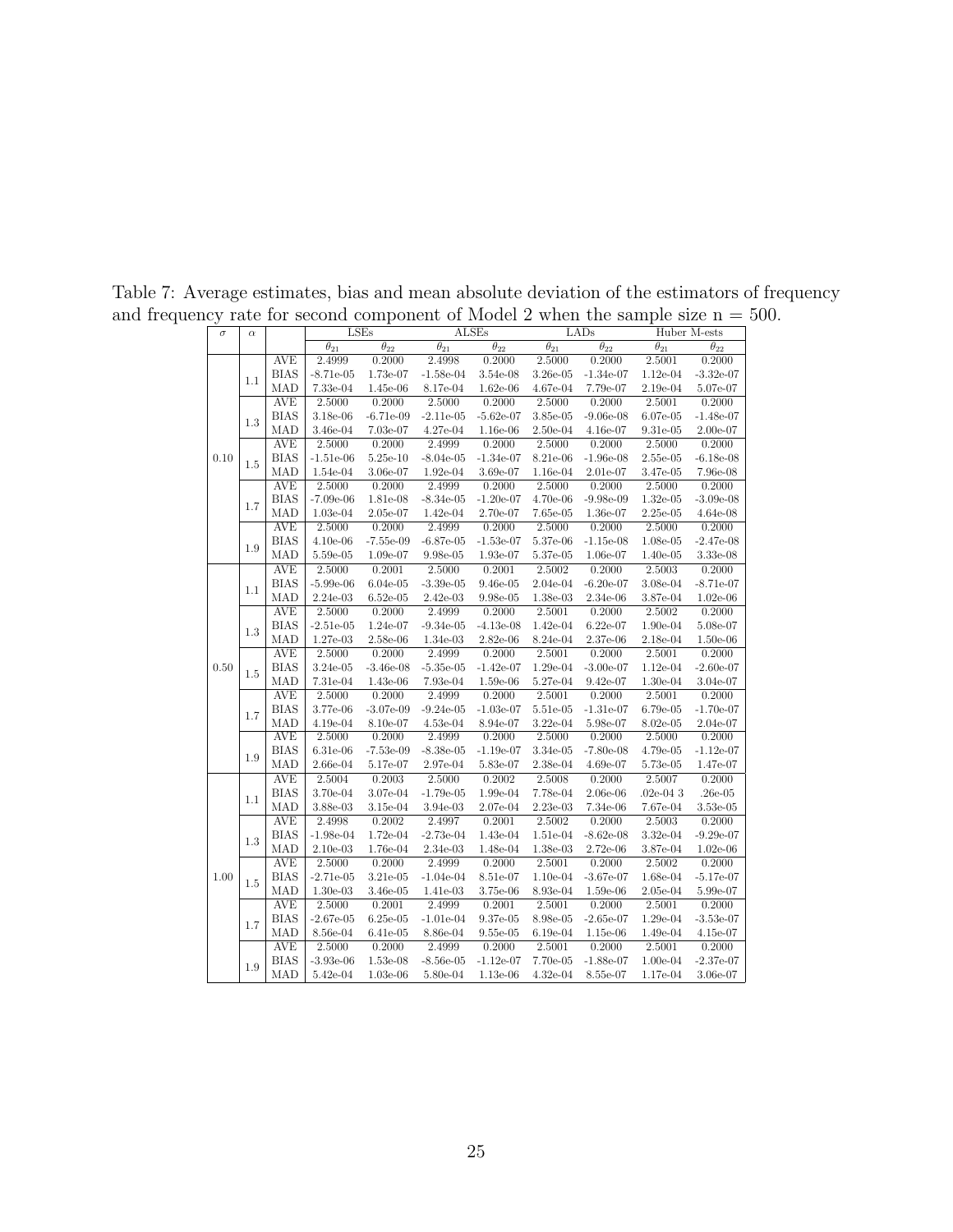| $\sigma$ | $\alpha$ |             |                          | LSEs                     |                          | <b>ALSEs</b>             |                          | LADs                     |                          | Huber M-ests             |
|----------|----------|-------------|--------------------------|--------------------------|--------------------------|--------------------------|--------------------------|--------------------------|--------------------------|--------------------------|
|          |          |             | $\overline{\theta_{11}}$ | $\overline{\theta_{12}}$ | $\overline{\theta_{11}}$ | $\overline{\theta_{12}}$ | $\overline{\theta_{11}}$ | $\overline{\theta_{12}}$ | $\overline{\theta_{11}}$ | $\overline{\theta_{12}}$ |
|          |          | <b>AVE</b>  | 1.5000                   | 0.1000                   | 1.5003                   | 0.1000                   | 1.5000                   | 0.1000                   | 1.5000                   | 0.1000                   |
| 0.10     | 1.1      | <b>BIAS</b> | 1.65e-05                 | $-3.76e-08$              | 2.92e-04                 | $-3.71e-07$              | $4.31e-05$               | $-5.18e-08$              | $4.85e-05$               | $-5.69e-08$              |
|          |          | MAD         | 2.84e-04                 | 3.19e-07                 | 4.29e-04                 | 5.05e-07                 | 1.92e-04                 | 1.70e-07                 | $1.20e-04$               | $1.12e-07$               |
|          |          | <b>AVE</b>  | 1.5000                   | 0.1000                   | 1.5003                   | 0.1000                   | 1.5000                   | 0.1000                   | 1.5000                   | 0.1000                   |
|          | 1.3      | <b>BIAS</b> | 1.17e-05                 | $-1.81e-08$              | 2.98e-04                 | $-3.90e-07$              | $4.03e-05$               | $-3.07e-08$              | 4.70e-05                 | $-3.89e-08$              |
|          |          | MAD         | $1.10e-04$               | 1.15e-07                 | 3.13e-04                 | 3.98e-07                 | 1.09e-04                 | 8.62e-08                 | 6.87e-05                 | 5.52e-08                 |
|          |          | <b>AVE</b>  | 1.5000                   | 0.1000                   | 1.5003                   | 0.1000                   | 1.5000                   | 0.1000                   | 1.5000                   | 0.1000                   |
|          | 1.5      | <b>BIAS</b> | $-4.65e-06$              | $4.12e-09$               | $2.69e-04$               | $-3.56e-07$              | $-2.48e-06$              | 1.49e-09                 | 3.72e-06                 | $-6.33e-09$              |
|          |          | MAD         | 4.83e-05                 | 4.87e-08                 | 2.76e-04                 | 3.62e-07                 | 3.73e-05                 | 3.20e-08                 | 1.37e-05                 | 1.36e-08                 |
|          |          | <b>AVE</b>  | 1.5000                   | 0.1000                   | 1.5003                   | 0.1000                   | 1.5000                   | 0.1000                   | 1.5000                   | 0.1000                   |
|          | 1.7      | <b>BIAS</b> | 4.13e-07                 | 2.38e-10                 | 2.77e-04                 | $-3.63e-07$              | 1.51e-06                 | $-1.44e-09$              | 5.13e-06                 | $-5.86e-09$              |
|          |          | MAD         | 2.73e-05                 | $2.62e-08$               | 2.78e-04                 | 3.63e-07                 | 2.39e-05                 | 2.18e-08                 | 7.99e-06                 | 8.22e-09                 |
|          |          | <b>AVE</b>  | 1.5000                   | 0.1000                   | 1.5003                   | 0.1000                   | 1.5000                   | 0.1000                   | 1.5000                   | 0.1000                   |
|          | 1.9      | <b>BIAS</b> | $-6.36e-07$              | $5.07e-10$               | 2.73e-04                 | $-3.60e-07$              | $-6.07e-07$              | $4.58e-10$               | $2.53e-06$               | $-3.29e-09$              |
|          |          | MAD         | 1.47e-05                 | 1.46e-08                 | 2.73e-04                 | 3.60e-07                 | 1.47e-05                 | 1.48e-08                 | $4.14e-06$               | 5.04e-09                 |
|          |          | <b>AVE</b>  | 1.5000                   | 0.1000                   | 1.5003                   | 0.1000                   | 1.5001                   | 0.1000                   | 1.5001                   | 0.1000                   |
|          | 1.1      | <b>BIAS</b> | $-4.92e-06$              | $6.84e-06$               | $2.59e-04$               | 3.51e-06                 | 1.36e-04                 | $-1.72e-07$              | 1.40e-04                 | $-1.76e-07$              |
|          |          | MAD         | 9.14e-04                 | 7.82e-06                 | 9.53e-04                 | 4.83e-06                 | 5.38e-04                 | 5.02e-07                 | $1.59e-04$               | 2.15e-07                 |
|          |          | <b>AVE</b>  | 1.5000                   | 0.1000                   | 1.5003                   | 0.1000                   | 1.5000                   | 0.1000                   | 1.5001                   | 0.1000                   |
|          | 1.3      | <b>BIAS</b> | $-1.96e-05$              | $-3.96e-09$              | 2.65e-04                 | $-3.72e-07$              | 1.96e-05                 | $-4.51e-08$              | 5.29e-05                 | $-8.60e-08$              |
|          |          | MAD         | 4.17e-04                 | 4.30e-07                 | 5.11e-04                 | 5.73e-07                 | 3.04e-04                 | 2.75e-07                 | 6.57e-05                 | $9.56e-08$               |
|          |          | <b>AVE</b>  | 1.5000                   | 0.1000                   | 1.5003                   | 0.1000                   | 1.5000                   | 0.1000                   | 1.5000                   | 0.1000                   |
| 0.50     | 1.5      | <b>BIAS</b> | $-1.12e-05$              | 7.92e-09                 | 2.69e-04                 | $-3.57e-07$              | 1.64e-05                 | $-2.55e-08$              | 3.34e-05                 | $-4.67e-08$              |
|          |          | MAD         | 2.24e-04                 | $2.25e-07$               | 3.50e-04                 | 4.17e-07                 | 1.73e-04                 | 1.54e-07                 | 3.72e-05                 | 5.08e-08                 |
|          |          | <b>AVE</b>  | 1.5000                   | 0.1000                   | 1.5003                   | 0.1000                   | 1.5000                   | 0.1000                   | 1.5000                   | 0.1000                   |
|          | 1.7      | <b>BIAS</b> | $-3.17e-06$              | 2.41e-09                 | 2.78e-04                 | $-3.65e-07$              | 3.37e-06                 | $-6.85e-09$              | $1.91e-05$               | $-2.58e-08$              |
|          |          | MAD         | 1.27e-04                 | 1.22e-07                 | $2.99e-04$               | 3.79e-07                 | $1.07e-04$               | 9.95e-08                 | 2.31e-05                 | 3.03e-08                 |
|          |          | <b>AVE</b>  | 1.5000                   | 0.1000                   | 1.5003                   | 0.1000                   | 1.5000                   | 0.1000                   | 1.5000                   | 0.1000                   |
|          | 1.9      | <b>BIAS</b> | $-2.56e-06$              | 2.81e-09                 | 2.77e-04                 | $-3.63e-07$              | 8.82e-07                 | $-1.29e-09$              | 1.24e-05                 | $-1.49e-08$              |
|          |          | MAD         | 7.75e-05                 | 7.55e-08                 | 2.81e-04                 | 3.64e-07                 | 7.36e-05                 | 7.24e-08                 | 1.67e-05                 | 2.01e-08                 |
|          |          | <b>AVE</b>  | 1.5001                   | 0.1001                   | 1.5002                   | 0.1001                   | 1.5003                   | 0.1001                   | 1.5003                   | 0.1001                   |
|          | 1.1      | <b>BIAS</b> | 1.26e-04                 | 9.39e-05                 | 2.15e-04                 | 1.25e-04                 | 3.33e-04                 | 5.72e-05                 | 2.78e-04                 | $6.13e-05$               |
|          |          | MAD         | 1.42e-03                 | $9.52e-05$               | 1.44e-03                 | 1.26e-04                 | 8.25e-04                 | 5.83e-05                 | 2.93e-04                 | $6.19e-05$               |
|          |          | <b>AVE</b>  | 1.5001                   | 0.1000                   | 1.5003                   | 0.1000                   | 1.5001                   | 0.1000                   | 1.5001                   | 0.1000                   |
|          | 1.3      | <b>BIAS</b> | 7.24e-05                 | $-8.39e-08$              | 3.18e-04                 | $-4.09e-07$              | 1.31e-04                 | $-1.21e-07$              | 1.27e-04                 | $-1.79e-07$              |
|          |          | MAD         | 7.54e-04                 | $7.53e-07$               | 8.34e-04                 | 8.56e-07                 | 5.03e-04                 | 4.85e-07                 | 1.34e-04                 | 1.94e-07                 |
|          |          | <b>AVE</b>  | 1.5000                   | 0.1000                   | 1.5003                   | 0.1000                   | 1.5001                   | 0.1000                   | 1.5001                   | 0.1000                   |
| 1.00     | 1.5      | <b>BIAS</b> | $-8.31e-06$              | 1.83e-09                 | 2.96e-04                 | $-3.83e-07$              | 5.44e-05                 | $-6.94e-08$              | $6.19e-05$               | $-7.47e-08$              |
|          |          | MAD         | $4.24e-04$               | 4.14e-07                 | 5.02e-04                 | 5.38e-07                 | 2.93e-04                 | 2.73e-07                 | $6.71e-05$               | 8.88e-08                 |
|          |          | <b>AVE</b>  | 1.5000                   | 0.1000                   | 1.5003                   | 0.1000                   | 1.5000                   | 0.1000                   | 1.5000                   | 0.1000                   |
|          | 1.7      | <b>BIAS</b> | 1.06e-05                 | $-1.58e-08$              | 2.97e-04                 | $-3.87e-07$              | 3.38e-05                 | $-4.18e-08$              | $3.68e-05$               | $-4.32e-08$              |
|          |          | MAD         | 2.38e-04                 | 2.40e-07                 | 3.58e-04                 | 4.26e-07                 | 1.94e-04                 | 1.84e-07                 | 4.27e-05                 | 5.38e-08                 |
|          |          | <b>AVE</b>  | 1.5000                   | 0.1000                   | 1.5003                   | 0.1000                   | 1.5000                   | 0.1000                   | 1.5000                   | 0.1000                   |
|          | 1.9      | <b>BIAS</b> | $-4.41e-06$              | 2.08e-09                 | 2.79e-04                 | $-3.68e-07$              | $1.13e-05$               | $-1.80e-08$              | $2.55e-05$               | $-3.36e-08$              |
|          |          | MAD         | 1.47e-04                 | 1.42e-07                 | 2.95e-04                 | 3.73e-07                 | 1.39e-04                 | 1.39e-07                 | $2.99e-05$               | $4.24e-08$               |

Table 8: Average estimates, bias and mean absolute deviation of the estimators of frequency and frequency rate for first component of Model 2 when the sample size  $n = 1000$ .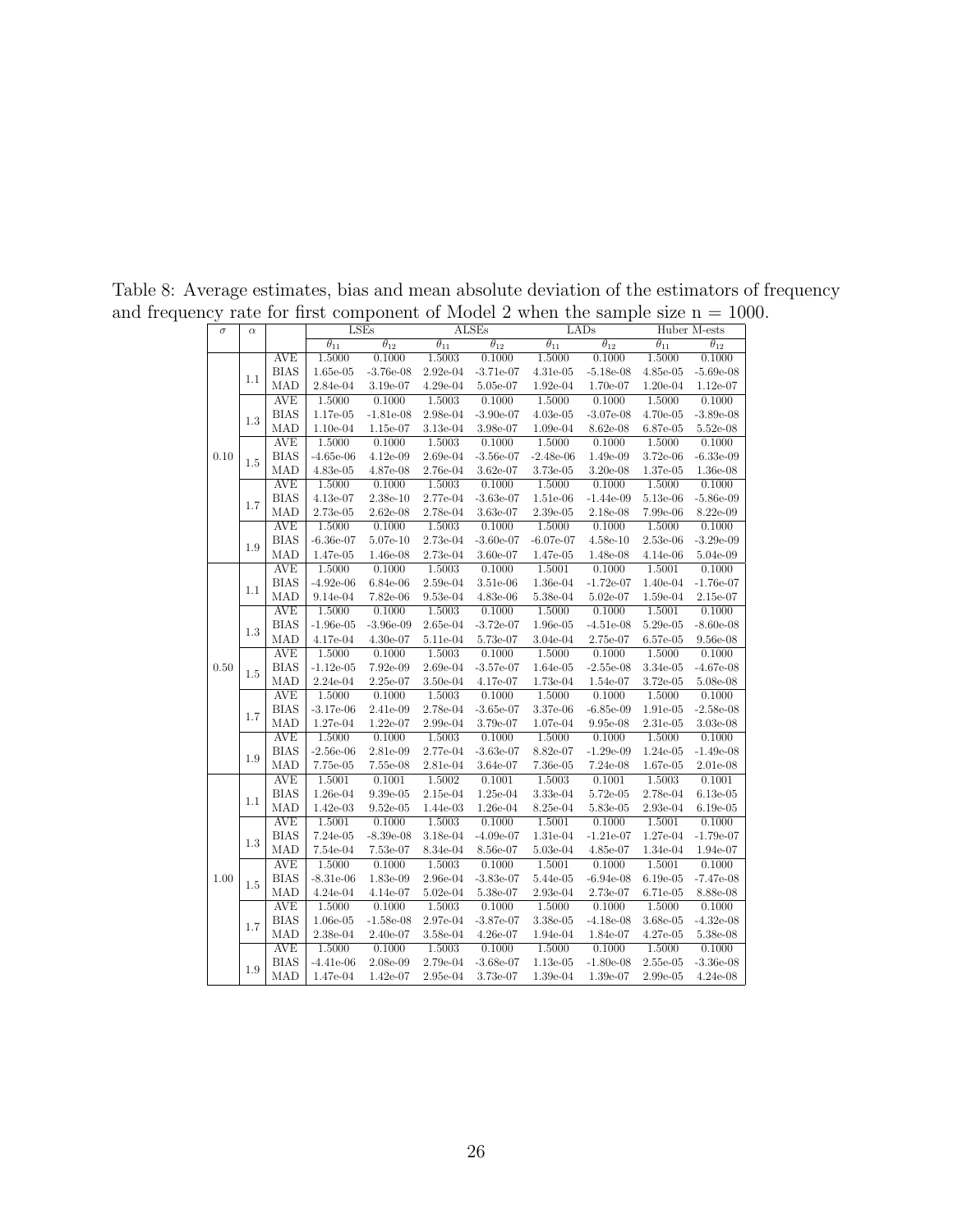<span id="page-26-0"></span>

| $\sigma$ | $\alpha$ |             |                          | LSEs                     | <b>ALSEs</b>             |                          |                          | LADs                     |               | Huber M-ests                 |
|----------|----------|-------------|--------------------------|--------------------------|--------------------------|--------------------------|--------------------------|--------------------------|---------------|------------------------------|
|          |          |             | $\overline{\theta_{21}}$ | $\overline{\theta_{22}}$ | $\overline{\theta_{21}}$ | $\overline{\theta_{22}}$ | $\overline{\theta_{21}}$ | $\overline{\theta_{22}}$ | $\theta_{21}$ | $\overline{\theta_{22}}$     |
|          |          | AVE         | 2.5000                   | 0.2000                   | 2.4995                   | 0.2000                   | 2.5000                   | 0.2000                   | 2.5001        | 0.2000                       |
| 0.10     | 1.1      | <b>BIAS</b> | $4.18e-05$               | $-3.16e-08$              | $-4.66e-04$              | 5.83e-07                 | 4.77e-05                 | $-6.02e-08$              | $7.51e-05$    | $-9.31e-08$                  |
|          |          | MAD         | 3.69e-04                 | 3.74e-07                 | $6.18e-04$               | 7.41e-07                 | $2.52e-04$               | 2.15e-07                 | 1.40e-04      | 1.40e-07                     |
|          |          | <b>AVE</b>  | 2.5000                   | 0.2000                   | 2.4995                   | 0.2000                   | 2.5000                   | 0.2000                   | 2.5000        | 0.2000                       |
|          | 1.3      | <b>BIAS</b> | $-1.20e-05$              | 1.95e-08                 | $-5.28e-04$              | 6.64e-07                 | $5.89e-06$               | $-8.85e-09$              | 2.64e-05      | $-3.40e-08$                  |
|          |          | MAD         | 1.37e-04                 | 1.43e-07                 | 5.41e-04                 | 6.73e-07                 | 9.89e-05                 | 8.34e-08                 | 3.78e-05      | $4.45e-08$                   |
|          |          | <b>AVE</b>  | 2.5000                   | 0.2000                   | 2.4995                   | 0.2000                   | 2.5000                   | 0.2000                   | 2.5000        | 0.2000                       |
|          | 1.5      | <b>BIAS</b> | $6.72e-06$               | $-6.73e-09$              | $-5.21e-04$              | $6.50e-07$               | 3.33e-06                 | $-2.90e-09$              | 1.15e-05      | $-1.28e-08$                  |
|          |          | MAD         | $6.22e-05$               | $6.19e-08$               | 5.31e-04                 | 6.59e-07                 | $5.02e-05$               | 4.31e-08                 | 1.69e-05      | 1.75e-08                     |
|          |          | <b>AVE</b>  | 2.5000                   | 0.2000                   | 2.4995                   | 0.2000                   | 2.5000                   | 0.2000                   | 2.5000        | 0.2000                       |
|          | 1.7      | <b>BIAS</b> | $-6.54e-07$              | $9.66e-10$               | $-5.34e-04$              | 6.63e-07                 | 2.92e-07                 | $-1.81e-1$               | $6.19e-06$    | $-7.48e-09$                  |
|          |          | MAD         | $3.61e-05$               | $3.44e-08$               | 5.36e-04                 | 6.63e-07                 | $3.12e-05$               | 2.80e-08                 | 8.73e-06      | $1.02e-08$                   |
|          |          | <b>AVE</b>  | 2.5000                   | 0.2000                   | 2.4995                   | 0.2000                   | 2.5000                   | 0.2000                   | 2.5000        | 0.2000                       |
|          | 1.9      | <b>BIAS</b> | $-1.97e-07$              | $2.69e-10$               | $-5.35e-04$              | $6.63e-07$               | 4.05e-07                 | $-4.30e-10$              | 3.63e-06      | $-4.36e-09$                  |
|          |          | MAD         | 1.87e-05                 | 1.78e-08                 | 5.37e-04                 | 6.63e-07                 | 1.84e-05                 | 1.80e-08                 | 4.73e-06      | 5.79e-09                     |
|          |          | <b>AVE</b>  | 2.5002                   | 0.2001                   | 2.4996                   | 0.2000                   | 2.5003                   | 0.2000                   | 2.5003        | 0.2000                       |
|          | 1.1      | <b>BIAS</b> | 2.36e-04                 | $6.26e-05$               | $-3.78e-04$              | $1.63e-05$               | 2.77e-04                 | $3.10e-05$               | 2.59e-04      | $3.11e-05$                   |
| 0.50     |          | MAD         | $1.25e-03$               | $6.37e-05$               | 1.27e-03                 | 1.70e-05                 | $7.96e-04$               | $3.19e-05$               | 3.01e-04      | $3.15e-05$                   |
|          |          | AVE         | 2.5000                   | 0.2000                   | 2.4995                   | 0.2000                   | 2.5001                   | 0.2000                   | 2.5001        | 0.2000                       |
|          | $1.3\,$  | <b>BIAS</b> | $3.50e-05$               | $-2.48e-08$              | $-4.66e-04$              | 5.97e-07                 | 1.17e-04                 | $-1.27e-07$              | $9.69e-05$    | $-1.01e-07$                  |
|          |          | MAD         | 5.35e-04                 | 5.55e-07                 | 7.14e-04                 | 8.28e-07                 | 3.96e-04                 | $3.32e-07$               | $1.02e-04$    | $1.12e-07$                   |
|          |          | <b>AVE</b>  | 2.5000                   | 0.2000                   | 2.4995                   | 0.2000                   | 2.5000                   | 0.2000                   | 2.5000        | 0.2000                       |
|          | 1.5      | <b>BIAS</b> | 2.85e-05                 | $-3.33e-08$              | $-4.82e-04$              | 6.03e-07                 | $4.21e-05$               | $-4.93e-08$              | $4.42e-05$    | $-5.17e-08$                  |
|          |          | MAD         | 2.75e-04                 | 2.80e-07                 | 5.44e-04                 | $6.54e-07$               | 2.09e-04                 | 1.84e-07                 | 4.79e-05      | 5.89e-08                     |
|          | 1.7      | <b>AVE</b>  | 2.5000                   | 0.2000                   | 2.4995                   | 0.2000                   | 2.5000                   | 0.2000                   | 2.5000        | 0.2000                       |
|          |          | <b>BIAS</b> | 3.88e-06                 | $-2.95e-09$              | $-5.07e-04$              | 6.37e-07                 | 1.97e-05                 | $-2.12e-08$              | 2.76e-05      | $-3.09e-08$                  |
|          |          | MAD         | 1.61e-04                 | 1.55e-07                 | 5.23e-04                 | 6.45e-07                 | 1.33e-04                 | 1.24e-07                 | $3.10e-05$    | 3.76e-08                     |
|          |          | <b>AVE</b>  | 2.5000                   | 0.2000                   | 2.4995                   | 0.2000                   | 2.5000                   | 0.2000                   | 2.5000        | 0.2000                       |
|          | 1.9      | <b>BIAS</b> | 9.58e-06                 | $-5.69e-09$              | $-5.10e-04$              | 6.44e-07                 | 1.75e-05                 | $-1.59e-08$              | $2.05e-05$    | $-1.82e-08$                  |
|          |          | MAD         | 1.03e-04                 | $1.01e-07$               | 5.19e-04                 | $6.49e-07$               | 9.33e-05                 | $9.09e-08$               | $2.38e-0.5$   | $2.60e-08$                   |
|          |          | <b>AVE</b>  | 2.5002                   | 0.2003                   | 2.4999                   | 0.2003                   | 2.5005                   | 0.2001                   | 2.5004        | 0.2001                       |
|          | 1.1      | <b>BIAS</b> | 2.13e-04                 | 3.05e-04                 | $-7.37e-05$              | 3.29e-04                 | $4.56e-04$               | $6.59e-05$               | 4.31e-04      | $6.54e-05$                   |
|          |          | MAD         | $1.56e-03$               | 3.07e-04                 | 1.86e-03                 | 3.31e-04                 | 1.13e-03                 | $6.72e-05$               | $4.40e-04$    | $6.61e-05$                   |
|          |          | <b>AVE</b>  | 2.5000                   | 0.2000                   | 2.4996                   | 0.2000                   | 2.5001                   | 0.2000                   | 2.5001        | 0.2000                       |
|          | 1.3      | <b>BIAS</b> | $2.52e-05$               | 8.33e-08                 | $-4.27e-04$              | 5.46e-07                 | 1.38e-04                 | $-1.60e-07$              | 1.39e-04      | $-1.75e-07$                  |
|          |          | MAD         | 8.62e-04                 | $1.01e-06$               | $9.92e-04$               | $1.12e-06$               | 5.95e-04                 | 5.22e-07                 | 1.46e-04      | $2.04e-07$                   |
|          |          | <b>AVE</b>  | 2.5000                   | 0.2000                   | 2.4995                   | 0.2000                   | 2.5001                   | 0.2000                   | 2.5001        | 0.2000                       |
| 1.00     | 1.5      | <b>BIAS</b> | $-1.47e-06$              | $1.04e-08$               | $-5.13e-04$              | $6.50e-07$               | 8.86e-05                 | $-1.07e-07$              | 8.61e-05      | $-9.52e-08$                  |
|          |          | MAD         | 5.38e-04                 | 5.15e-07                 | 7.02e-04                 | 7.87e-07                 | 3.76e-04                 | 3.31e-07                 | 9.91e-05      | $1.25\mathrm{e}{\text{-}}07$ |
|          |          | <b>AVE</b>  | 2.5000                   | 0.2000                   | 2.4995                   | 0.2000                   | 2.5001                   | 0.2000                   | 2.5001        | 0.2000                       |
|          | 1.7      | <b>BIAS</b> | 2.75e-06                 | $-3.91e-09$              | $-4.91e-04$              | $6.18e-07$               | 5.41e-05                 | $-6.43e-08$              | 5.27e-05      | $-6.28e-08$                  |
|          |          | MAD         | 3.21e-04                 | 3.17e-07                 | 5.58e-04                 | 6.71e-07                 | $2.41e-04$               | $2.22e-07$               | 5.74e-05      | 7.54e-08                     |
|          |          | AVE         | 2.5000                   | 0.2000                   | 2.4995                   | 0.2000                   | 2.5000                   | 0.2000                   | 2.5000        | 0.2000                       |
|          | 1.9      | <b>BIAS</b> | $-1.09e-05$              | 1.13e-08                 | $-5.17e-04$              | $6.47e-07$               | 2.87e-05                 | $-3.67e-08$              | $3.52e-05$    | $-4.37e-08$                  |
|          |          | MAD         | $2.04e-04$               | 1.93e-07                 | 5.26e-04                 | $6.51e-07$               | 1.76e-04                 | 1.75e-07                 | 4.17e-05      | 5.59e-08                     |

Table 9: Average estimates, bias and mean absolute deviation of the estimators of frequency and frequency rate for second component of Model 2 when the sample size  $n = 1000$ .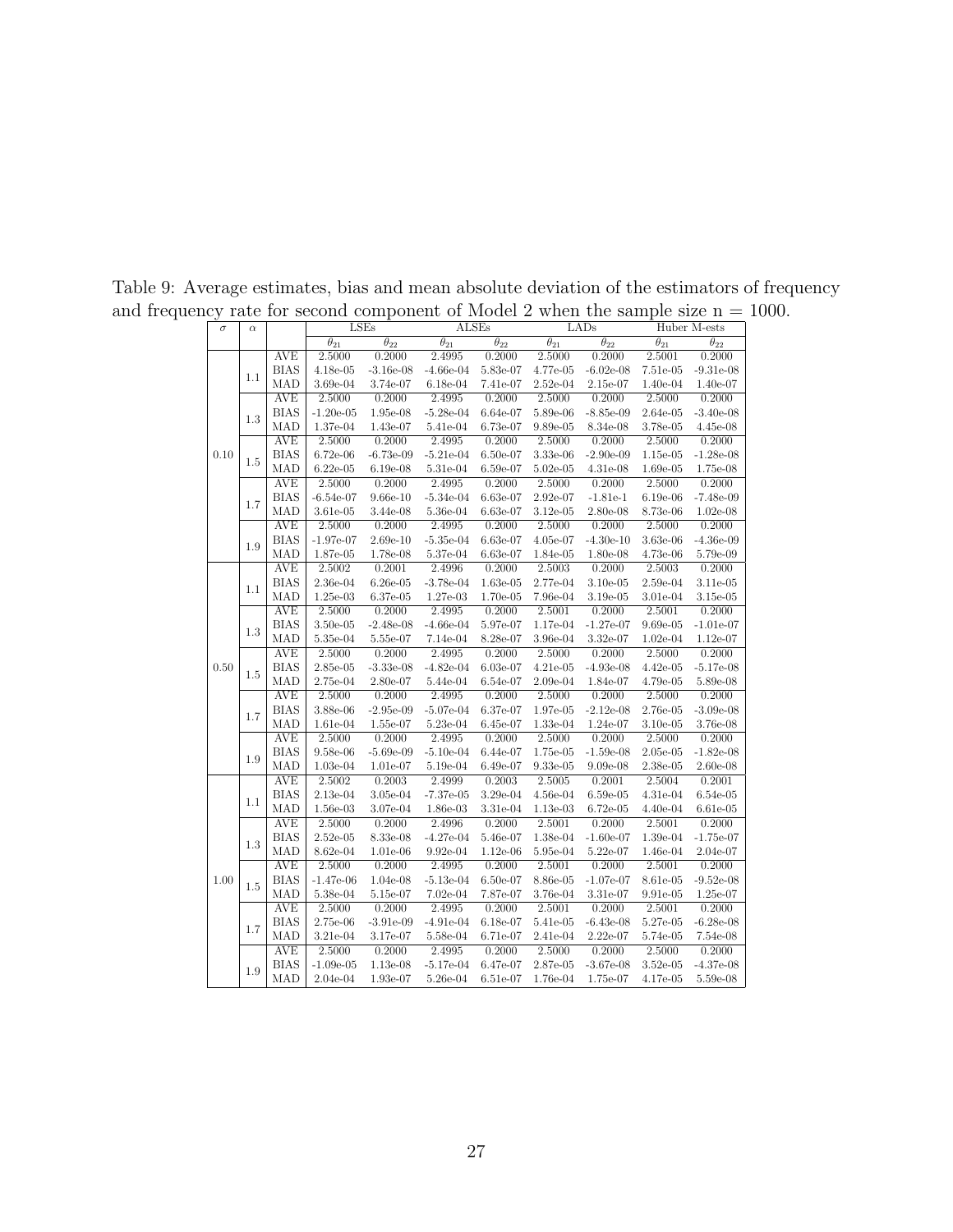the unknown parameters and prove the strong consistency of the proposed estimators. No distributional assumption is required to prove the consistency. We obtain the asymptotic distribution as multivariate symmetric stable distribution when errors are from a symmetric stable distribution. Although, we have addressed the problem under the assumption of i.i.d. errors, the results can be extended to finite order moving average type. Another point, we have not considered in the paper, is the estimation of  $p$ , the number of chirp component. Some information theoretic criterion or cross validation may be required. Further work is needed in that direction.

#### Acknowledgements:

The authors would like to thank the unknown reviewers for their constructive comments which have helped to improve the manuscript significantly.

#### Appendix A

In this Appendix, we prove Theorem [1](#page-5-0) and following lemmas are required.

<span id="page-27-0"></span>**Lemma 1.** (Lahiri et al. [\[3\]](#page-37-6)) If  $(\theta_1, \theta_2) \in (0, \pi) \times (0, \pi)$ , then except for a countable number of points, the following results are true.

$$
\lim_{n \to \infty} \frac{1}{n} \sum_{t=1}^{n} \cos(\theta_1 t + \theta_2 t^2) = \lim_{n \to \infty} \frac{1}{n} \sum_{t=1}^{n} \sin(\theta_1 t + \theta_2 t^2) = 0,
$$
\n
$$
\lim_{n \to \infty} \frac{1}{n^{k+1}} \sum_{t=1}^{n} t^k \cos^2(\theta_1 t + \theta_2 t^2) = \lim_{n \to \infty} \frac{1}{n^{k+1}} \sum_{t=1}^{n} t^k \sin^2(\theta_1 t + \theta_2 t^2) = \frac{1}{2(k+1)},
$$
\n
$$
\lim_{n \to \infty} \frac{1}{n^{k+1}} \sum_{t=1}^{n} t^k \cos(\theta_1 t + \theta_2 t^2) \sin(\theta_1 t + \theta_2 t^2) = 0, \quad k = 0, 1, 2.
$$

<span id="page-27-1"></span>**Lemma 2.** If a sequence of random variables  $\{\epsilon(t)\}$  satisfies Assumption [1,](#page-2-0) then as  $n \to \infty$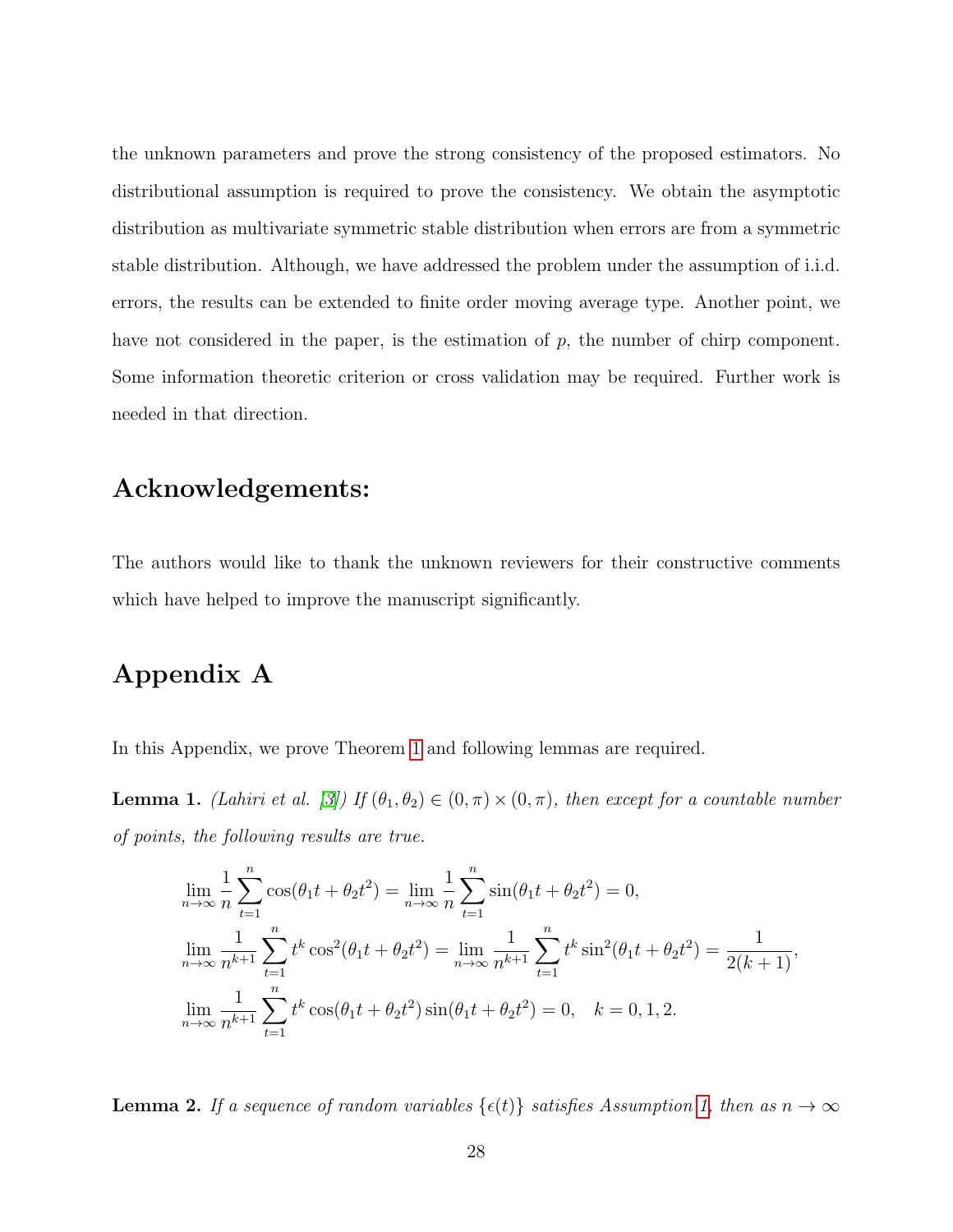and  $k \geq 0$ 

<span id="page-28-0"></span>
$$
\sup_{\alpha,\beta} \left| \frac{1}{n^{k+1}} \sum_{t=1}^n t^k \epsilon(t) \cos(\alpha t) \cos(\beta t^2) \right| \to 0, \quad a.s. \tag{23}
$$

The result is true for all combinations of cosine and sine functions.

**Proof of Lemma [2:](#page-27-1)** We prove [\(23\)](#page-28-0) for  $k = 0$  and it follows similarly for  $k = 1, 2, ...$ Define  $z(t) = \epsilon(t)I[|\epsilon(t)| \leq t^{\frac{1}{1+\delta}}]$ . Then

$$
\sum_{t=1}^{\infty} P[z(t) \neq \epsilon(t)] = \sum_{t=1}^{\infty} P[|\epsilon(t)| > t^{\frac{1}{1+\delta}}] = \sum_{t=1}^{\infty} \sum_{2^{t-1} \leq n < 2^{t}} P[|\epsilon(1)| > n^{\frac{1}{1+\delta}}]
$$
\n
$$
\leq \sum_{t=1}^{\infty} \sum_{2^{t-1} \leq n < 2^{t}} P[|\epsilon(1)| > 2^{(t-1)/(1+\delta)}]
$$
\n
$$
\leq \sum_{t=1}^{\infty} 2^{t} P[|\epsilon(1)| > 2^{(t-1)/(1+\delta)}]
$$
\n
$$
\leq \sum_{t=1}^{\infty} 2^{t} \sum_{j=t}^{\infty} P[2^{(j-1)/(1+\delta)} \leq \epsilon(1) < 2^{(t-1)/(1+\delta)}]
$$
\n
$$
\leq \sum_{j=1}^{\infty} P[2^{(j-1)/(1+\delta)} \leq \epsilon(1) < 2^{(t-1)/(1+\delta)}] \sum_{t=1}^{j} 2^{t}
$$
\n
$$
\leq C \sum_{j=1}^{\infty} E[\epsilon(1)|^{1+\delta} I[2^{(j-1)/(1+\delta)} \leq \epsilon(1) < 2^{(t-1)/(1+\delta)}] \leq E|\epsilon(1)|^{1+\delta} < \infty.
$$

Therefore,  $P(z(t) \neq \epsilon(t)$  i.o.) = 0 and  $\{z(t)\}\$ and  $\{\epsilon(t)\}\$ are equivalent sequences. Hence,

$$
\sup_{\alpha,\beta} \left| \frac{1}{n} \sum_{t=1}^{n} \epsilon(t) \cos(\alpha t) \cos(\beta t^{2}) \right| \to 0, \text{ a.s.}
$$
  

$$
\Leftrightarrow \sup_{\alpha,\beta} \left| \frac{1}{n} \sum_{t=1}^{n} z(t) \cos(\alpha t) \cos(\beta t^{2}) \right| \to 0, \text{ a.s.}
$$

Write  $u(t) = z(t) - E(z(t))$ , then for large n

$$
\sup_{\alpha,\beta} \left| \frac{1}{n} \sum_{t=1}^n E(z(t)) \cos(\alpha t) \cos(\beta t^2) \right| \leq \frac{1}{n} \sum_{t=1}^n |E(z(t))| \to 0. \tag{24}
$$

Thus, we only need to show that

<span id="page-28-1"></span>
$$
\sup_{\alpha,\beta} \left| \frac{1}{n} \sum_{t=1}^{n} u(t) \cos(\alpha t) \cos(\beta t^2) \right| \to 0, \quad \text{a.s.}
$$
 (25)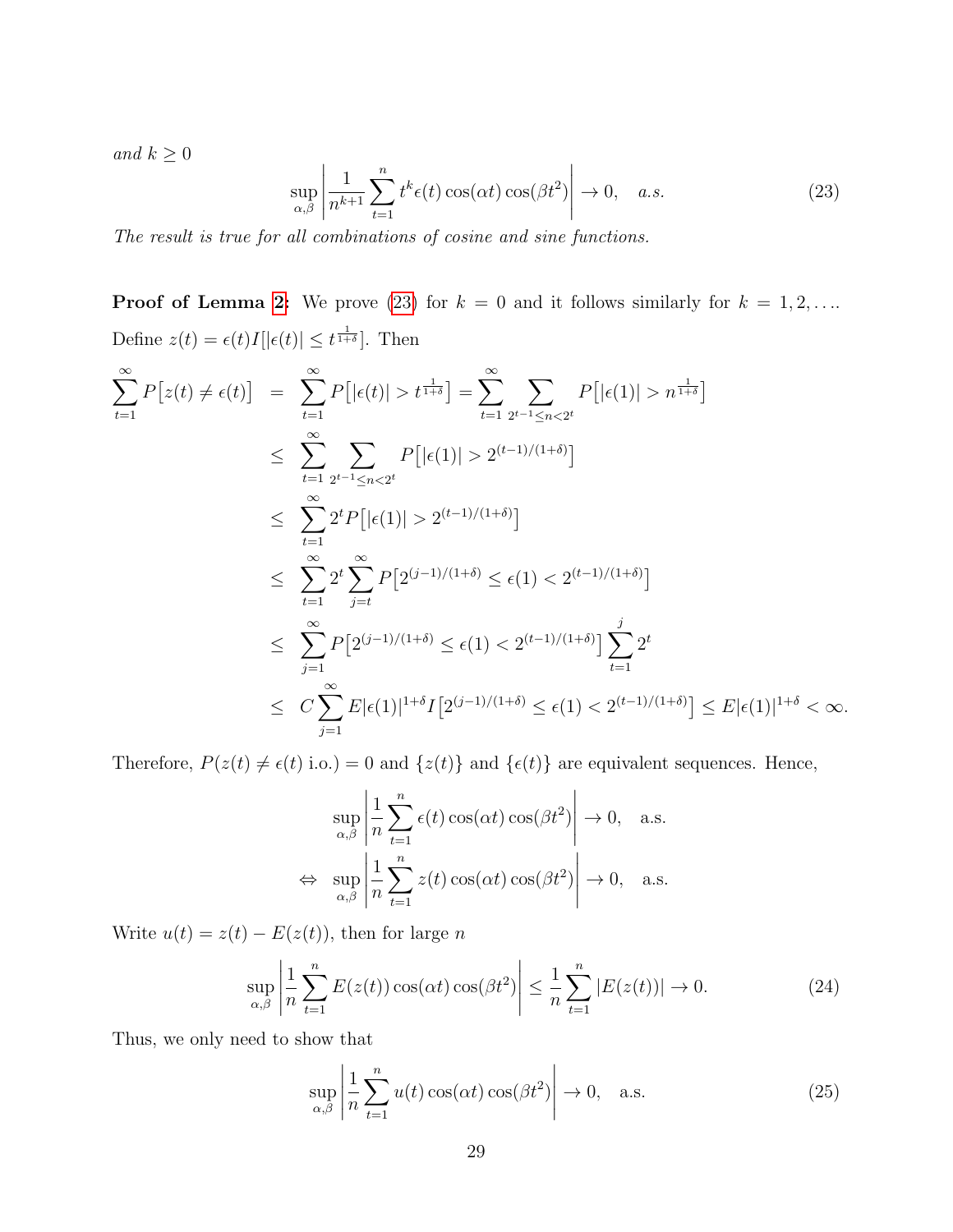Now, for any fixed  $\alpha, \beta \in (0, \pi)$  and  $\epsilon > 0$ , let  $0 \le h \le \frac{1}{2n^{1/3}}$  $\frac{1}{2n^{1/(1+\delta)}}$ . Since  $|hu(t)\cos(\alpha t)\cos(\beta t^2)| \leq$ 1  $\frac{1}{2}$ ,  $e^x \leq 1 + x + 2|x|^{1+\delta}$  for  $x \leq \frac{1}{2}$  $\frac{1}{2}$  and  $E[|u(t)|^{1+\delta} < C$  for some  $C > 0$ ,

$$
P\left[\left|\frac{1}{n}\sum_{t=1}^{n}u(t)\cos(\alpha t)\cos(\beta t^{2})\right|\geq\epsilon\right] \leq 2e^{-hn\epsilon}\prod_{t=1}^{n}E e^{hu(t)\cos(\alpha t)\cos(\beta t^{2})}
$$
  

$$
\leq 2e^{-hn\epsilon}\prod_{t=1}^{n}(1+Ch^{1+\delta})
$$
  

$$
\leq 2e^{-hn\epsilon+2nCh^{1+\delta}}.
$$

Choose  $h = \frac{1}{2n^{1/3}}$  $\frac{1}{2n^{1/(1+\delta)}},$  then for large n,

$$
P\left[\left|\frac{1}{n}\sum_{t=1}^{n}u(t)\cos(\alpha t)\cos(\beta t^{2})\right|\geq\epsilon\right]\leq 2e^{-\frac{n\epsilon}{2n^{\frac{1}{1+\delta}}+C}}=2e^{-\frac{\epsilon}{2}n^{\frac{\delta}{1+\delta}}}. \tag{26}
$$

Take  $K = n^6$ . Choose K points  $(\alpha_1, \beta_1), \ldots, (\alpha_K, \beta_K)$  such that for any point  $(\alpha, \beta)$  in  $(0, \pi) \times (0, \pi)$ , we have a point  $(\alpha_j, \beta_j)$  satisfying

$$
|\alpha_j - \alpha| \le \frac{\pi}{n^3}
$$
 and  $|\beta_j - \beta| \le \frac{\pi}{n^3}$ .

Now Taylor series expansion can be used to bound  $|\cos(\beta t^2) - \cos(\beta_j t^2)| \le t^2 |\beta - \beta_j|$  and  $|\cos(\alpha t) - \cos(\alpha_j t)| \leq |t||\alpha - \alpha_j|$ , therefore,

$$
\begin{aligned}\n&\left|\frac{1}{n}\sum_{t=1}^{n}u(t)\left\{\cos(\alpha t)\cos(\beta t^{2})-\cos(\alpha_{j}t)\cos(\beta_{j}t^{2})\right\}\right| \\
&\leq \left|\frac{1}{n}\sum_{t=1}^{n}u(t)\cos(\alpha t)\left\{\cos(\beta t^{2})-\cos(\beta_{j}t^{2})\right\}\right| + \left|\frac{1}{n}\sum_{t=1}^{n}u(t)\left\{\cos(\beta_{j}t^{2})(\cos(\alpha t)-\cos(\alpha_{j}t)\right\}\right|\n\\ &\text{(using Taylor series expansion)}\n\end{aligned}
$$

$$
\leq C\left[\frac{1}{n}\sum_{t=1}^{n}t^{\frac{1}{1+\delta}}t^2\frac{\pi}{n^3}+\frac{1}{n}\sum_{t=1}^{n}t^{\frac{1}{1+\delta}}t\frac{\pi}{n^3}\right]\leq C\left[\frac{\pi}{n^{\frac{\delta}{1+\delta}}}+\frac{\pi}{n^{\frac{1+2\delta}{1+\delta}}}\right]\longrightarrow 0\quad \ \, \text{as}\ \ \, n\to\infty.
$$

Therefore for large  $n$ , we have

$$
P\left[\sup_{\alpha,\beta} \left| \frac{1}{n} \sum_{t=1}^n u(t) \cos(\alpha t) \cos(\beta t^2) \right| \ge 2\epsilon \right] \le P\left[\max_{j \le n^6} \left| \frac{1}{n} \sum_{t=1}^n u(t) \cos(\alpha_j t) \cos(\beta_j t^2) \right| \ge \epsilon \right]
$$
  

$$
\le 2n^6 e^{-\frac{\epsilon}{2}n^{\frac{\delta}{1+\delta}}}.
$$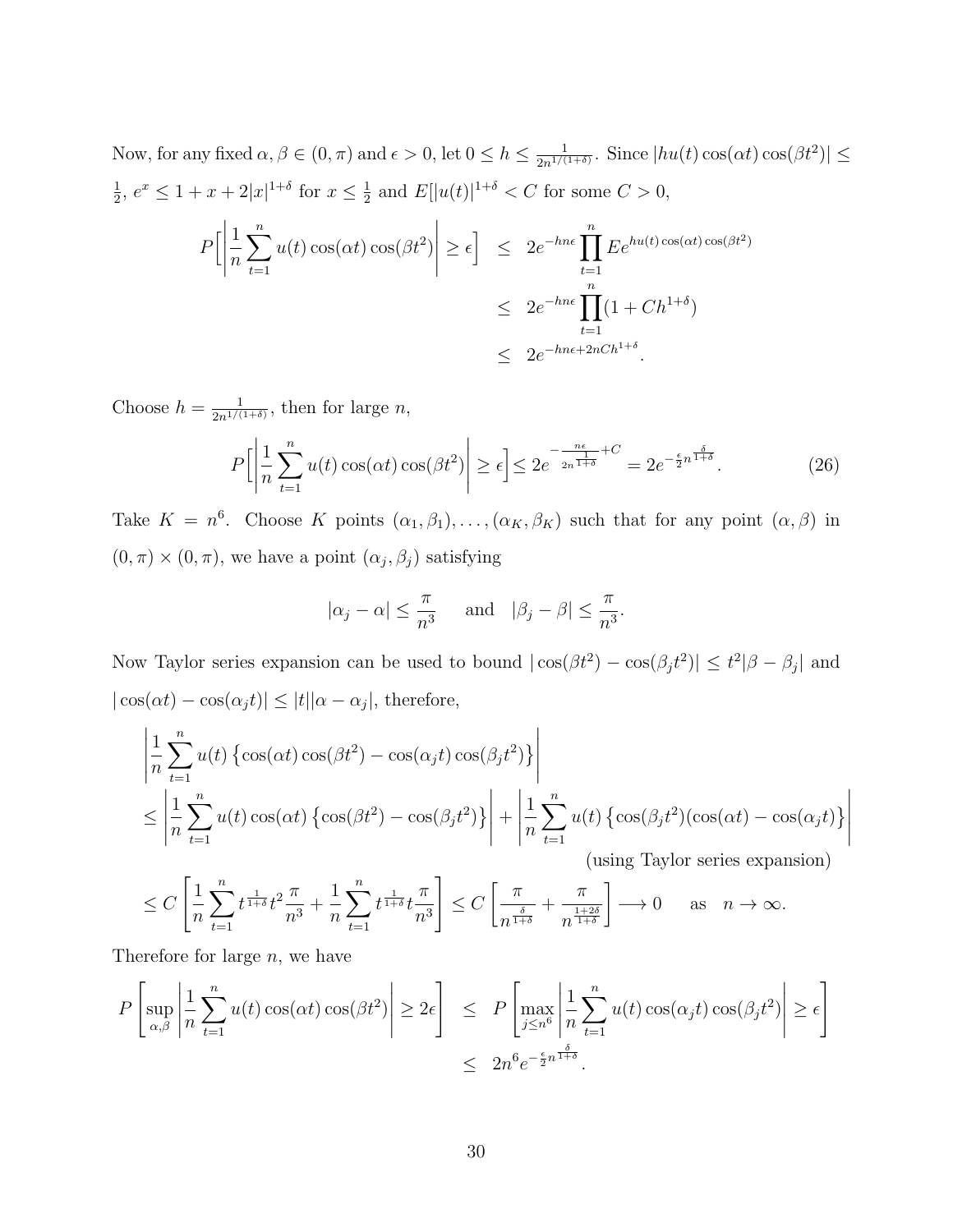Since  $\sum_{n=1}^{\infty} 2n^6 e^{-\frac{\epsilon}{2}n^{\frac{\delta}{1+\delta}}} < \infty$ , therefore because of Borel-Cantelli lemma [\(25\)](#page-28-1) holds true and that proves the lemma.  $\blacksquare$ 

<span id="page-30-0"></span>Lemma 3. Write

$$
S_c = \{ \xi \in \Omega : \xi = (A, B, \theta_1, \theta_2), |\xi - \xi^0| \ge 3c \}
$$

where  $\mathbf{\Omega} = (-M, M) \times (-M, M) \times (0, \pi) \times (0, \pi)$ . If for any  $c > 0$ ,

$$
\underline{\lim_{\theta \in S_c} \frac{1}{n} \left[ Q(\xi) - Q(\xi^0) \right] > 0 \quad a.s., \tag{27}
$$

then  $\widehat{\xi}$ , which minimizes  $Q(\xi)$ , is a strongly consistent estimator of  $\xi^0$ .

Proof of Lemma [3:](#page-30-0) The proof can be obtained along the same line as the proof of Lemma 1 of [\[8\]](#page-37-7).

**Proof of Theorem [1:](#page-5-0)** Write  $\frac{1}{n} [Q(\boldsymbol{\xi}) - Q(\boldsymbol{\xi}^0)] = f_1(\boldsymbol{\xi}) + f_2(\boldsymbol{\xi})$ , where

$$
f_1(\boldsymbol{\xi}) = \frac{1}{t} \sum_{t=1}^n \left[ A^0 \cos(\theta_1^0 t + \theta_2^0 t^2) - A \cos(\theta_1 t + \theta_2 t^2) + B^0 \sin(\theta_1^0 t + \theta_2^0 t^2) - B \sin(\theta_1 t + \theta_2 t^2) \right]^2,
$$

$$
f_2(\xi) = \frac{2}{n} \sum_{t=1}^n X(t) \left[ A^0 \cos(\theta_1^0 t + \theta_2^0 t^2) - A \cos(\theta_1 t + \theta_2 t^2) + B^0 \sin(\theta_1^0 t + \theta_2^0 t^2) - B \sin(\theta_1 t + \theta_2 t^2) \right].
$$

Using Lemma [2,](#page-27-1) it follows that  $\sup_{\xi \in S_c} |f_2(\xi)| \to 0$ , a.s. It remains to prove that lim inf inf $\mathbf{\xi}_{\in S_c} f_1(\mathbf{\xi}) > 0$  a.s.

Consider the following sets:

$$
S_{c,1} = \{ \xi : \xi = (A, B, \theta_1, \theta_2), |A - A^0| \ge c \},
$$
  
\n
$$
S_{c,2} = \{ \xi : \xi = (A, B, \theta_1, \theta_2), |B - B^0| \ge c \},
$$
  
\n
$$
S_{c,3} = \{ \xi : \xi = (A, B, \theta_1, \theta_2), |\theta - \theta^0| \ge c \}, \theta = (\theta_1, \theta_2)
$$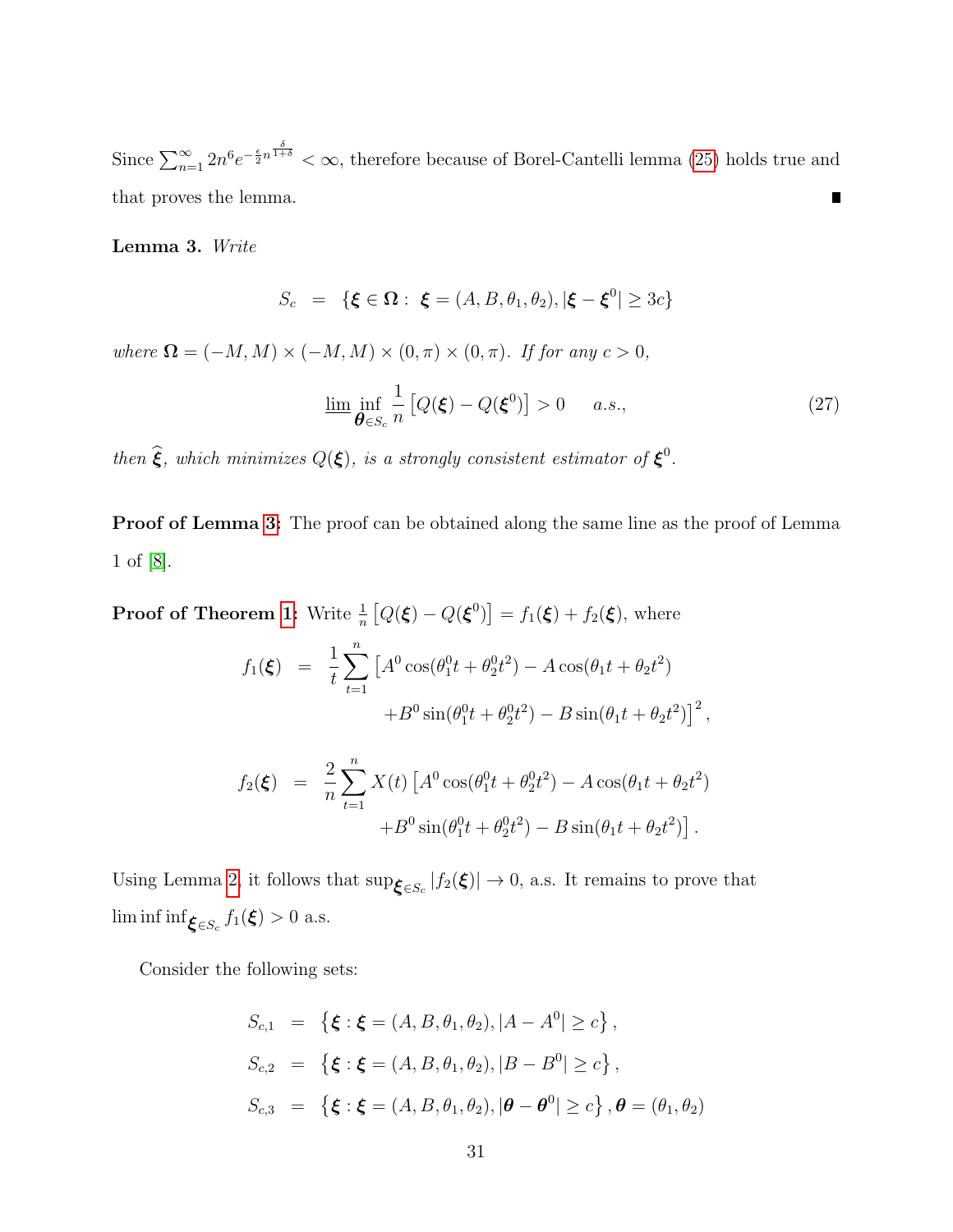Note that  $S_c \subset S_{c,1} \cup S_{c,2} \cup S_{c,3} = S$  (say). Therefore,

$$
\underline{\lim_{\xi \in S_c} \frac{1}{n} \left[ Q(\xi) - Q(\xi^0) \right]} \ge \underline{\lim_{\xi \in S} \frac{1}{n} \left[ Q(\xi) - Q(\xi^0) \right]}.
$$
\n(28)

Hence,

$$
\lim_{\xi \in S_{c,1}} \inf_{n} \frac{1}{n} \left[ Q(\xi) - Q(\xi^{0}) \right] = \lim_{\xi \in S_{c,1}} \inf_{f_{1}(\xi)} f_{1}(\xi)
$$
\n
$$
= \lim_{|A-A^{0}| \geq c} \inf_{n} \frac{1}{n} \sum_{t=1}^{n} \left[ A^{0} \cos(\theta_{1}^{0}t + \theta_{2}^{0}t^{2}) - A \cos(\theta_{1}t + \theta_{2}t^{2}) + B^{0} \sin(\theta_{1}^{0}t + \theta_{2}^{0}t^{2}) - B \sin(\theta_{1}t + \theta_{2}t^{2}) \right]^{2}
$$
\n
$$
= \lim_{n \to \infty} \inf_{|A-A^{0}| \geq c} \frac{1}{n} \sum_{t=1}^{n} \cos^{2}(\theta_{1}^{0}t + \theta_{2}^{0}t^{2})(A - A^{0})^{2}
$$
\n
$$
\geq c^{2} \lim_{n \to \infty} \frac{1}{n} \sum_{t=1}^{n} \cos^{2}(\theta_{1}^{0}t + \theta_{2}^{0}t^{2}) > 0.
$$

One can proceed along the same lines for  $S_{c,2}$  and  $S_{c,3}$  and that proves the theorem. Г

#### Appendix B

In this Appendix, we provide the proofs of consistency results related to ALSEs.

<span id="page-31-0"></span>**Lemma 4.** Let  $\widetilde{\boldsymbol{\theta}} = (\widetilde{\theta}_1, \widetilde{\theta}_2)$  be an estimate of  $\boldsymbol{\theta}^0 = (\theta_1^0, \theta_2^0)$  that maximizes  $I(\theta_1, \theta_2)$  and for any  $\epsilon > 0$ , let  $S_{\epsilon} = \{ \theta : |\tilde{\theta} - \theta^0| > \epsilon \}$  for some fixed  $\theta^0 \in (0, \pi) \times (0, \pi)$ . If for any  $\epsilon > 0$ ,

<span id="page-31-1"></span>
$$
\overline{\lim}_{n \to \infty} \sup_{S_{\epsilon}} \frac{1}{n} \left[ I(\theta_1, \theta_2) - I(\theta_1^0, \theta_2^0) \right] < 0, \quad a.s. \tag{29}
$$

then as  $n \to \infty$ ,  $\widetilde{\boldsymbol{\theta}} \to \boldsymbol{\theta}^0$  a.s., that is,  $\widetilde{\theta}_1 \to \theta_1^0$  and  $\widetilde{\theta}_2 \to \theta_2^0$  a.s.

**Proof of Lemma [4:](#page-31-0)** We write  $\tilde{\theta}$  by  $\tilde{\theta}_n$  and  $I(\theta_1, \theta_2) = I(\theta)$  by  $I_n(\theta)$  to emphasize that these quantities depend on *n*. Suppose [\(29\)](#page-31-1) is true but  $\tilde{\theta}_n$  does not converges to  $\theta^0$  as  $n \to \infty$ . Then, there exists an  $\epsilon > 0$  and a subsequence  $\{n_k\}$  of  $\{n\}$  such that  $|\tilde{\theta}_{n_k} - \theta^0| > \epsilon$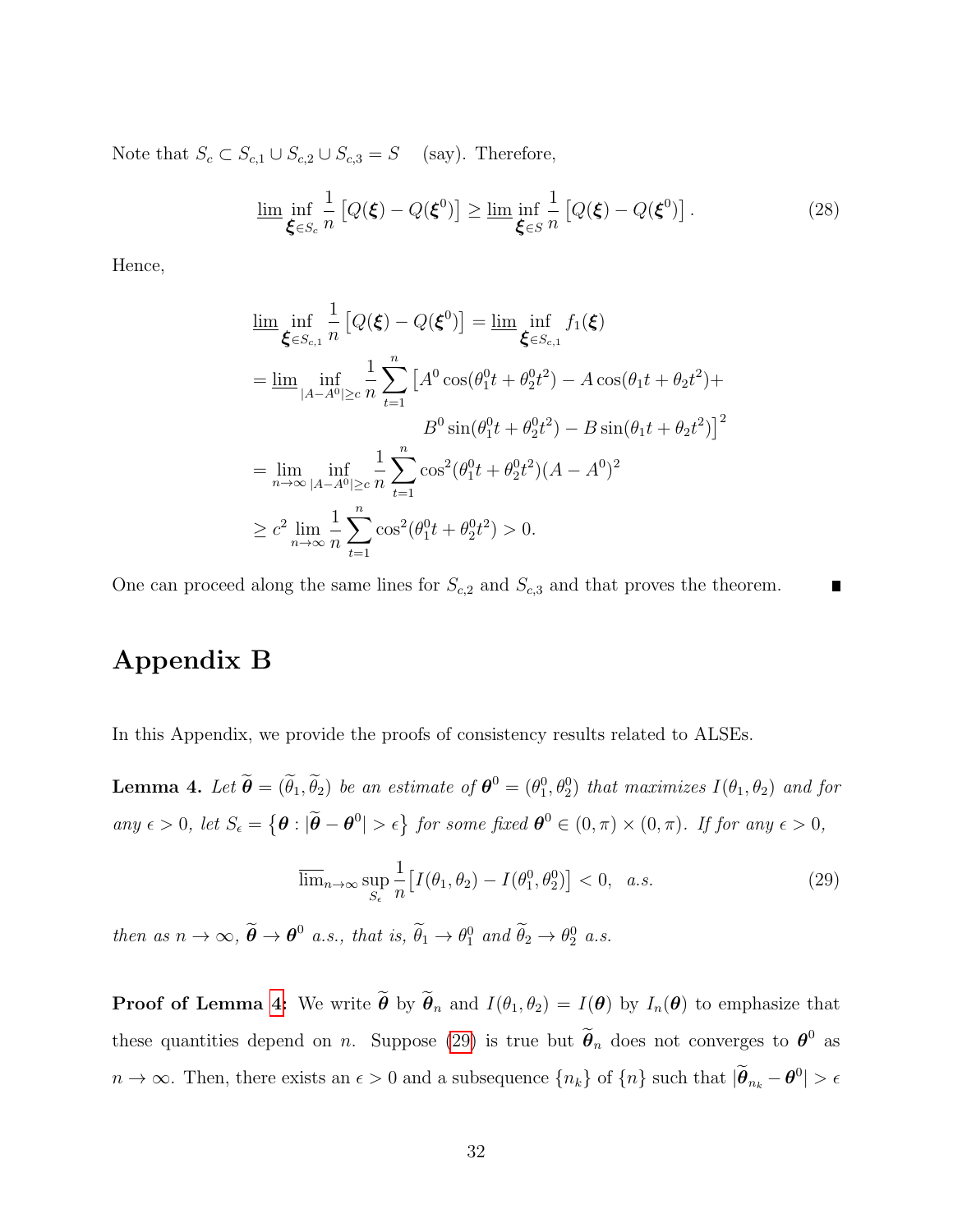for  $k = 1, 2, \ldots$  Therefore,  $\theta_{n_k} \in S_{\epsilon}$  for all  $k = 1, 2, \ldots$  By definition,  $\theta_{n_k}$  is the ALSE of  $\boldsymbol{\theta}^0$  and hence maximizes  $I_{n_k}(\boldsymbol{\theta})$  when  $n = n_k$ . This implies that

$$
I_{n_k}(\widetilde{\boldsymbol{\theta}}_{n_k}) \geq I_{n_k}(\boldsymbol{\theta}^0) \Rightarrow \frac{1}{n_k} \Big[ I_{n_k}(\widetilde{\boldsymbol{\theta}}_{n_k}) - I_{n_k}(\boldsymbol{\theta}^0) \Big] \geq 0.
$$

1  $[I_{n_k}(\tilde{\theta}_{n_k}) - I_{n_k}(\theta^0)] \geq 0$ , which contradicts the inequality [\(29\)](#page-31-1). Therefore,  $\lim_{n\to\infty}$  sup  $n_k$  $\bm{\theta}_{n_k}$  $\in$ Se Hence, the result follows.  $\blacksquare$ 

<span id="page-32-0"></span>**Lemma 5.** If the error process  $\{e(t)\}\$  satisfies Assumption [1](#page-2-0) and the amplitudes  $A^0$  and  $B^0$ satisfy Assumption [5,](#page-5-2) then the estimator  $\tilde{\theta}$  of  $\theta^0$  which maximizes  $I(\theta)$ , as defined in [\(5\)](#page-4-0), is a strongly consistent estimator of  $\boldsymbol{\theta}^0$ .

**Proof of Lemma [5:](#page-32-0)** In this proof, we write  $\theta_1 t + \theta_2 t^2 = h(\theta; t)$ . Consider

$$
\frac{1}{n}[I(\theta) - I(\theta^{0})] = \frac{1}{n} \Big[ \frac{2}{n} \Big| \sum_{t=1}^{n} y(t) e^{-i(\theta_{1}t + \theta_{2}t^{2})} \Big|^{2} - \frac{2}{n} \Big| \sum_{t=1}^{n} y(t) e^{-i(\theta_{1}^{0}t + \theta_{2}^{0}t^{2})} \Big|^{2} \Big]
$$
\n
$$
= \frac{2}{n^{2}} \Bigg[ \Big( \sum_{t=1}^{n} y(t) \cos(h(\theta; t)) \Big)^{2} + \Big( \sum_{t=1}^{n} y(t) \sin(h(\theta; t)) \Big)^{2} - \Big( \sum_{t=1}^{n} y(t) \sin(h(\theta^{0}; t)) \Big)^{2} \Big]
$$
\n
$$
= \frac{2}{n^{2}} \Bigg[ \Big( \sum_{t=1}^{n} \Big\{ A^{0} \cos(h(\theta^{0}; t)) + B^{0} \sin(h(\theta^{0}; t)) + e(t) \Big\} \cos(h(\theta; t)) \Big)^{2} + \Big( \sum_{t=1}^{n} \Big\{ A^{0} \cos(h(\theta^{0}; t)) + B^{0} \sin(h(\theta^{0}; t)) + e(t) \Big\} \sin(h(\theta; t)) \Big)^{2} - \Big( \sum_{t=1}^{n} \Big\{ A^{0} \cos(h(\theta^{0}; t)) + B^{0} \sin(h(\theta^{0}; t)) + e(t) \Big\} \cos(h(\theta^{0}; t)) \Big)^{2} - \Big( \sum_{t=1}^{n} \Big\{ A^{0} \cos(h(\theta^{0}; t)) + B^{0} \sin(h(\theta^{0}; t)) + e(t) \Big\} \cos(h(\theta^{0}; t)) \Big)^{2} \Bigg].
$$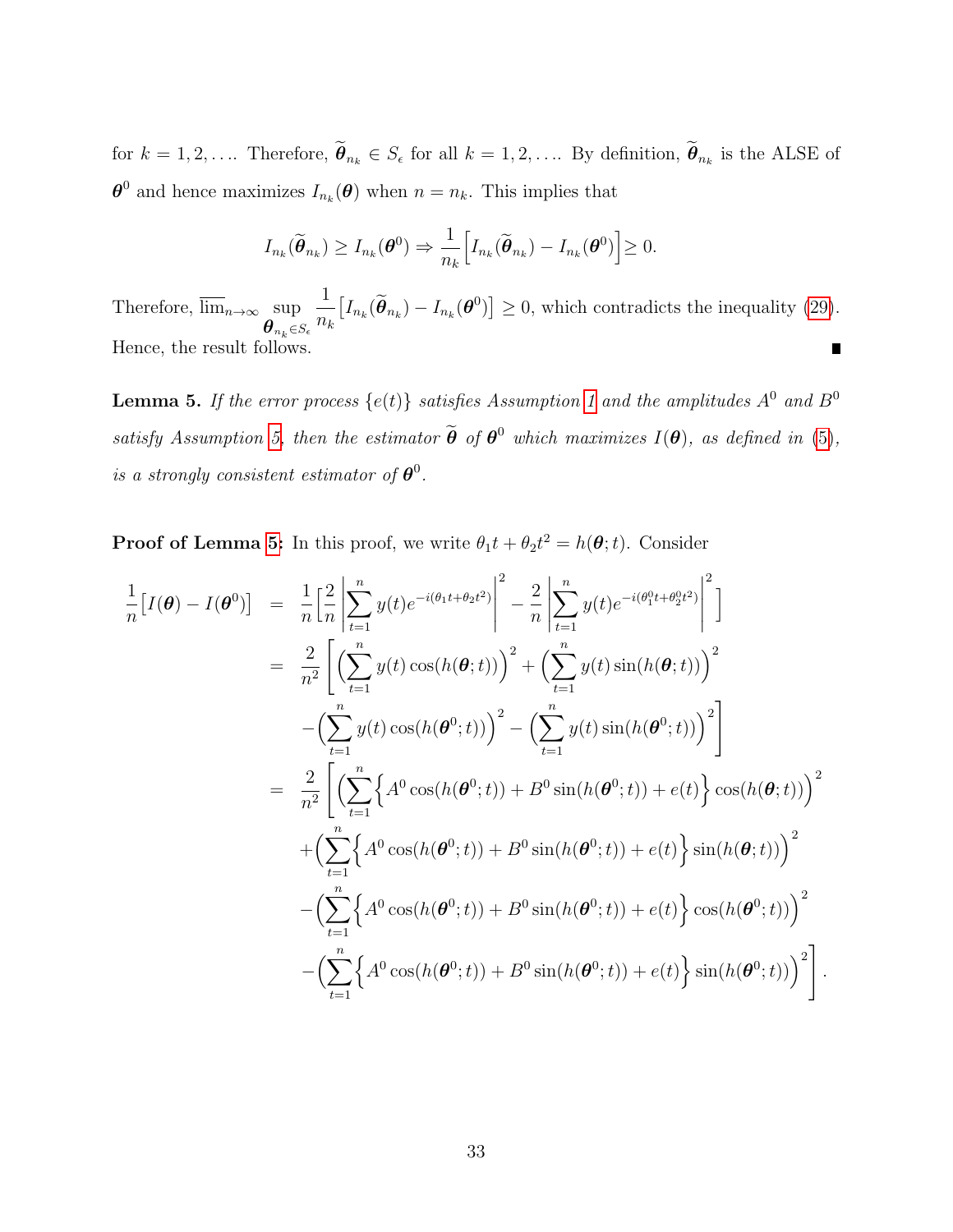Using identities given in Lemma [1,](#page-27-0) we have

$$
\overline{\lim}_{n\to\infty} \sup_{S_{\epsilon}} \frac{1}{n} [I(\theta) - I(\theta^{0})]
$$
\n
$$
= 2\overline{\lim}_{n\to\infty} \sup_{S_{\epsilon}} \left[ \left( \frac{A^{0}}{n} \sum_{t=1}^{n} \cos(h(\theta^{0}; t)) \cos(h(\theta; t)) \right)^{2} + \left( \frac{B^{0}}{n} \sum_{t=1}^{n} \sin(h(\theta^{0}; t)) \sin(h(\theta; t)) \right)^{2} - \left( \frac{A^{0}}{n} \sum_{t=1}^{n} \cos^{2}(h(\theta^{0}; t)) \right)^{2} - \left( \frac{A^{0}}{n} \sum_{t=1}^{n} \sin^{2}(h(\theta^{0}; t)) \right)^{2} \right]
$$
\n
$$
= -2A^{0^{2}} \cdot \frac{1}{4} - 2B^{0^{2}} \cdot \frac{1}{4} = -\frac{1}{2} (A^{0^{2}} + B^{0^{2}}), \text{ a.s.}
$$

<span id="page-33-0"></span>Therefore, using Lemma [4,](#page-31-0) the result follows.

**Lemma 6.** Under the same assumptions as in Lemma [5,](#page-32-0)  $n(\hat{\theta}_1 - \theta_1^0) \to 0$  and  $n^2(\hat{\theta}_2 - \theta_2^0) \to 0$ , a.s. as  $n \to \infty$ .

**Proof of Lemma [6:](#page-33-0)** Let  $I'(\theta) = (\frac{\partial I(\theta)}{\partial \theta_1}, \frac{\partial I(\theta)}{\partial \theta_2})$  $\frac{I(\mathbf{\Theta})}{\partial \theta_2}$  and  $I''(\mathbf{\Theta})$  be the  $2 \times 2$  matrix of second derivatives of  $I(\theta)$  with respect to  $\theta$ . Applying similar steps applied to  $Q(\xi)$  in section [3,](#page-6-0) expand  $I'(\theta)$  at  $\widetilde{\theta}$  around  $\theta^0$  using Taylor series expansion

<span id="page-33-1"></span>
$$
I'(\tilde{\boldsymbol{\theta}}) - I'(\boldsymbol{\theta}^0) = (\tilde{\boldsymbol{\theta}} - \boldsymbol{\theta}^0)I''(\bar{\boldsymbol{\theta}}),
$$
\n(30)

where  $\bar{\theta}$  is a point on the line joining  $\tilde{\theta}$  and  $\theta^0$ . Define a diagonal matrix of order 2 as  $\mathbf{D} = \text{diag}\left\{\frac{1}{n}, \frac{1}{n^2}\right\}$  $\frac{1}{n^2}$ , then [\(30\)](#page-33-1) can be written as

<span id="page-33-4"></span>
$$
(\tilde{\boldsymbol{\theta}} - \boldsymbol{\theta}^0) \mathbf{D}^{-1} = \left[\frac{1}{n} I'(\boldsymbol{\theta}^0) \mathbf{D}\right] \left[\frac{1}{n} \mathbf{D} I''(\bar{\boldsymbol{\theta}}) \mathbf{D}\right]^{-1} \tag{31}
$$

because  $I'(\hat{\theta}) = 0$  ( $\hat{\theta}$  maximizes  $I(\theta)$ ). Now note that

<span id="page-33-2"></span>
$$
\lim_{n \to \infty} \left[ \frac{1}{n} \mathbf{D} I''(\bar{\boldsymbol{\theta}}) \mathbf{D} \right] = \lim_{n \to \infty} \left[ \frac{1}{n} \mathbf{D} I''(\boldsymbol{\theta}^0) \mathbf{D} \right] = -\frac{1}{A^{02} + B^{02}} \begin{pmatrix} \frac{1}{12} & \frac{1}{12} \\ \frac{1}{12} & \frac{4}{45} \end{pmatrix}
$$
(32)

using Lemma [1](#page-27-0) and additionally using Lemma [2,](#page-27-1) we have

<span id="page-33-3"></span>
$$
\left[\frac{1}{n}I'(\boldsymbol{\theta}^{0})\mathbf{D}\right] \to \mathbf{0}, \text{ a.s. as } n \to \infty.
$$
 (33)

Using [\(32\)](#page-33-2) and [\(33\)](#page-33-3) in [\(31\)](#page-33-4), we have  $(\tilde{\theta} - \theta^0)\mathbf{D}^{-1} \to 0$  a.s. as  $n \to \infty$  which implies that  $n(\hat{\theta}_1 - \theta_1^0) \to 0$  and  $n^2(\hat{\theta}_2 - \theta_2^0) \to 0$ , a.s. as  $n \to \infty$ .  $\blacksquare$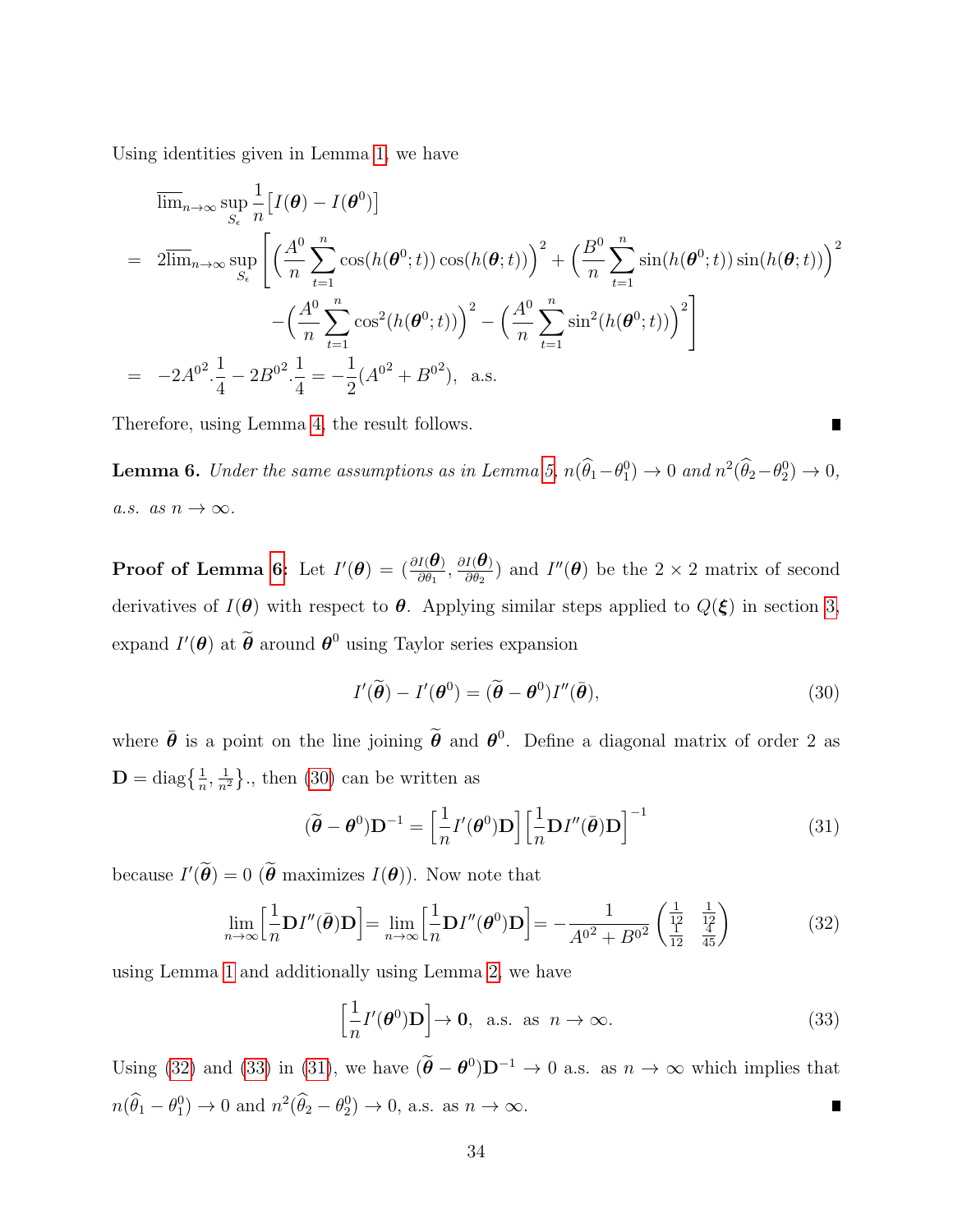<span id="page-34-0"></span>**Lemma 7.** Under the same assumptions as in Lemma [5,](#page-32-0)  $\widetilde{A}$  and  $\widetilde{B}$  are strongly consistent estimator of  $A^0$  and  $B^0$ .

**Proof of Lemma [7:](#page-34-0)** Expanding  $\cos(\tilde{\theta}_1 t + \tilde{\theta}_2 t^2) = \cos(h(\tilde{\theta}; t))$  around  $\theta^0$  upto the first order term using multivariate Taylor series

$$
\widetilde{A} = \frac{2}{n} \sum_{t=1}^{n} y(t) \cos(\widetilde{\theta}_{1}t + \widetilde{\theta}_{2}t^{2}) = \frac{2}{n} \sum_{t=1}^{n} y(t) \cos(h(\widetilde{\theta};t))
$$
\n
$$
= \frac{2}{n} \sum_{t=1}^{n} \left[ A^{0} \cos(h(\theta^{0};t)) + B^{0} \sin(h(\theta^{0};t)) + e(t) \right] \left[ \cos(h(\theta^{0};t)) - t(\widetilde{\theta}_{1} - \theta_{1}^{0}) \sin(h(\widetilde{\theta};t)) - t^{2}(\widetilde{\theta}_{2} - \theta_{2}^{0}) \sin(h(\widetilde{\theta};t)) \right]
$$
\n
$$
= \frac{2A^{0}}{n} \sum_{t=1}^{n} \cos^{2}(h(\theta^{0};t)) + \frac{2B^{0}}{n} \sum_{t=1}^{n} \sin(h(\theta^{0};t)) \cos(h(\theta^{0};t)) + \frac{2}{n} \sum_{t=1}^{n} e(t) \cos(h(\theta^{0};t))
$$
\n
$$
-2n(\widetilde{\theta}_{1} - \theta_{1}^{0}) \frac{1}{n^{2}} \sum_{t=1}^{n} t \left[ A^{0} \cos(h(\theta^{0};t)) \sin(h(\widetilde{\theta};t)) + B^{0} \sin(h(\theta^{0};t)) \sin(h(\widetilde{\theta};t)) + e(t) \sin(h(\widetilde{\theta};t)) \right]
$$
\n
$$
-2n^{2}(\widetilde{\theta}_{2} - \theta_{2}^{0}) \frac{1}{n^{3}} \sum_{t=1}^{n} t^{2} \left[ A^{0} \cos(h(\theta^{0};t)) \sin(h(\widetilde{\theta};t)) + B^{0} \sin(h(\theta^{0};t)) \sin(h(\widetilde{\theta};t)) + B^{0} \sin(h(\theta^{0};t)) \sin(h(\widetilde{\theta};t)) + e(t) \sin(h(\widetilde{\theta};t)) \right]
$$
\n
$$
\rightarrow A^{0} \text{ a.s. as } n \rightarrow \infty,
$$

using Lemmas [1,](#page-27-0) [2](#page-27-1) and [6.](#page-33-0) Similarly expanding  $sin(\theta_1 t + \theta_2 t^2)$ , it can be shown that  $B \to B^0$ a.s.  $\blacksquare$ 

### Appendix C

In this Appendix, we show for model [\(2\)](#page-3-2) that the asymptotic distribution of ALSE  $\tilde{\boldsymbol{\xi}}$  of  $\boldsymbol{\xi}^0$ is same as the asymptotic distribution of the LSE  $\hat{\boldsymbol{\xi}}$  under Assumption [2.](#page-2-1)

<span id="page-34-1"></span>**Lemma 8.** If  $(\theta_1, \theta_2) \in (0, \pi) \times (0, \pi)$ , then except for a countable number of points, the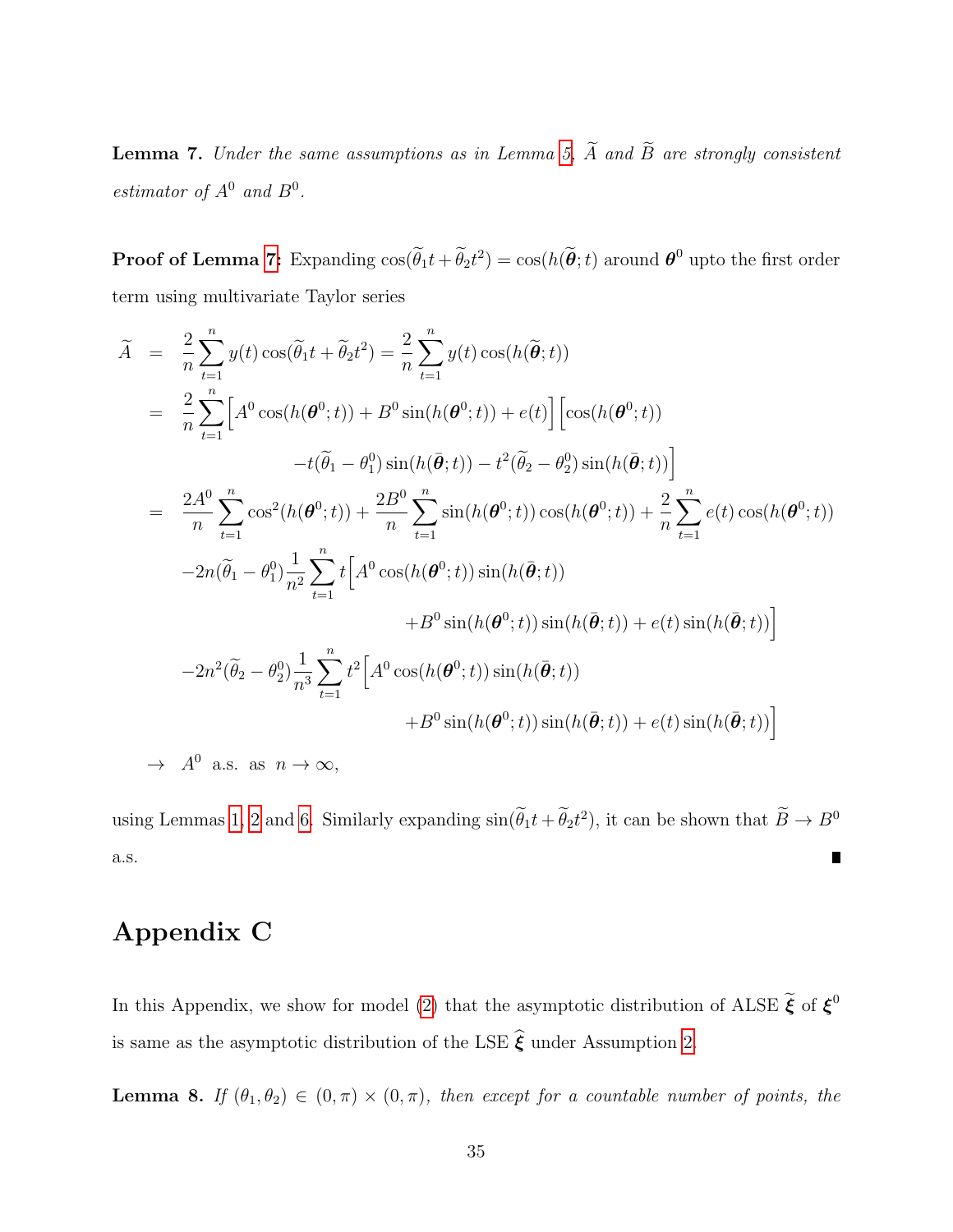following results are true.

$$
\lim_{n \to \infty} \frac{1}{\sqrt{n}} \sum_{t=1}^{n} \cos(\theta_1 t + \theta_2 t^2) = \lim_{n \to \infty} \frac{1}{\sqrt{n}} \sum_{t=1}^{n} \sin(\theta_1 t + \theta_2 t^2) = 0,
$$
  
\n
$$
\lim_{n \to \infty} \frac{1}{n^{\frac{3}{2}}} \sum_{t=1}^{n} t \cos(\theta_1 t + \theta_2 t^2) = \lim_{n \to \infty} \frac{1}{n^{\frac{3}{2}}} \sum_{t=1}^{n} t \sin(\theta_1 t + \theta_2 t^2) = 0,
$$
  
\n
$$
\lim_{n \to \infty} \frac{1}{n^{\frac{5}{2}}} \sum_{t=1}^{n} t^2 \cos(\theta_1 t + \theta_2 t^2) = \lim_{n \to \infty} \frac{1}{n^{\frac{5}{2}}} \sum_{t=1}^{n} t^2 \sin(\theta_1 t + \theta_2 t^2) = 0.
$$

Proof of Lemma [8:](#page-34-1) Refer to Grover et al. [\[2\]](#page-37-8)

**Proof of Theorem [4:](#page-10-1)** Let  $Q(\xi)$  be the residual sum of squares defined in [\(3\)](#page-3-1). Then

$$
\frac{1}{n}Q(\xi) = \frac{1}{n}\sum_{t=1}^{n} \left( y(t) - A\cos(\theta_1 t + \theta_2 t^2) - B\sin(\theta_1 t + \theta_2 t^2) \right)^2
$$
\n
$$
= \frac{1}{n}\sum_{t=1}^{n} y^2(t) - \frac{2}{n}\sum_{t=1}^{n} y(t) \left( A\cos(\theta_1 t + \theta_2 t^2) + B\sin(\theta_1 t + \theta_2 t^2) \right)
$$
\n
$$
+ \frac{1}{n}\sum_{t=1}^{n} \left( A\cos(\theta_1 t + \theta_2 t^2) + B\sin(\theta_1 t + \theta_2 t^2) \right)^2
$$
\n
$$
= \frac{1}{n}\sum_{t=1}^{n} y^2(t) - \frac{2}{n}\sum_{t=1}^{n} y(t) \left( A\cos(\theta_1 t + \theta_2 t^2) + B\sin(\theta_1 t + \theta_2 t^2) \right) + \frac{1}{2}(A^2 + B^2) + o(1)
$$
\n
$$
= C - \frac{1}{n}J(\xi) + o(1),
$$

where  $C=\frac{1}{n}$  $\frac{1}{n}\sum_{t=1}^{n} y^{2}(t)$  and  $J(\xi) = -\frac{2}{n}$  $\frac{2}{n}\sum_{t=1}^{n}y(t)(A\cos(\theta_1 t + \theta_2 t^2) + B\sin(\theta_1 t + \theta_2 t^2)) +$ 1  $\frac{1}{2}(A^2+B^2)$ . Now compute the elements of  $\frac{1}{n}J'(\boldsymbol{\xi})$  at  $\boldsymbol{\xi}^0$  where  $J'(\boldsymbol{\xi}) = (\frac{\partial J(\boldsymbol{\xi})}{\partial A}, \frac{\partial J(\boldsymbol{\xi})}{\partial B}, \frac{\partial J(\boldsymbol{\xi})}{\partial \theta_1})$  $\frac{J(\boldsymbol{\xi})}{\partial \theta_1}, \frac{\partial J(\boldsymbol{\xi})}{\partial \theta_2}$  $rac{\partial(\boldsymbol{\zeta})}{\partial\theta_2}$ . Using Lemmas [1,](#page-27-0) [2](#page-27-1) and [8,](#page-34-1) we observe that

$$
\frac{1}{n} \frac{\partial J(\boldsymbol{\xi})}{\partial A} \Big|_{\boldsymbol{\xi}^0} = \frac{2}{n} \sum_{t=1}^n e(t) \cos(\theta_1^0 t + \theta_2^0 t^2) + o(\frac{1}{\sqrt{n}}),
$$
  
\n
$$
\frac{1}{n} \frac{\partial J(\boldsymbol{\xi})}{\partial B} \Big|_{\boldsymbol{\xi}^0} = \frac{2}{n} \sum_{t=1}^n e(t) \sin(\theta_1^0 t + \theta_2^0 t^2) + o(\frac{1}{\sqrt{n}}),
$$
  
\n
$$
\frac{1}{n} \frac{\partial J(\boldsymbol{\xi})}{\partial \theta_1} \Big|_{\boldsymbol{\xi}^0} = \frac{2}{n} \sum_{t=1}^n t e(t) \left[ A^0 \sin(\theta_1^0 t + \theta_2^0 t^2) - B^0 \cos(\theta_1^0 t + \theta_2^0 t^2) \right] + o(\sqrt{n}),
$$
  
\n
$$
\frac{1}{n} \frac{\partial J(\boldsymbol{\xi})}{\partial \theta_2} \Big|_{\boldsymbol{\xi}^0} = \frac{2}{n} \sum_{t=1}^n t^2 e(t) \left[ A^0 \sin(\theta_1^0 t + \theta_2^0 t^2) - B^0 \cos(\theta_1^0 t + \theta_2^0 t^2) \right] + o(n\sqrt{n}).
$$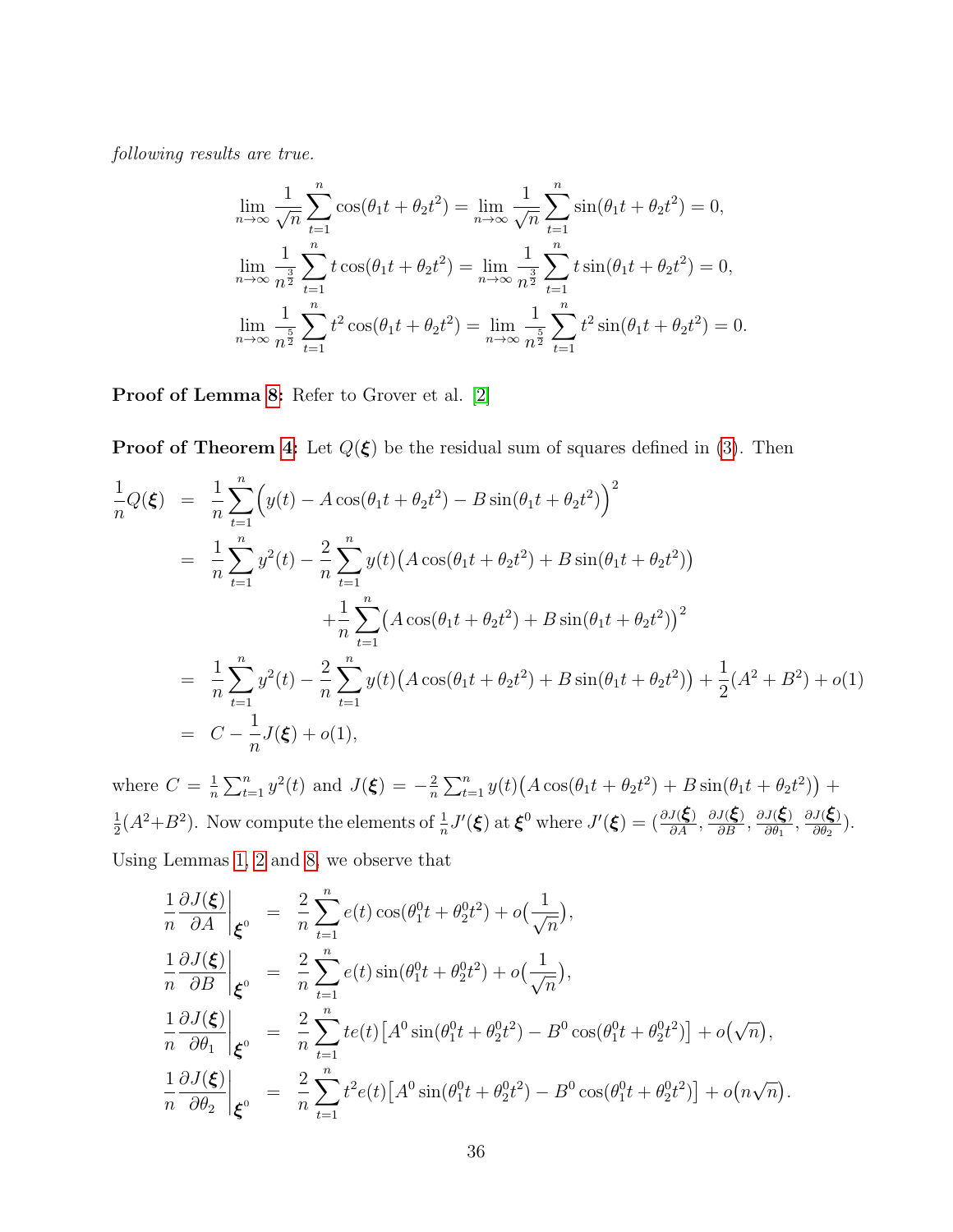Comparing with  $\frac{1}{n}Q'(\boldsymbol{\xi}^0)$ , we have

$$
\frac{1}{n}Q'(\boldsymbol{\xi}^0)\mathbf{D}_1=-\frac{1}{n}J'(\boldsymbol{\xi}^0)\mathbf{D}_1+\Big(o\big(\frac{1}{\sqrt{n}}\big), o\big(\frac{1}{\sqrt{n}}\big), o\big(\sqrt{n}\big), o\big(n\sqrt{n}\big)\Big)\mathbf{D}_1,
$$

where  $D_1$  is same as defined in section [3.](#page-6-0) This implies that

<span id="page-36-0"></span>
$$
\lim_{n \to \infty} Q'(\boldsymbol{\xi}^0) \mathbf{D}_1 = -\lim_{n \to \infty} J'(\boldsymbol{\xi}^0) \mathbf{D}_1,\tag{34}
$$

because  $\lim_{n\to\infty} (o(\sqrt{n}), o(\sqrt{n}), o(n))$ √  $\overline{n}$ ,  $o(n^2\sqrt{n})$   $D_1 = 0$  for  $1 + \delta < \alpha < 2, 0 < \delta < 1$ .

We note that ALSEs  $\widetilde{A}$  and  $\widetilde{B}$  are expressed as functions of  $(\theta_1, \theta_2)$  and replacing A and B with  $\widetilde{A}$  and  $\widetilde{B}$  in  $J(\xi)$ , it is observed that

$$
J(\widetilde{A}, \widetilde{B}, \theta_1, \theta_2) = I(\theta_1, \theta_2).
$$

Therefore, the estimator of  $\xi^0$  that maximizes  $J(\xi)$ , is equivalent to  $\tilde{\xi}$ , the ALSE of  $\xi^0$ . The estimating equation for ALSE  $\widetilde{\boldsymbol{\xi}}$  in terms of  $J(\boldsymbol{\xi})$  is

<span id="page-36-2"></span>
$$
\begin{aligned}\n\left(\tilde{\xi} - \xi^0\right) J''(\bar{\xi}) &= -J'(\xi^0) \\
\Rightarrow \left(\tilde{\xi} - \xi^0\right) \mathbf{D}_2^{-1} &= -\left[J'(\xi^0) \mathbf{D}_1\right] \left[\mathbf{D}_2 J''(\bar{\xi}) \mathbf{D}_1\right]^{-1}.\n\end{aligned} \tag{35}
$$

Now proceeding similarly as in case of  $Q''(\xi)$  is section [3,](#page-6-0) we have for  $J''(\xi)$ 

<span id="page-36-1"></span>
$$
\lim_{n \to \infty} \left[ \mathbf{D}_2 J''(\bar{\boldsymbol{\xi}}) \mathbf{D}_1 \right] = \lim_{n \to \infty} \left[ \mathbf{D}_2 J''(\boldsymbol{\xi}^0) \mathbf{D}_1 \right] = -\mathbf{\Gamma} = \lim_{n \to \infty} \left[ \mathbf{D}_2 Q''(\boldsymbol{\xi}^0) \mathbf{D}_1 \right] \tag{36}
$$

where  $\Gamma$  is defined in [\(10\)](#page-7-0). Hence, using [\(34\)](#page-36-0) and [\(36\)](#page-36-1) in [\(35\)](#page-36-2), we have for large n,

$$
\begin{aligned}\n\left(\tilde{\boldsymbol{\xi}} - \boldsymbol{\xi}^0\right) \mathbf{D}_2^{-1} &=& -\left[J'(\boldsymbol{\xi}^0) \mathbf{D}_1\right] \left[\mathbf{D}_2 J''(\bar{\boldsymbol{\xi}}) \mathbf{D}_1\right]^{-1} \\
&= & -\left[Q'(\boldsymbol{\xi}^0) \mathbf{D}_1\right] \left[\mathbf{D}_2 Q''(\bar{\boldsymbol{\xi}}) \mathbf{D}_1\right]^{-1} \\
&= & \left(\widehat{\boldsymbol{\xi}} - \boldsymbol{\xi}^0\right) \mathbf{D}_2^{-1}.\n\end{aligned}
$$

Therefore, it follows that the LSE,  $\hat{\xi}$  and ALSE,  $\tilde{\xi}$  of  $\xi^0$  are asymptotically equivalent in distribution and asymptotic distribution of  $\tilde{\xi}$  is same as  $\hat{\xi}$ .